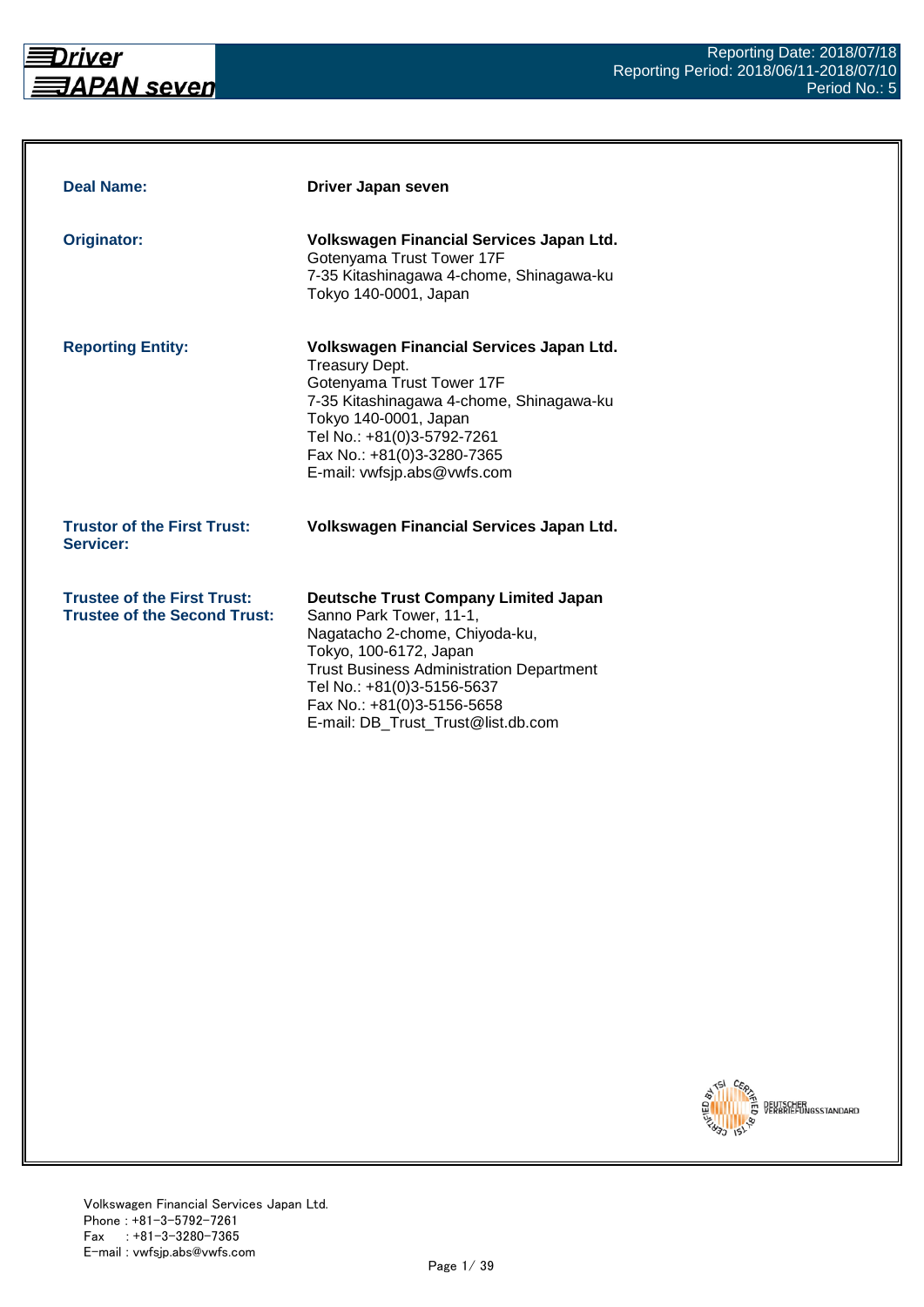#### **Contents**

| <b>Page</b> Tables of Contents                               |
|--------------------------------------------------------------|
| 1 Front Page                                                 |
| 2 Contents                                                   |
| <b>3 Deal Overview</b>                                       |
| 4 Deal Overview: Counterparties                              |
| <b>5 Deal Overview: Counterparties II</b>                    |
| 6 Information regarding the TBI and ABL to the Second Trust  |
| <b>7</b> Pool Information                                    |
| <b>8 Available Distribution</b>                              |
| 9 Waterfall                                                  |
| <b>10 Credit Enhancement</b>                                 |
| 11 Cumulative Gross Loss Ratio & Performance Trigger         |
| 12 Cumulative Gross Loss Ratio & Performance Trigger (Chart) |
| 13 Default & Delinquencies                                   |
| 14 Run Out Schedule (Previous)                               |
| 15 Run Out Schedule                                          |
| 16 Expected Amortization to the Second Trust                 |
| 17 Sub-Servicer                                              |
| 18 Brand                                                     |
| 19 New and Used                                              |
| 20 Product Type                                              |
| <b>21 RV</b>                                                 |
| 22 Brand New and Used                                        |
| 23 Customer Type                                             |
| <b>24 Outstanding Discounted Principal Balance</b>           |
| <b>25 Original Principal Amount</b>                          |
| 26 Interest Rate paid by the Obligor                         |
| 27 Original Term                                             |
| <b>28 Remaining Term</b>                                     |
| 29 Seasoning                                                 |
| 30 Type of Car                                               |
| 31 Brand and Model                                           |
| 32 Geographic Dist. by Prefecture                            |
| <b>33 Obligor Concentration</b>                              |
| <b>34 Contract Start Month</b>                               |
| <b>35 Contract End Month</b>                                 |
| 36 Monthly payment                                           |
| 37 Bonus payment                                             |
| 38 Mortor Type                                               |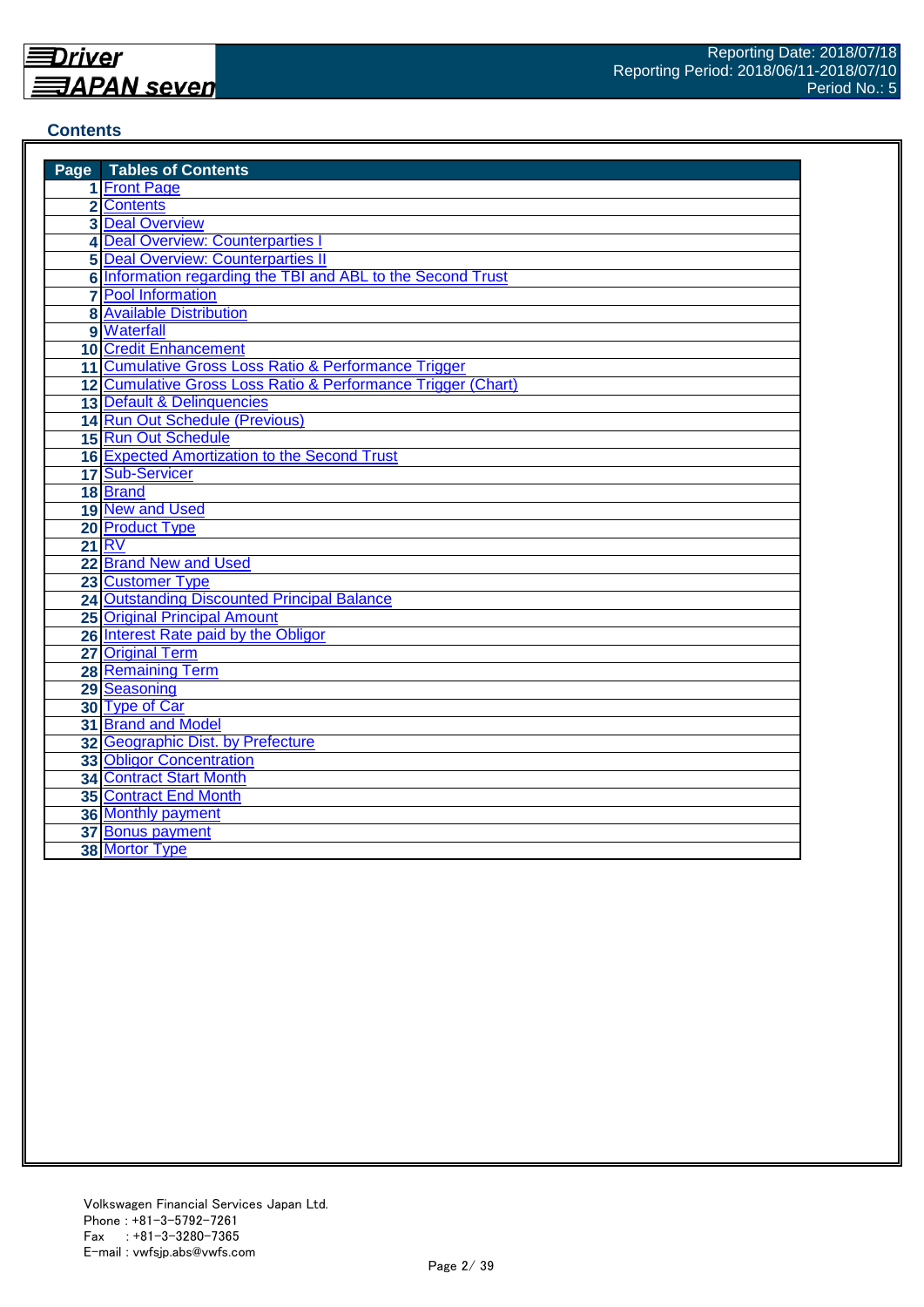#### **Deal Overview**

| <b>Cut Off Date:</b>                | 2018/02/10 |    |                                           |            |
|-------------------------------------|------------|----|-------------------------------------------|------------|
| <b>Trust Commencement Date:</b>     | 2018/03/23 |    | <b>Legal Maturity of the First Trust:</b> | 2026/06/26 |
| <b>Monthly Period:</b>              | 2018/06/11 | to | 2018/07/10                                |            |
| <b>Reporting Date:</b>              | 2018/07/18 |    |                                           |            |
| <b>Reporting Frequency:</b>         | monthly    |    |                                           |            |
| <b>Period No.:</b>                  | 5          |    |                                           |            |
| <b>Remittance Date:</b>             | 2018/07/24 |    |                                           |            |
| <b>Advance Payment Date:</b>        | 2018/07/24 |    |                                           |            |
| <b>Cash Adjustment Date:</b>        | 2018/07/24 |    |                                           |            |
| <b>Additional Entrustment Date:</b> | 2018/07/26 |    |                                           |            |
| <b>Trust Calculation Date:</b>      | 2018/07/26 |    |                                           |            |
| <b>Trust Calculation Period:</b>    | 2018/06/27 | to | 2018/07/26                                |            |
| <b>First Trust Payment Date:</b>    | 2018/07/27 |    |                                           |            |
| <b>Second Trust Payment Date:</b>   | 2018/07/30 |    |                                           |            |
| <b>Interest Calculation Period:</b> | 2018/06/29 | to | 2018/07/30                                |            |
| <b>Next Reporting Date:</b>         | 2018/08/17 |    |                                           |            |

#### **Pool information at the Initial Cut off Date**

|                         | <b>Contracts</b> | Number of Outstanding Discounted<br><b>Principal Balance</b> | <b>Outstanding Nominal</b><br><b>Balance</b> |
|-------------------------|------------------|--------------------------------------------------------------|----------------------------------------------|
| <b>Outstanding Pool</b> | 25,466           | 58,823,742,157 JPY                                           | 61,652,388,600 JPY                           |

| <b>Credit Type</b>    | of Loans    | <b>Percentage Outstanding Discounted</b><br><b>Principal Balance</b> | <b>Percentage of Balance</b> |
|-----------------------|-------------|----------------------------------------------------------------------|------------------------------|
| <b>Balloon</b>        | 79.91 %     | 52,580,850,830 JPY                                                   | 89.39 %                      |
| Equal Instalment Loan | 20.09 %     | 6,242,891,327 JPY                                                    | 10.61 %                      |
| <b>Total</b>          | $100.00 \%$ | 58,823,742,157 JPY                                                   | 100.00 %                     |

| <b>Type of Car</b> | of Loans | Percentage Outstanding Discounted<br><b>Principal Balance</b> | <b>Percentage of Balance</b> |
|--------------------|----------|---------------------------------------------------------------|------------------------------|
| <b>New</b>         | 65.02 %  | 44,831,636,726 JPY                                            | 76.21 %                      |
| Used               | 34.98 %  | 13,992,105,431 JPY                                            | 23.79 %                      |
| <b>Total</b>       | 100.00 % | 58,823,742,157 JPY                                            | 100.00%                      |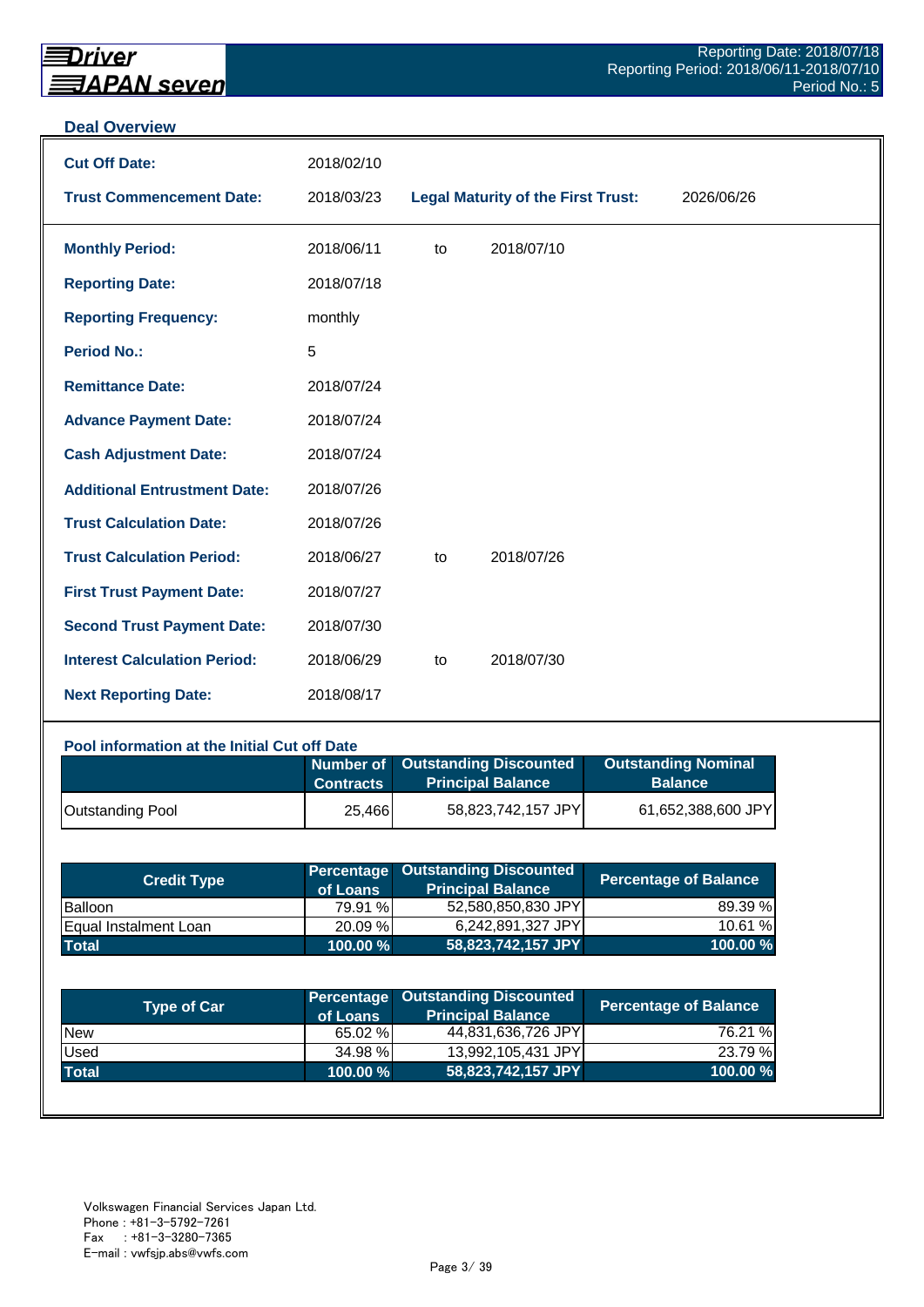## **Deal Overview: Counterparties I**

|                                                                                                                                             | Rating         |                |               |              |                |               |                |               |               |
|---------------------------------------------------------------------------------------------------------------------------------------------|----------------|----------------|---------------|--------------|----------------|---------------|----------------|---------------|---------------|
|                                                                                                                                             |                | <b>Moody's</b> |               | <b>Fitch</b> |                |               | <b>R&amp;I</b> |               |               |
| <b>Joint Lead Managers:</b>                                                                                                                 | Long<br>Term   | Short<br>Term  | Outlook       | Long<br>Term | Short<br>Term  | Outlook       | Long<br>Term   | Short<br>Term | Outlook       |
| Mizuho Securities Co., Ltd.<br>Otemachi Tower, 5-5,<br>Otemachi 1-chome,<br>Chiyoda-ku,<br>Tokyo 100-8176, Japan                            | A <sub>1</sub> | $P-1$          | <b>Stable</b> | n.a.         | n.a.           | n.a.          | AA-            | $a-1+$        | <b>Stable</b> |
| <b>BNP Paribas Securities (Japan) Limited</b><br>GranTokyo North Tower, 9-1,<br>Marunouchi 1-chome,<br>Chiyoda-ku,<br>Tokyo 100-6740, Japan | n.a.           | n.a.           | n.a.          | n.a.         | n.a.           | n.a.          | n.a.           | n.a.          | n.a.          |
| <b>Trust Management Account Bank:</b><br><b>MUFG Bank, Ltd.</b><br>4-2 Toranomon 1-chome,<br>Minato-ku<br>Tokyo 105-0001, Japan             | A <sub>1</sub> | $P-1$          | <b>Stable</b> | A            | F <sub>1</sub> | <b>Stable</b> | AA-            | $a-1+$        | Stable        |

#### **Originator: Trustor of the First Trust: Servicer: Volkswagen Financial Services Japan Ltd.** Gotenyama Trust Tower 17F 7-35 Kitashinagawa 4-chome, Shinagawa-ku Tokyo 140-0001, Japan

#### **Trustee of the First Trust:**

**Trustee of the Second Trust: Deutsche Trust Company Limited Japan** Attn.: Driver Japan Seven Trust Business Administration Department

#### **ABL Lender to the First Trust:**

**Trustor of the Second Trust:** Mizuho Securities Co., Ltd.

#### **Seller of the Trust Beneficial**

**Interest of the Second Trust** Mizuho Securities Co., Ltd. BNP Paribas Securities (Japan) Limited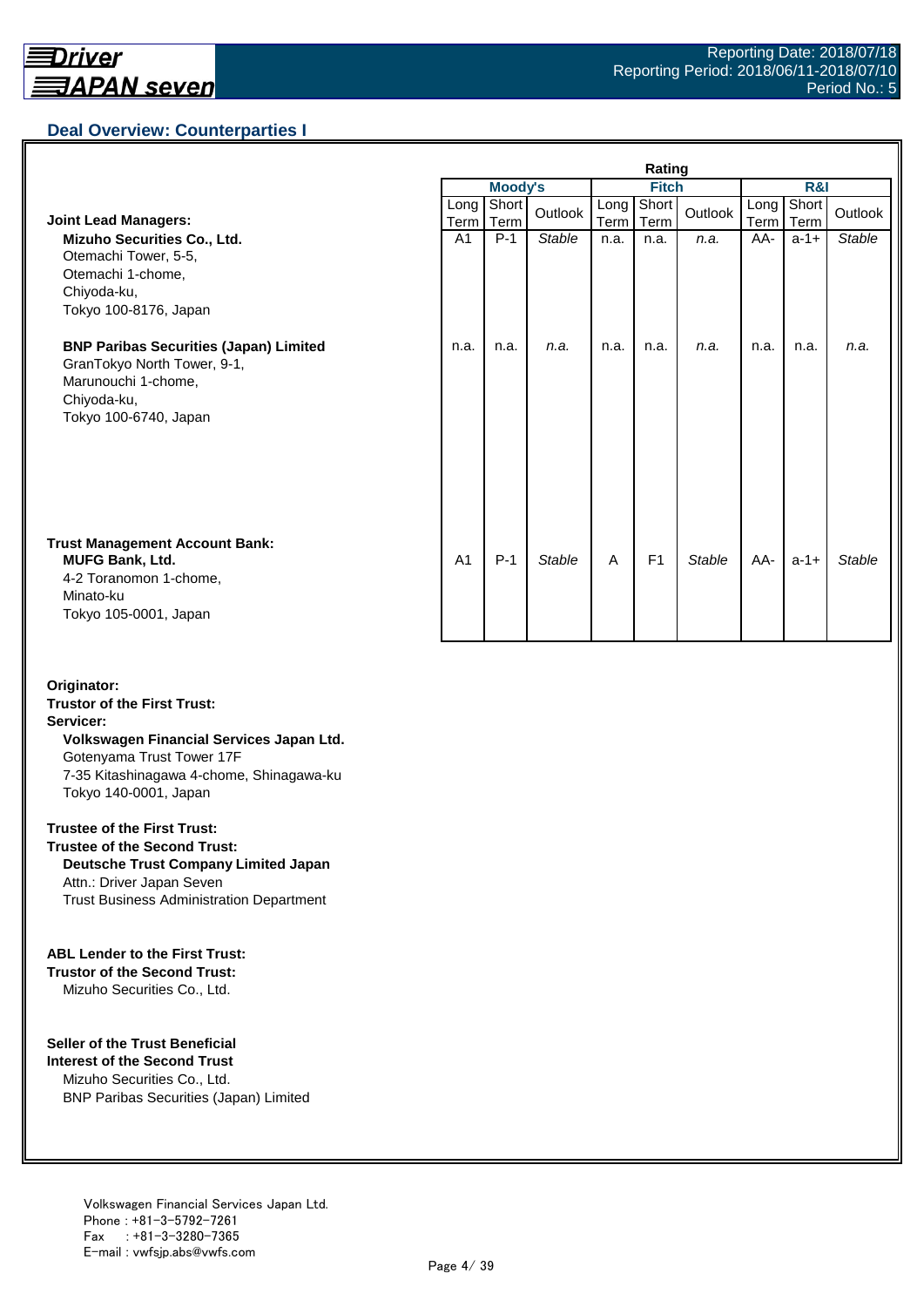#### **Deal Overview: Counterparties II**

#### **Rating Agencies:**

**Moody's SF Japan K.K.** Attn.: Driver Japan seven Structure Finance Group Monitoring Division 5-1 Atago 2-chome, Minato-ku Tokyo 105-6220, Japan E-mail: monitor.msfj@moodys.com

#### **Fitch Ratings Japan Limited**

Attn.: Driver Japan seven Structured Finance Kojimachi Crystal City East Wing 3rd Floor, 4-8 Kōjimachi, Chiyoda-ku, Tokyo 102-0083, Japan E-mail: tokyo.surveillance@fitchratings.com

#### **Rating and Investment Information, Inc.**

Attn.: Monitoring Group Department: Structured Finance Department TERRACE SQUARE, 3-22, Kanda Nishikicho, Chiyoda-ku, Tokyo 101-0054, Japan E-mail: sfmonitor@r-i.co.jp

| Moody's                                    |                |               | <b>Fitch</b>   |      |               | R&                       |         |      |  |
|--------------------------------------------|----------------|---------------|----------------|------|---------------|--------------------------|---------|------|--|
| Short<br>Long<br>Outlook<br>Term<br>Term I |                | Short         |                |      | Short         | Long                     | Outlook |      |  |
|                                            |                | erm           | Term           |      | erm           | Term,                    |         |      |  |
|                                            |                |               |                |      |               |                          |         |      |  |
| $P-2$                                      | A <sub>3</sub> | <b>Stable</b> | n.a.           | n.a. | n.a.          | n.a.                     | n.a.    | n.a. |  |
| $P-2$                                      | A3             | Stable        | F <sub>2</sub> | BBB+ | <b>Stable</b> | n.a.                     | n.a.    | n.a. |  |
|                                            |                |               |                |      |               | naunu<br>Long<br>Outlook |         |      |  |

**Rating**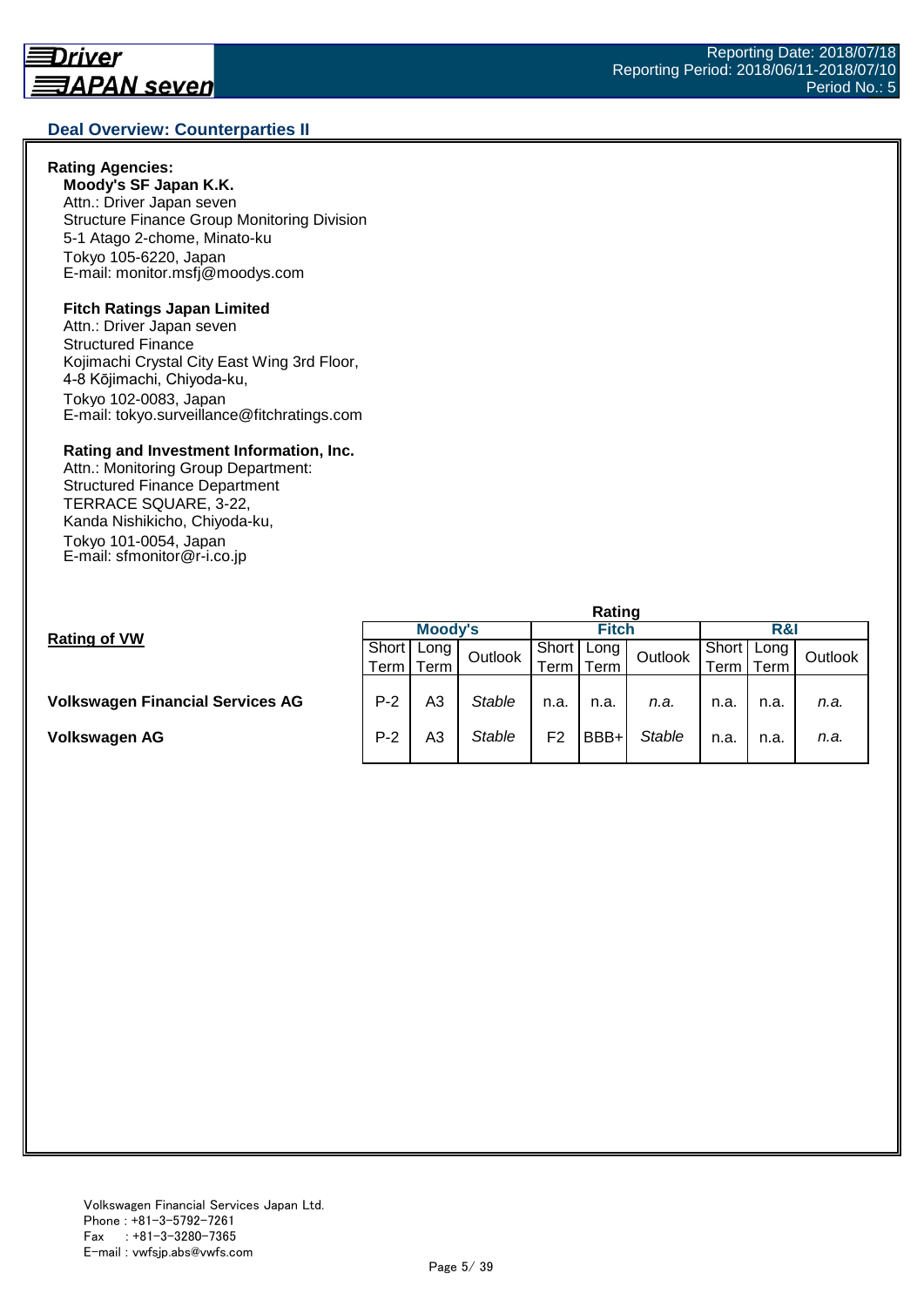# Driver

# **ヨAPAN seven**

## **Information regarding Trust Beneficial Interest of the Second Trust & Asset Backed Loan to the Second Trust**

| <b>Rating Details</b>                                                                                                                                              | <b>TBI</b>                                                            | <b>ABL</b>                                                                                             |
|--------------------------------------------------------------------------------------------------------------------------------------------------------------------|-----------------------------------------------------------------------|--------------------------------------------------------------------------------------------------------|
| <b>Rating at Issue Date</b><br>Moody's<br>Fitch<br>R&I                                                                                                             | Aaa(sf)<br>AAAsf<br>AAA                                               | Aaa(sf)<br>AAAsf<br>AAA                                                                                |
| <b>Current Rating</b><br>Moody's<br>Fitch<br>R&I                                                                                                                   | Aaa(sf)<br>AAAsf<br>AAA                                               | Aaa(sf)<br>AAAsf<br>AAA                                                                                |
| <b>Information on TBI &amp; ABL</b>                                                                                                                                | <b>TBI</b>                                                            | <b>ABL</b>                                                                                             |
| <b>Initial Balance</b><br><b>Expected Maturity Date</b><br>Legal Maturity of the Second Trust<br><b>Payment Dates</b><br><b>Business Day Convention</b><br>Listing | 2022/04/28<br>2026/06/29<br>28th<br><b>Modified Following</b><br>None | 41,500,000,000 JPY 13,500,000,000 JPY<br>2022/04/28<br>2026/06/29<br>28th<br><b>Modified Following</b> |
| <b>Information on Interest</b>                                                                                                                                     | <b>TBI</b>                                                            | <b>ABL</b>                                                                                             |
| Fixed/Floating<br><b>Current Coupon</b><br>Day Count Convention                                                                                                    | Fixed<br>0.17%<br>30/360                                              | Fixed<br>0.17%<br>30/360                                                                               |

## **Selling Restriction**

The holders of the Beneficial Interest and the ABL Lenders\* are prohibited from dividing, assigning, pledging or creating any other security interest over any of the Beneficial Interest and the Asset Backed Loans without the prior written approval of the Trustee of the Second Trust.

(\*)The holders of the Beneficial Interest and the ABL Lenders are limited to specified investors (*tokutei toushika* ) as defined under Paragraph 31 of Article 2 of the Financial Instruments and Exchange Act (Law no.25 of 1948 as amended).

## **Clean-Up Call**

VWFS Japan as the Trustor of the First Trust has a right at its option to exercise a clean-up call to repurchase of all, but not part, of the outstanding Auto Loan Receivables from the Trustee of the First Trust on any Trust Calculation Date, the Discounted Principal Balance of all outstanding Auto Loan Receivables is expected to be less than ten percent (10%) of the Discounted Principal Balance of the Initial Auto Loan Receivables as of the Initial Cut-off Date after the distribution pursuant to Article 18.1 of the First Trust Agreement on the immediately following First Trust Payment Date.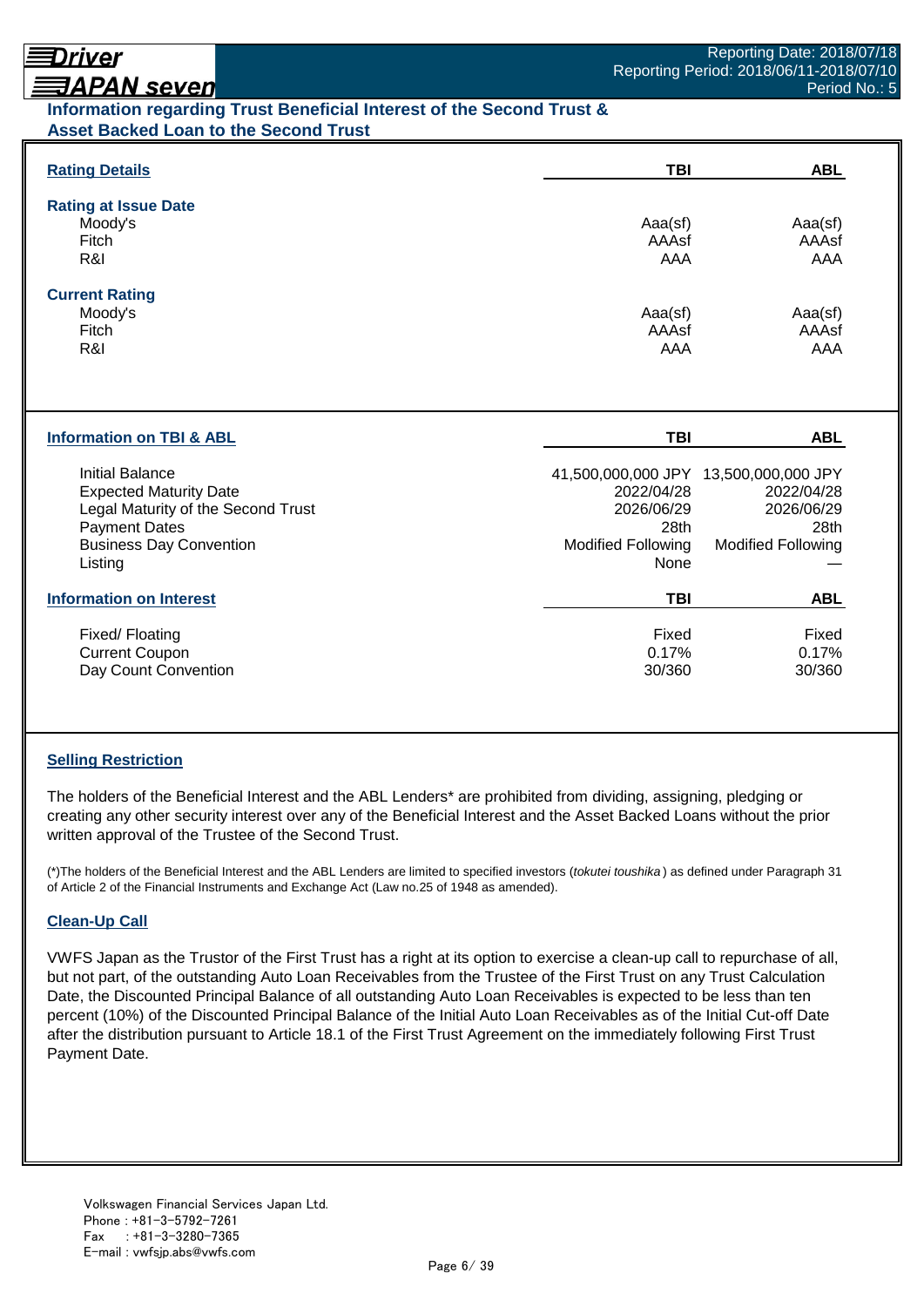## **Pool Information**

#### **Pool Balance on Initial Cut-Off Date**

| <b>Status</b>                | <b>Number of</b><br><b>Contracts</b> | <b>Outstanding</b><br><b>Discounted</b><br><b>Principal Balance</b> |
|------------------------------|--------------------------------------|---------------------------------------------------------------------|
| Normal                       | 25,466                               | 58,823,742,157 JPY                                                  |
| Cancellation                 | O                                    | 0 JPY                                                               |
| Early Termination            | 0                                    | 0 JPY                                                               |
| <b>Defaulted Receivables</b> | 0                                    | 0 JPY                                                               |
| Matured                      | 0                                    | 0 JPY                                                               |
| <b>Refinance Option</b>      | 0                                    | 0 JPY                                                               |
| Repurchase                   | ი                                    | 0 JPY                                                               |
| <b>Total</b>                 | 25.466                               | 58,823,742,157 JPY                                                  |

#### **Pool Balance before entrustment of Additional Auto Loan Receivables**

| <b>Status</b>            | Number of<br><b>Contracts</b><br>on previous EoP | <b>Outstanding</b><br><b>Discounted</b><br><b>Principal Balance</b><br>on previous EoP | <b>Number of</b><br><b>Contracts</b><br>"as Collections"<br>during the<br>Period* | <b>Outstanding</b><br><b>Discounted</b><br><b>Principal Balance</b><br>"as Collections"<br>relevant Monthly during the relevant<br><b>Monthly Period*</b> | <b>Number of</b><br><b>Contracts</b><br><b>EoP</b> before<br>entrustment of<br><b>Additional Auto</b><br>Loan<br><b>Receivables</b> | <b>Outstanding</b><br><b>Discounted</b><br><b>Principal Balance</b><br><b>EoP</b> before<br>entrustment of<br><b>Additional Auto</b><br><b>Loan Receivables</b> |
|--------------------------|--------------------------------------------------|----------------------------------------------------------------------------------------|-----------------------------------------------------------------------------------|-----------------------------------------------------------------------------------------------------------------------------------------------------------|-------------------------------------------------------------------------------------------------------------------------------------|-----------------------------------------------------------------------------------------------------------------------------------------------------------------|
| Normal                   | 26.772                                           | 59,379,877,615 JPY                                                                     | 26.404                                                                            | 1,332,048,510 JPY                                                                                                                                         | 26,404                                                                                                                              | 57,455,949,415 JPY                                                                                                                                              |
| Cancellation             |                                                  | 0 JPY                                                                                  |                                                                                   | 0 JPY                                                                                                                                                     |                                                                                                                                     | 0 JPY                                                                                                                                                           |
| <b>Early Termination</b> |                                                  | 0 JPY                                                                                  | 205                                                                               | 488.139.845 JPY                                                                                                                                           |                                                                                                                                     | 0 JPY                                                                                                                                                           |
| Defaulted Receivables    |                                                  | 0 JPY                                                                                  |                                                                                   | 2.833.604 JPY                                                                                                                                             |                                                                                                                                     | 0 JPY                                                                                                                                                           |
| Matured                  |                                                  | 0 JPY                                                                                  | 137                                                                               | 71,562,697 JPY                                                                                                                                            |                                                                                                                                     | 0 JPY                                                                                                                                                           |
| Refinance Option         |                                                  | 0 JPY                                                                                  | 25                                                                                | 29.343.544 JPY                                                                                                                                            |                                                                                                                                     | 0 JPY                                                                                                                                                           |
| Repurchase               |                                                  | 0 JPY                                                                                  |                                                                                   | 0 JPY                                                                                                                                                     |                                                                                                                                     | 0 JPY                                                                                                                                                           |
| <b>Total</b>             |                                                  | 26.772 59.379.877.615 JPY                                                              | 26,772                                                                            | 1.923.928.200 JPY                                                                                                                                         |                                                                                                                                     | 26.404 57.455.949.415 JPY                                                                                                                                       |

#### **Pool Balance after entrustment of Additional Auto Loan Receivables**

| <b>Status</b>            | <b>Number of</b><br><b>Contracts</b><br>EoP before<br>entrustment of<br><b>Additional Auto</b><br>Loan<br><b>Receivables</b> | <b>Outstanding</b><br><b>Discounted</b><br><b>Principal Balance</b><br><b>EoP</b> before<br>entrustment of<br><b>Additional Auto</b><br><b>Loan Receivables</b> | Number of<br><b>Contracts</b><br>of Additional<br><b>Auto Loan</b><br><b>Receivables</b> | <b>Outstanding</b><br><b>Discounted</b><br><b>Principal Balance</b><br>of Additional Auto<br><b>Loan Receivables</b> | <b>Number of</b><br><b>Contracts EoP</b><br>after<br>entrustment of<br><b>Additional Auto</b><br>Loan<br><b>Receivables</b> | <b>Outstanding</b><br><b>Discounted</b><br><b>Principal Balance</b><br><b>EoP</b> after<br>entrustment of<br><b>Additional Auto</b><br><b>Loan Receivables</b> |
|--------------------------|------------------------------------------------------------------------------------------------------------------------------|-----------------------------------------------------------------------------------------------------------------------------------------------------------------|------------------------------------------------------------------------------------------|----------------------------------------------------------------------------------------------------------------------|-----------------------------------------------------------------------------------------------------------------------------|----------------------------------------------------------------------------------------------------------------------------------------------------------------|
| Normal                   | 26,404                                                                                                                       | 57,455,949,415 JPY                                                                                                                                              | 860                                                                                      | 2,106,754,177 JPY                                                                                                    | 27,264                                                                                                                      | 59,562,703,592 JPY                                                                                                                                             |
| Cancellation             |                                                                                                                              | 0 JPY                                                                                                                                                           |                                                                                          | 0 JPY                                                                                                                |                                                                                                                             | 0 JPY                                                                                                                                                          |
| <b>Early Termination</b> |                                                                                                                              | 0 JPY                                                                                                                                                           |                                                                                          | 0 JPY                                                                                                                |                                                                                                                             | 0 JPY                                                                                                                                                          |
| Defaulted Receivables    |                                                                                                                              | 0 JPY                                                                                                                                                           |                                                                                          | 0 JPY                                                                                                                |                                                                                                                             | 0 JPY                                                                                                                                                          |
| Matured                  |                                                                                                                              | 0 JPY                                                                                                                                                           |                                                                                          | 0 JPY                                                                                                                |                                                                                                                             | 0 JPY                                                                                                                                                          |
| <b>Refinance Option</b>  |                                                                                                                              | 0 JPY                                                                                                                                                           |                                                                                          | 0 JPY                                                                                                                |                                                                                                                             | 0 JPY                                                                                                                                                          |
| Repurchase               |                                                                                                                              | 0 JPY                                                                                                                                                           |                                                                                          | 0 JPY                                                                                                                |                                                                                                                             | 0 JPY                                                                                                                                                          |
| <b>Total</b>             |                                                                                                                              | 26,404 57,455,949,415 JPY                                                                                                                                       | 860                                                                                      | 2,106,754,177 JPY                                                                                                    | 27.264                                                                                                                      | 59,562,703,592 JPY                                                                                                                                             |

#### **Limits on Eligibility Criteria**

| <b>Status Limits on Eligibility</b><br>Criteria (v) (including<br><b>Additional Entrustment)</b> | <b>Current</b><br><b>Exposure in %</b> | Limits in $\overline{\%}$ of the<br>aggregate<br><b>Discounted</b><br><b>Principal Balance</b><br>of the Auto Loan<br><b>Receivables</b><br>outstanding | <b>Status</b> |
|--------------------------------------------------------------------------------------------------|----------------------------------------|---------------------------------------------------------------------------------------------------------------------------------------------------------|---------------|
| on Used Purchased Vehicle                                                                        | 23.20 %                                | 35%                                                                                                                                                     | OK            |
| on Non-VW Vehicles                                                                               | 0.02%                                  | 5 %                                                                                                                                                     | OK            |
| on Balloon Payment                                                                               | 40.42 %                                | 50 %                                                                                                                                                    | OK            |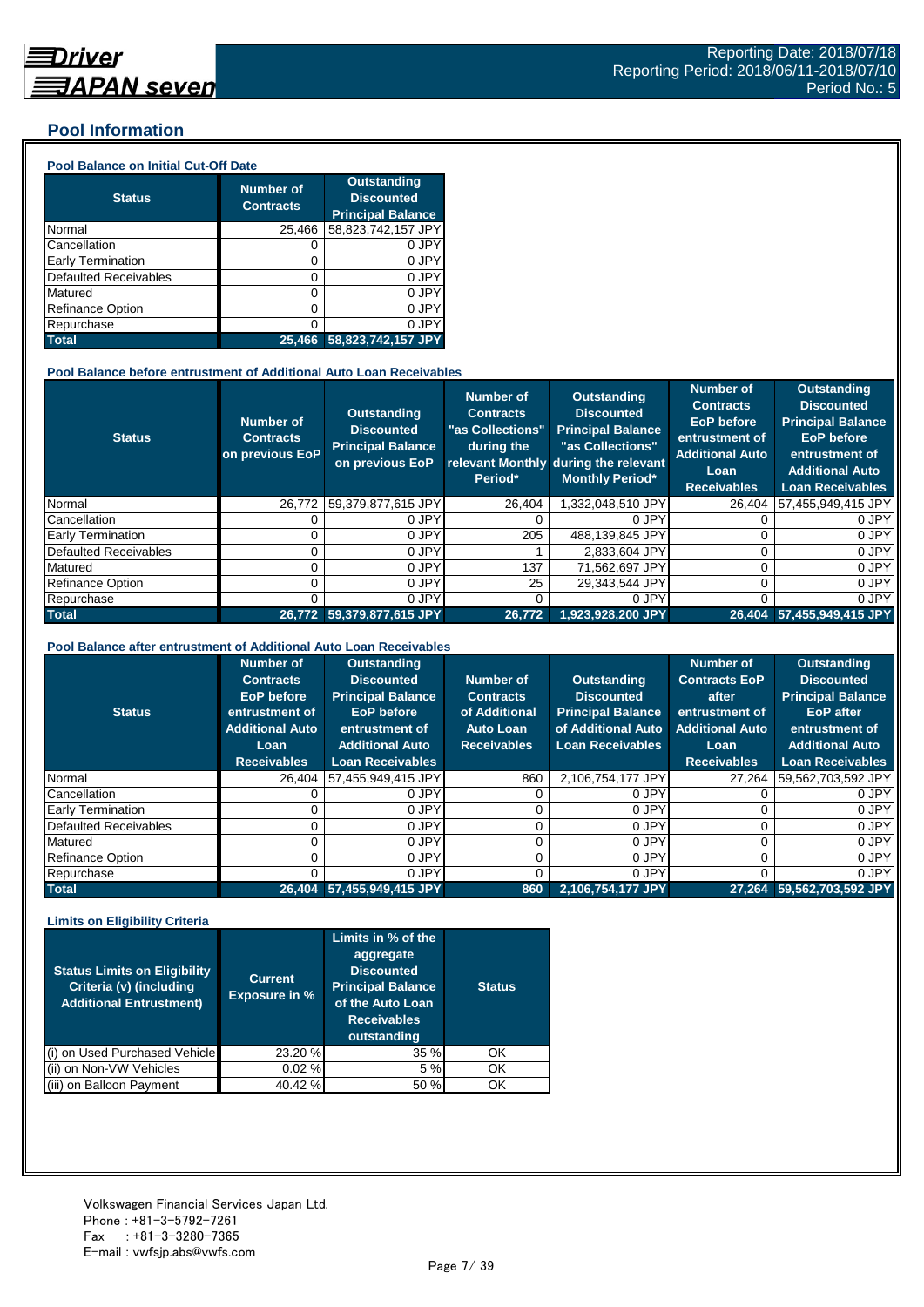

## **Driver**

#### **Outstanding Balances**

| <b>Monthly Period:</b>         | from       | 2018/06/11 to | 2018/07/10 |
|--------------------------------|------------|---------------|------------|
| <b>Reporting Date:</b>         | 2018/07/18 |               |            |
| <b>Trust Calculation Date:</b> | 2018/07/26 |               |            |

## **Outstanding Balances**

|                                                                              | <b>Number of</b><br><b>Contracts</b> | <b>Aggregate Amount</b><br>of the Discounted<br><b>Principal Balance</b> | <b>Aggregate Amount</b><br>of the Nominal<br><b>Balance</b> |
|------------------------------------------------------------------------------|--------------------------------------|--------------------------------------------------------------------------|-------------------------------------------------------------|
| Balance on the previous EoP                                                  |                                      |                                                                          | 26,772 59,379,877,615 JPY 62,025,473,900 JPY                |
| Balance after counting on the Collections during the relevant Monthly Period |                                      | 26,404 57,455,949,415 JPY 59,976,091,900 JPY                             |                                                             |
| Balance of Additional Auto Loan Receivables                                  | 860I                                 |                                                                          | 2,106,754,177 JPY 2,216,013,600 JPY                         |
| Aggregate Amount of Auto Loan Receivables                                    |                                      | 27,264 59,562,703,592 JPY 62,192,105,500 JPY                             |                                                             |

#### **Collections**

|                                                | <b>Number of</b><br><b>Contracts</b> | <b>Aggregate Amount</b><br>of the Discounted<br><b>Principal Balance</b> | <b>Aggregate Amount</b><br>of the Nominal<br><b>Balance</b> |
|------------------------------------------------|--------------------------------------|--------------------------------------------------------------------------|-------------------------------------------------------------|
| Collections: Amortization of current contracts | 26,404                               | 1,332,048,510 JPY                                                        | 1,438,172,200 JPY                                           |
| Collections: Cancellation                      |                                      | 0 JPY                                                                    | 0.JPY                                                       |
| Collections: Early Termination                 | 205                                  | 488,139,845 JPY                                                          | 488,525,924 JPY                                             |
| <b>Collections: Defaulted Receivables</b>      |                                      | 2,833,604 JPY                                                            | 2,839,707 JPY                                               |
| Collections: Matured                           | 137                                  | 71,562,697 JPY                                                           | 71,654,800 JPY                                              |
| Collections: Refinance Option                  | <b>25</b>                            | 29,343,544 JPY                                                           | 29,380,000 JPY                                              |
| Collections: Repurchase                        |                                      | 0 JPY                                                                    | 0 JPY                                                       |
| <b>Sum</b>                                     | 26,772                               | 1,923,928,200 JPY                                                        | 2,030,572,631 JPY                                           |

#### **Available Distribution Amount**

|     |                                                               | <b>Number of</b><br><b>Contracts</b> | <b>Aggregate Amount</b><br>of the Nominal<br><b>Balance</b> |
|-----|---------------------------------------------------------------|--------------------------------------|-------------------------------------------------------------|
| (a) | the Collections for the Monthly Period with respect to such   |                                      |                                                             |
|     | <b>Trust Calculation Date</b>                                 | 26,772                               | 2,030,572,631 JPY                                           |
| (b) | drawings from the Cash Collateral Ledger in accordance with   |                                      |                                                             |
|     | Article 18.3 of the First Trust Agreement                     |                                      | 0 JPY                                                       |
| (c) | net investment earnings from Eligible Investments             |                                      | 0 JPY                                                       |
| (d) | net proceeds from the sale or disposal of the Trust Assets of |                                      |                                                             |
|     | the First Trust                                               |                                      | 0 JPY                                                       |
| (e) | any amount which is carried over from the immediately         |                                      |                                                             |
|     | preceding Trust Calculation Date                              |                                      | 0 JPY                                                       |
|     | Sum                                                           | 26,772                               | 2,030,572,631 JPY                                           |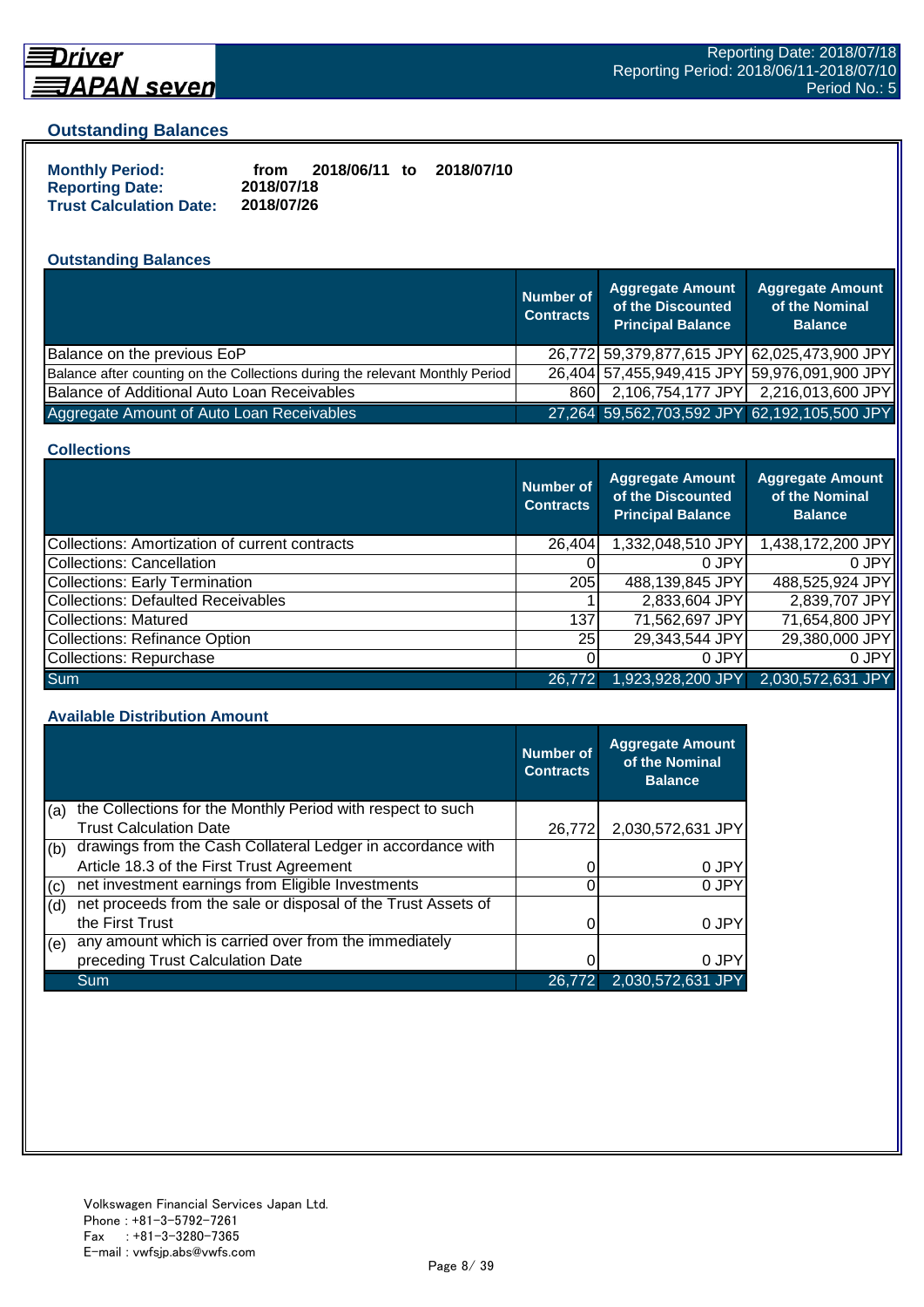## **Waterfall**

|           | There is no distinction between principal and interest, and all collections go through a single priority of payments                                                                                                                                                                                                                                                                                                                                                                                                                                                    |      |                   |                         |
|-----------|-------------------------------------------------------------------------------------------------------------------------------------------------------------------------------------------------------------------------------------------------------------------------------------------------------------------------------------------------------------------------------------------------------------------------------------------------------------------------------------------------------------------------------------------------------------------------|------|-------------------|-------------------------|
|           |                                                                                                                                                                                                                                                                                                                                                                                                                                                                                                                                                                         |      | <b>Payment</b>    | <b>Remaining Amount</b> |
|           | Available Distribution Amount                                                                                                                                                                                                                                                                                                                                                                                                                                                                                                                                           | plus | 2,030,572,631 JPY | 2,030,572,631 JPY       |
| (a)       | an amount necessary for the payment of all taxes and public charges to be paid to the<br>relevant public authority by the immediately following First Trust Payment Date.                                                                                                                                                                                                                                                                                                                                                                                               | less | 0 JPY             | 2,030,572,631 JPY       |
| (b)       | an amount necessary for the payment of all Fees for the Trustee of the First Trust to be<br>paid to the Trustee of the First Trust by the immediately following First Trust Payment<br>Date.                                                                                                                                                                                                                                                                                                                                                                            | less | 534,418 JPY       | 2,030,038,213 JPY       |
| (c)       | an amount necessary for the payment of the Servicing Fee to be paid to the Servicer<br>by the immediately following First Trust Payment Date.                                                                                                                                                                                                                                                                                                                                                                                                                           | less | 53,441,889 JPY    | 1,976,596,324 JPY       |
|           | an amount necessary for the payment of the Trust Expenses of the First Trust as<br>provided in Article 23.1 (including the Rating Fees, Costs of the Second Trust and<br>(d) those fees not otherwise covered by (b) or (c) above) to be paid to the relevant party by<br>the immediately following First Trust Payment Date (including any amounts advanced<br>by the Trustee of the First Trust pursuant to Article23.3)                                                                                                                                              | less | 549,430 JPY       | 1,976,046,894 JPY       |
|           | (e) an amount necessary for the payment of overdue and unpaid interest on the Asset<br>Backed Loans to the First Trust (if any) to be paid to the Trustee of the Second Trust<br>by the immediately following First Trust Payment Date.                                                                                                                                                                                                                                                                                                                                 | less | 0 JPY             | 1,976,046,894 JPY       |
| (f)       | an amount necessary for the payment to the Trustee of the Second Trust of interest on<br>the Asset Backed Loan to the First Trust accruing during the relevant Interest<br><b>Calculation Period</b>                                                                                                                                                                                                                                                                                                                                                                    | less | 7,791,666 JPY     | 1,968,255,228 JPY       |
| (g)       | an amount necessary to top up the balance thereof until it is equal to the Cash<br>Collateral Ledger Target Balance                                                                                                                                                                                                                                                                                                                                                                                                                                                     | less | 0 JPY             | 1,968,255,228 JPY       |
| $(h)$ (i) | prior to the expiration of the Revolving Period: an amount necessary for the<br>redemption of any Additional Senior Beneficial Interest;                                                                                                                                                                                                                                                                                                                                                                                                                                |      |                   |                         |
|           | (ii)<br>following the expiration of the Revolving Period and prior to the occurrence of an<br>Early Amortization Event, an amount necessary for the payment to the Trustee of<br>the Second Trust of the Asset Backed Loan Principal Payment Amount for the<br>relevant First Trust Payment Date.                                                                                                                                                                                                                                                                       | less | 1,968,255,228 JPY | 0 JPY                   |
|           | (iii) following the occurrence of the Early Amortization Event, an amount necessary for<br>the payment to the Trustee of the Second Trust of the remaining principal balance<br>of the Asset Backed Loan to the First Trust.                                                                                                                                                                                                                                                                                                                                            |      |                   |                         |
| (i)       | an amount necessary for the payment to the Trustee of the First Trust of any<br>Indemnified Amounts which are not compensated by the Trustor of the First Trust                                                                                                                                                                                                                                                                                                                                                                                                         | less | 0 JPY             | 0 JPY                   |
| (i)       | an amount necessary for the payment to the Subordinated Beneficiary of the<br>Subordinated Beneficial Principal Payment Amount for the relevant First Trust Payment<br>Date.                                                                                                                                                                                                                                                                                                                                                                                            | less | 0 JPY             | 0 JPY                   |
| (k)       | (i)<br>prior to the expiration of the Revolving Period, then (x) if a transfer is made under<br>(j) above, such remaining amount will be transferred to the Expenses Distribution<br>Ledger for payment to the Subordinated Beneficiary as a payment of earnings on<br>the Subordinated Beneficial Interest, and such payment shall be made on the First<br>Trust Payment Date immediately following such Trust Calculation Date or (y) if no<br>transfer is made under (j) above, such remaining amount will be carried forward to<br>the next Trust Calculation Date. |      |                   |                         |
|           | (ii)<br>following the expiration of the Revolving Period and prior to the occurrence of an<br>Early Amortization Event, then such remaining amount will be transferred to the<br>Expenses Distribution Ledger for payment to the Subordinated Beneficiary as a<br>payment of earnings on the Subordinated Beneficial Interest, and such payment<br>shall be made on the First Trust Payment Date immediately following such Trust<br>Calculation Date.                                                                                                                  | less | 0 JPY             | 0 JPY                   |
|           | (iii) following the occurrence of an Early Amortization Event, the remaining amount in<br>the Trust Collection Ledger will be carried forward to the next Trust Calculation<br>Date.                                                                                                                                                                                                                                                                                                                                                                                    |      |                   |                         |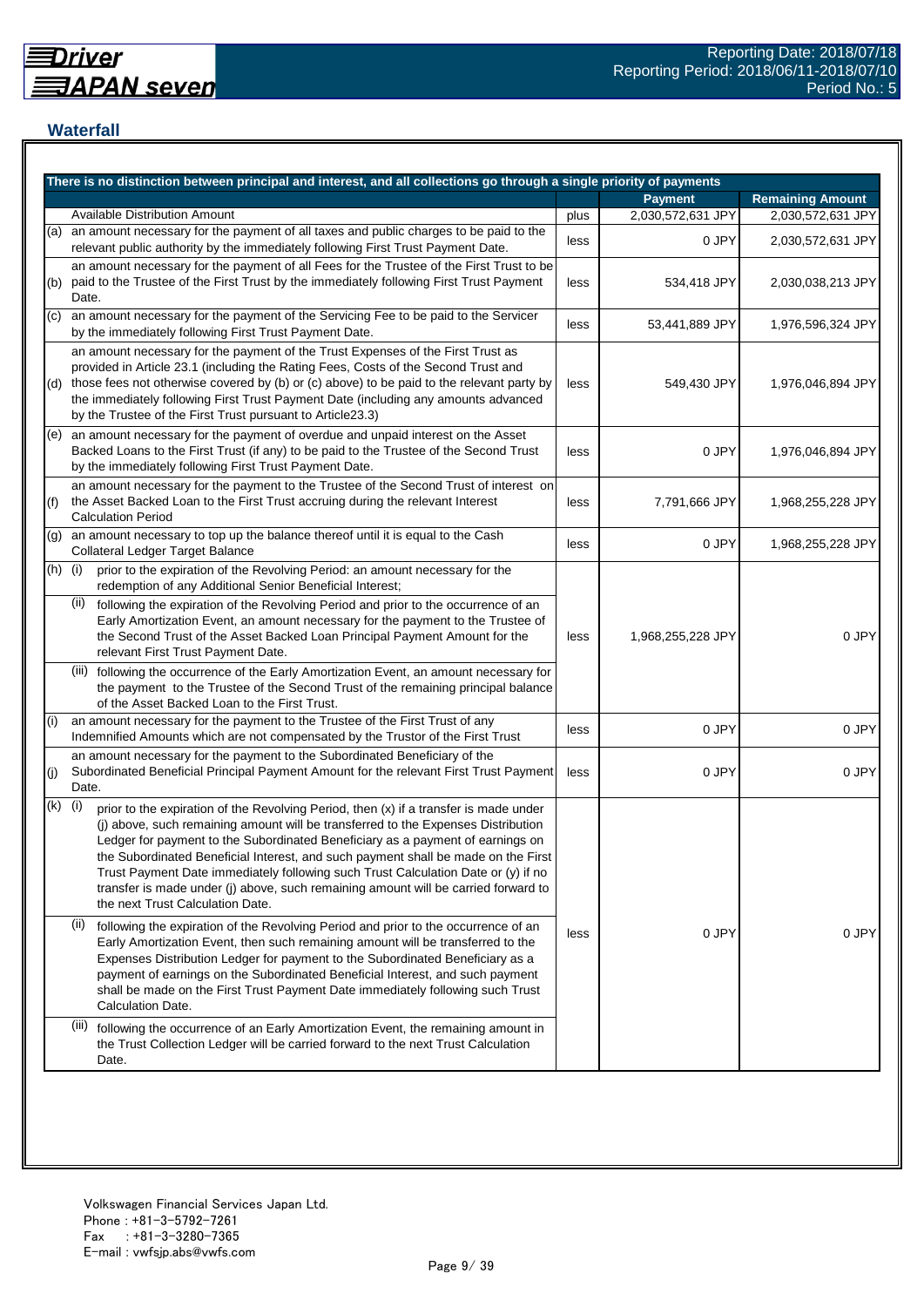## **Credit Enhancement**

| Subordinated Principal Balance as of the relevant First Trust Payment Date                                                                              |                                                                                    |                                                      |                                  |                                                      |
|---------------------------------------------------------------------------------------------------------------------------------------------------------|------------------------------------------------------------------------------------|------------------------------------------------------|----------------------------------|------------------------------------------------------|
|                                                                                                                                                         | Percentage of<br><b>Aggregate</b><br><b>Discounted</b><br><b>Principal Balance</b> | <b>Value</b>                                         |                                  |                                                      |
| the aggregate amount of the<br>(i)<br><b>Discounted Principal Balance</b><br>of all Auto Loan Receivables<br>outstanding                                |                                                                                    | 59,562,703,592 JPY                                   |                                  |                                                      |
| (ii) Asset Backed Loan Principal<br>Balance on the relevant First<br><b>Trust Payment Date</b>                                                          |                                                                                    | 55,000,000,000 JPY                                   |                                  |                                                      |
| Overcollateralization $($ = $(i)$ - $(ii)$ )                                                                                                            | 7.66%                                                                              | 4,562,703,592 JPY                                    |                                  |                                                      |
| <b>Trust Collection Ledger which is</b><br>carried over from the immediately<br>preceding Trust Calculation Date                                        | 0.00%                                                                              | 0 JPY                                                |                                  |                                                      |
| The amount in the Cash Collateral<br>Ledger                                                                                                             | 0.52 %                                                                             | 307,000,000 JPY                                      |                                  |                                                      |
| <b>Subordinated Principal Balance</b>                                                                                                                   | 8.18%                                                                              | 4,869,703,592 JPY                                    |                                  |                                                      |
| <b>Trust Management Account (TMA)</b>                                                                                                                   |                                                                                    | in JPY                                               | +/-                              | in JPY (previous)                                    |
| Initial Balance on Cash Entrustment Date                                                                                                                |                                                                                    | 307,000,000 JPY                                      |                                  |                                                      |
| <b>Outstanding Balance on First Trust Payment Date</b><br>(a) Expenses Distribution Ledger<br>(b) Trust Collection Ledger<br>(c) Cash Collateral Ledger |                                                                                    | 307,000,000 JPY<br>0 JPY<br>0 JPY<br>307,000,000 JPY | 0 JPY<br>0 JPY<br>0 JPY<br>0 JPY | 307,000,000 JPY<br>0 JPY<br>0 JPY<br>307,000,000 JPY |
| <b>Cash Collateral Ledger Target Balance</b>                                                                                                            |                                                                                    | 307,000,000 JPY                                      |                                  |                                                      |

#### **Calculation of Credit Enhancement**

Driver Japan seven's Credit Enhancement consists of the items listed above in the Subordinated Principal Balance as of the relevant date of determination (immediately following the First Trust Payment Date). The result provides an absolute value, which will be applied to the (amortized) Aggregate Discounted Principal Balance as of the end of the relevant date.

The transaction has a Revolving Period of 12 months until February 2019.

Asset Backed Loan Overcollateralization Percentage is (i) prior to the expiration of the Revolving Period, 8.5%, and (ii) following the expiration of the Revolving Period, 11.5%; provided, in each case no Credit Enhancement Increase Condition shall be in effect. After a Level 1 Credit Enhancement Increase Condition in effect, 17% and after a Level 2 Credit Enhancement Increase Condition is in effect, 100%.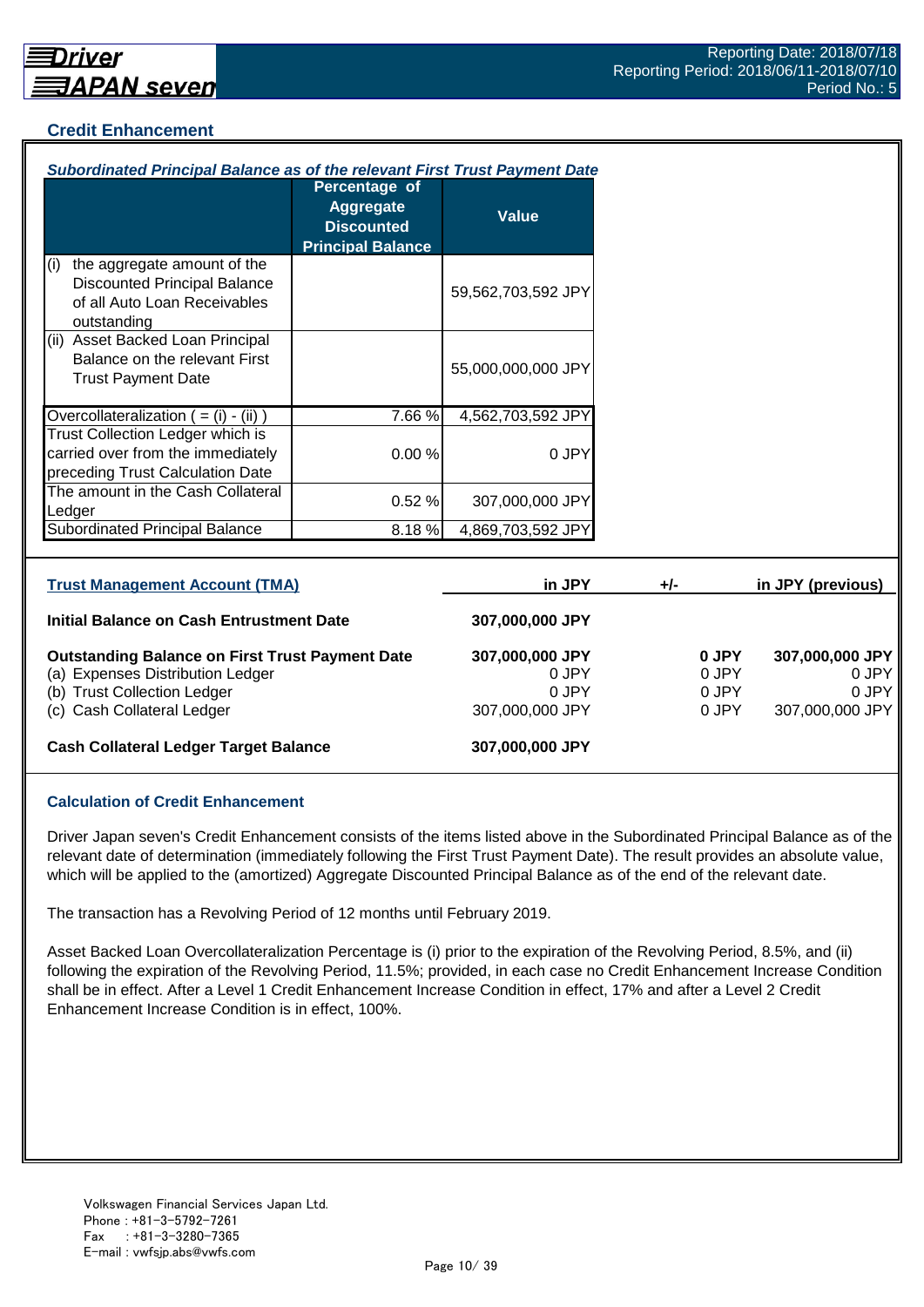## **Cumulative Gross Loss & Cumulative Repurchased Receivables**

|                                                                                                                                                                                                                                                                                             | Number of<br><b>Contracts</b> | <b>Write Offs</b>  |
|---------------------------------------------------------------------------------------------------------------------------------------------------------------------------------------------------------------------------------------------------------------------------------------------|-------------------------------|--------------------|
| <b>Beginning of Period</b>                                                                                                                                                                                                                                                                  |                               | 5,116,805 JPY      |
| <b>Defaulted Receivables</b>                                                                                                                                                                                                                                                                |                               | 2,833,604 JPY      |
| <b>End of Period</b>                                                                                                                                                                                                                                                                        | 3                             | 7,950,409 JPY      |
| <b>Cumulative Gross Loss Ratio</b><br>The sum of the Discounted Principal Balance of all Auto Loan<br>Receivables that have become Defaulted Receivables from the Initial<br>Cut-off Date through to the end of Monthly Period immediately<br>preceding the relevant Trust Calculation Date |                               | 7,950,409 JPY      |
| The sum of (i) the aggregate Discounted Principal Balance of the Initial<br>Auto Loan Receivables as of the Initial Cut-off Date and (ii) the<br>aggregate Discounted Principal Balance as of the relevant Trust<br>Calculation Date of all Additional Auto Loan Receivables (if any)       |                               | 58,823,742,157 JPY |

#### **Performance Triggers**

Asset Backed Loan Overcollateralization Percentage was implemented to assure on a monthly basis that no cash is paid to lower steps in the waterfall unless there is sufficient Overcollateralization to support the transaction. The performance trigger in form of a Credit Enhancement Increase Condition will be activated when the Cumulative Gross

Loss Ratio exceeds the defined limits. In this case the Overcollateralization will be increased accordingly.

| Levels        | <b>Credit Enhancement increase condition</b>                  | <b>Credit Enhancement</b><br>increase condition in<br>place? |  |
|---------------|---------------------------------------------------------------|--------------------------------------------------------------|--|
|               | Cumulative Gross Loss Ratio exceeds 0.5% for any First Trust  |                                                              |  |
| Level 1 (i)   | Payment Date on or prior to August 2018                       | no                                                           |  |
|               | Cumulative Gross Loss Ratio exceeds 0.8% for any First Trust  |                                                              |  |
| Level 1 (ii)  | Payment Date from September 2018 to May 2019                  | no                                                           |  |
|               | Cumulative Gross Loss Ratio exceeds 1.15% for any First Trust |                                                              |  |
| Level 1 (iii) | Payment Date from June 2019 to February 2020                  | no                                                           |  |
| Level 2       | Cumulative Gross Loss Ratio exceeds 1.6% for any First Trust  |                                                              |  |
|               | <b>Payment Date</b>                                           | no                                                           |  |

|                                                                    | <b>Asset Backed Loan</b><br>Overcollateralization<br><b>Percentage</b> |
|--------------------------------------------------------------------|------------------------------------------------------------------------|
| Prior to the expiration of the Revolving Period                    | 8.50%                                                                  |
| (No Credit Enhancement Increase Condition is in effect)            |                                                                        |
| Following the expiration of Revolving Period                       |                                                                        |
| (No Credit Enhancement Increase Condition is in effect)            | 11.50 %                                                                |
| After a Level 1 Credit Enhancement Increase Condition is in effect | 17.00 %                                                                |
| After a Level 2 Credit Enhancement Increase Condition is in effect | 100.00%                                                                |
| <b>Current Asset Backed Loan Overcollateralization Percentage</b>  | 7.66 %                                                                 |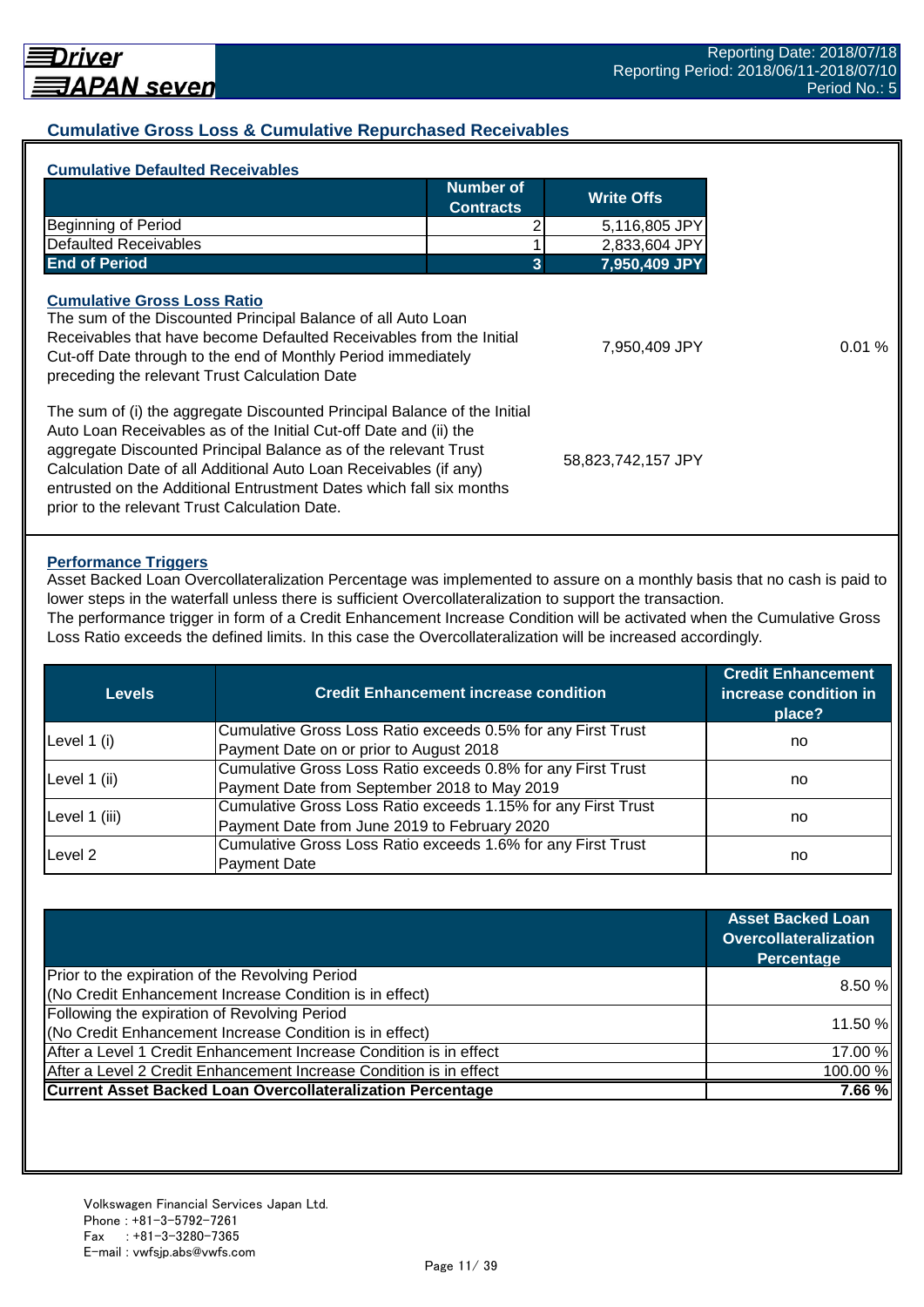

#### **Cumulative Gross Loss & Cumulative Repurchased Receivables**

## **Performance Pool vis-a-vis Triggers**



#### **Cumulative Repurchased Receivables**

|                         | Number of<br><b>Contracts</b> | <b>Repurchase Price</b> |
|-------------------------|-------------------------------|-------------------------|
| Beginning of Period     |                               | 0 JPY                   |
| Repurchased Receivables |                               | 0.JPY                   |
| <b>End of Period</b>    |                               | 0 JPY                   |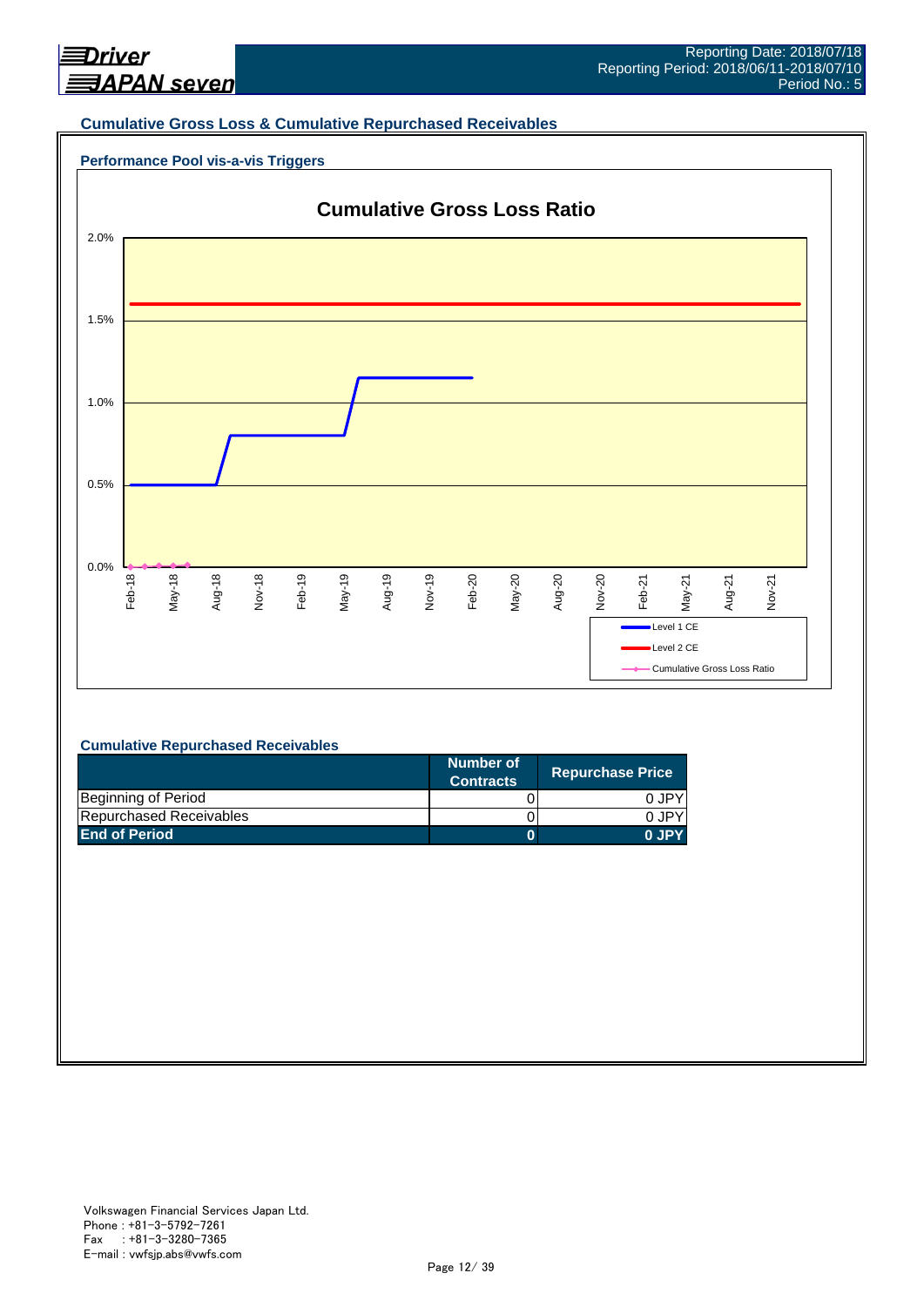## **Defaulted and Delinquent Contracts**

| <b>Information of Delinquencies and Defaults</b>                          |                  |                         |                             |              |                            |                    |  |
|---------------------------------------------------------------------------|------------------|-------------------------|-----------------------------|--------------|----------------------------|--------------------|--|
| <b>Current</b>                                                            |                  | Number of Percentage of | Outstanding                 | Percentage   | <b>Outstanding Nominal</b> | Percentage         |  |
| <b>Reporting</b>                                                          | <b>Contracts</b> | Contracts (*)           | <b>Discounted Principal</b> | of Principal | <b>Balance</b>             | of Nominal         |  |
| <b>Period</b>                                                             |                  |                         | <b>Balance</b>              | Balance (*)  |                            | <b>Balance (*)</b> |  |
| Delinquent                                                                | 247              | 0.92%                   | 551,724,010 JPY             | 0.93%        | 579,664,800 JPY            | 0.93%              |  |
| Default                                                                   |                  | 0.00%                   | 2,833,604 JPY               | 0.00 %       | 2,839,707 JPY              | 0.00 %             |  |
| $\left( \star \right)$ Docad on the provising $\mathsf{L}\circ\mathsf{D}$ |                  |                         |                             |              |                            |                    |  |

(\*) Based on the previous EoP

|                           | <b>Delinquency Profile (Information Purpose Only)</b> |                                             |                                                                     |                                              |                                              |                                                   |  |  |  |
|---------------------------|-------------------------------------------------------|---------------------------------------------|---------------------------------------------------------------------|----------------------------------------------|----------------------------------------------|---------------------------------------------------|--|--|--|
| Days in<br><b>Arrears</b> | <b>Contracts</b>                                      | Number of Percentage of<br><b>Contracts</b> | <b>Outstanding</b><br><b>Discounted Principal</b><br><b>Balance</b> | Percentage<br>of Principal<br><b>Balance</b> | <b>Outstanding Nominal</b><br><b>Balance</b> | <b>Percentage</b><br>of Nominal<br><b>Balance</b> |  |  |  |
|                           | 241                                                   | $0.88 \%$                                   | 538,808,733 JPY                                                     | 0.90%                                        | 566,218,000 JPY                              | 0.91%                                             |  |  |  |
|                           |                                                       | 0.02%                                       | 12,915,277 JPY                                                      | 0.02%                                        | 13,446,800 JPY                               | 0.02%                                             |  |  |  |
|                           |                                                       | 0.00 %                                      | 0 JPY                                                               | 0.00%                                        | 0 JPY                                        | 0.00%                                             |  |  |  |
| <b>Total</b>              | 247                                                   | 0.91%                                       | 551,724,010 JPY                                                     | 0.93%                                        | 579,664,800 JPY                              | 0.93%                                             |  |  |  |

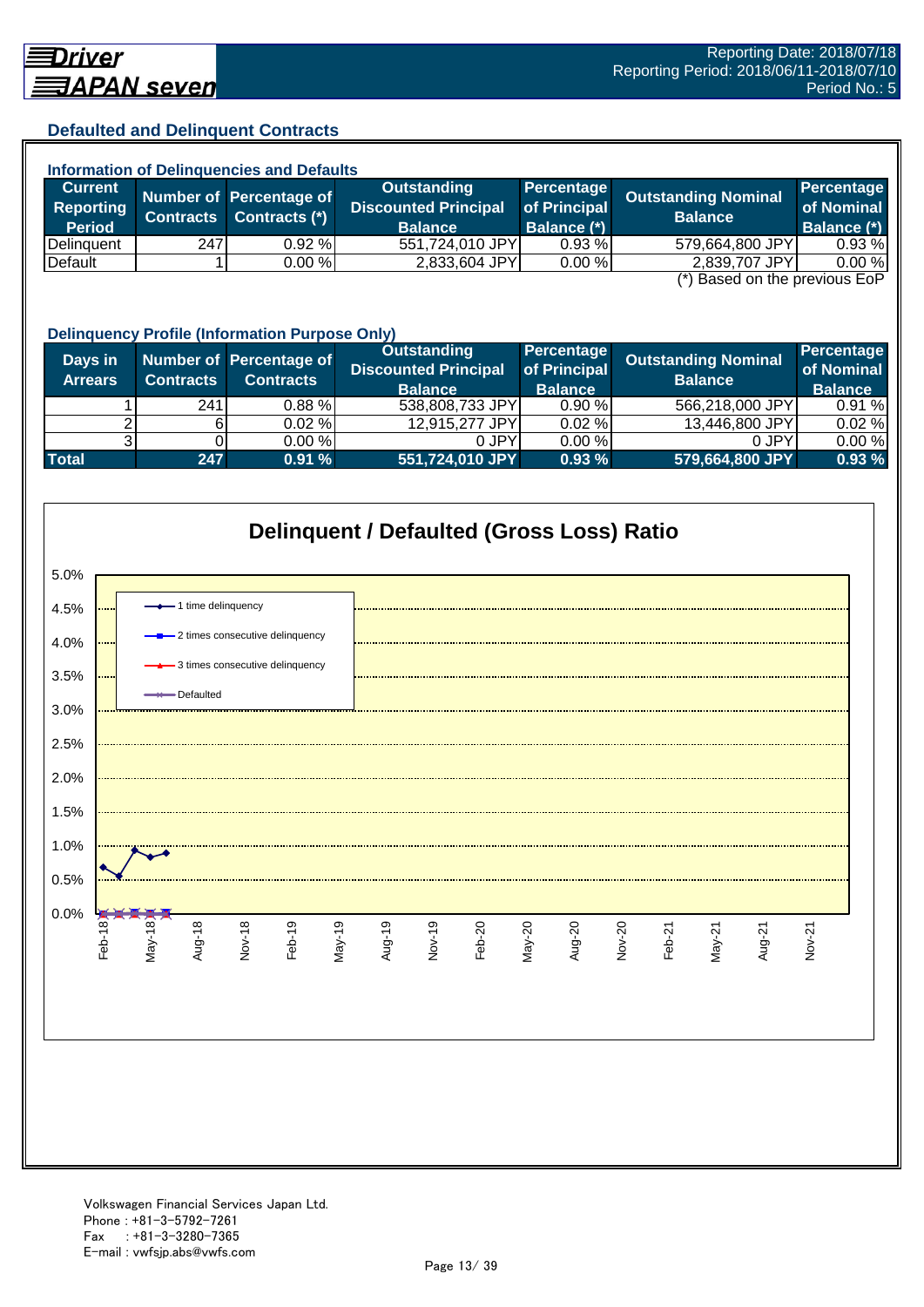## **Run Out Schedule**

| <b>Month</b><br>05.2018<br>06.2018<br>07.2018<br>08.2018<br>09.2018<br>10.2018<br>11.2018<br>12.2018<br>01.2019<br>02.2019<br>03.2019<br>04.2019<br>05.2019<br>06.2019<br>07.2019<br>08.2019<br>09.2019<br>10.2019<br>11.2019<br>12.2019<br>01.2020<br>02.2020 | <b>Contracts</b><br>26,772<br>26,772<br>26,609<br>26,480<br>26,319<br>26,109<br>25,988<br>25,809<br>25,520<br>25,298<br>25,036<br>24,658<br>24,456<br>24,185<br>23,818<br>23,549<br>23,325<br>22,934<br>22,653<br>22,293 | <b>Principal</b><br>59,379,877,615 JPY<br>57,934,619,388 JPY<br>56,416,596,500 JPY<br>55,300,105,366 JPY<br>54,272,328,900 JPY<br>53,301,729,948 JPY<br>52,304,013,138 JPY<br>50,435,942,896 JPY<br>49,193,513,504 JPY<br>48,157,835,260 JPY<br>47,008,412,896 JPY<br>45,932,789,143 JPY<br>44,859,245,739 JPY<br>43,302,872,207 JPY<br>41,785,954,805 JPY<br>40,713,019,678 JPY<br>39,585,480,859 JPY | 2,645,596,285 JPY<br>2,538,469,012 JPY<br>2,433,976,200 JPY<br>2,332,319,634 JPY<br>2,232,740,700 JPY<br>2,135,038,952 JPY<br>2,039,129,662 JPY<br>1,945,038,004 JPY<br>1,854,405,696 JPY<br>1,766,062,540 JPY<br>1,679,587,404 JPY<br>1,595,179,657 JPY<br>1,512,687,861 JPY<br>1,432,097,493 JPY | 62,025,473,900 JPY<br>60,473,088,400 JPY<br>58,850,572,700 JPY<br>57,632,425,000 JPY<br>56,505,069,600 JPY<br>55,436,768,900 JPY<br>54,343,142,800 JPY<br>52,380,980,900 JPY<br>51,047,919,200 JPY<br>49,923,897,800 JPY<br>48,688,000,300 JPY<br>47,527,968,800 JPY<br>46,371,933,600 JPY | 0 JPY<br>1,445,258,227 JPY<br>1,518,022,888 JPY<br>1,116,491,134 JPY<br>1,027,776,466 JPY<br>970,598,952 JPY<br>997,716,810 JPY<br>1,868,070,242 JPY<br>1,242,429,392 JPY<br>1,035,678,244 JPY<br>1,149,422,364 JPY | 0 JPY<br>107,127,273 JPY<br>104,492,812 JPY<br>101,656,566 JPY<br>99,578,934 JPY<br>97,701,748 JPY<br>95,909,290 JPY<br>94,091,658 JPY<br>90,632,308 JPY<br>88,343,156 JPY | <b>Installment</b><br>0 JPY<br>1,552,385,500 JPY<br>1,622,515,700 JPY<br>1,218,147,700 JPY<br>1,127,355,400 JPY<br>1,068,300,700 JPY<br>1,093,626,100 JPY<br>1,962,161,900 JPY<br>1,333,061,700 JPY |
|----------------------------------------------------------------------------------------------------------------------------------------------------------------------------------------------------------------------------------------------------------------|--------------------------------------------------------------------------------------------------------------------------------------------------------------------------------------------------------------------------|--------------------------------------------------------------------------------------------------------------------------------------------------------------------------------------------------------------------------------------------------------------------------------------------------------------------------------------------------------------------------------------------------------|----------------------------------------------------------------------------------------------------------------------------------------------------------------------------------------------------------------------------------------------------------------------------------------------------|--------------------------------------------------------------------------------------------------------------------------------------------------------------------------------------------------------------------------------------------------------------------------------------------|---------------------------------------------------------------------------------------------------------------------------------------------------------------------------------------------------------------------|----------------------------------------------------------------------------------------------------------------------------------------------------------------------------|-----------------------------------------------------------------------------------------------------------------------------------------------------------------------------------------------------|
|                                                                                                                                                                                                                                                                |                                                                                                                                                                                                                          |                                                                                                                                                                                                                                                                                                                                                                                                        |                                                                                                                                                                                                                                                                                                    |                                                                                                                                                                                                                                                                                            |                                                                                                                                                                                                                     |                                                                                                                                                                            |                                                                                                                                                                                                     |
|                                                                                                                                                                                                                                                                |                                                                                                                                                                                                                          |                                                                                                                                                                                                                                                                                                                                                                                                        |                                                                                                                                                                                                                                                                                                    |                                                                                                                                                                                                                                                                                            |                                                                                                                                                                                                                     |                                                                                                                                                                            |                                                                                                                                                                                                     |
|                                                                                                                                                                                                                                                                |                                                                                                                                                                                                                          |                                                                                                                                                                                                                                                                                                                                                                                                        |                                                                                                                                                                                                                                                                                                    |                                                                                                                                                                                                                                                                                            |                                                                                                                                                                                                                     |                                                                                                                                                                            |                                                                                                                                                                                                     |
|                                                                                                                                                                                                                                                                |                                                                                                                                                                                                                          |                                                                                                                                                                                                                                                                                                                                                                                                        |                                                                                                                                                                                                                                                                                                    |                                                                                                                                                                                                                                                                                            |                                                                                                                                                                                                                     |                                                                                                                                                                            |                                                                                                                                                                                                     |
|                                                                                                                                                                                                                                                                |                                                                                                                                                                                                                          |                                                                                                                                                                                                                                                                                                                                                                                                        |                                                                                                                                                                                                                                                                                                    |                                                                                                                                                                                                                                                                                            |                                                                                                                                                                                                                     |                                                                                                                                                                            |                                                                                                                                                                                                     |
|                                                                                                                                                                                                                                                                |                                                                                                                                                                                                                          |                                                                                                                                                                                                                                                                                                                                                                                                        |                                                                                                                                                                                                                                                                                                    |                                                                                                                                                                                                                                                                                            |                                                                                                                                                                                                                     |                                                                                                                                                                            |                                                                                                                                                                                                     |
|                                                                                                                                                                                                                                                                |                                                                                                                                                                                                                          |                                                                                                                                                                                                                                                                                                                                                                                                        |                                                                                                                                                                                                                                                                                                    |                                                                                                                                                                                                                                                                                            |                                                                                                                                                                                                                     |                                                                                                                                                                            |                                                                                                                                                                                                     |
|                                                                                                                                                                                                                                                                |                                                                                                                                                                                                                          |                                                                                                                                                                                                                                                                                                                                                                                                        |                                                                                                                                                                                                                                                                                                    |                                                                                                                                                                                                                                                                                            |                                                                                                                                                                                                                     |                                                                                                                                                                            |                                                                                                                                                                                                     |
|                                                                                                                                                                                                                                                                |                                                                                                                                                                                                                          |                                                                                                                                                                                                                                                                                                                                                                                                        |                                                                                                                                                                                                                                                                                                    |                                                                                                                                                                                                                                                                                            |                                                                                                                                                                                                                     |                                                                                                                                                                            | 1,124,021,400 JPY                                                                                                                                                                                   |
|                                                                                                                                                                                                                                                                |                                                                                                                                                                                                                          |                                                                                                                                                                                                                                                                                                                                                                                                        |                                                                                                                                                                                                                                                                                                    |                                                                                                                                                                                                                                                                                            | 1,075,623,753 JPY                                                                                                                                                                                                   | 86,475,136 JPY                                                                                                                                                             | 1,235,897,500 JPY                                                                                                                                                                                   |
|                                                                                                                                                                                                                                                                |                                                                                                                                                                                                                          |                                                                                                                                                                                                                                                                                                                                                                                                        |                                                                                                                                                                                                                                                                                                    |                                                                                                                                                                                                                                                                                            | 1,073,543,404 JPY                                                                                                                                                                                                   | 84,407,747 JPY<br>82,491,796 JPY                                                                                                                                           | 1,160,031,500 JPY<br>1,156,035,200 JPY                                                                                                                                                              |
|                                                                                                                                                                                                                                                                |                                                                                                                                                                                                                          |                                                                                                                                                                                                                                                                                                                                                                                                        |                                                                                                                                                                                                                                                                                                    | 44,734,969,700 JPY                                                                                                                                                                                                                                                                         | 1,556,373,532 JPY                                                                                                                                                                                                   | 80,590,368 JPY                                                                                                                                                             | 1,636,963,900 JPY                                                                                                                                                                                   |
|                                                                                                                                                                                                                                                                |                                                                                                                                                                                                                          |                                                                                                                                                                                                                                                                                                                                                                                                        | 1,354,271,195 JPY                                                                                                                                                                                                                                                                                  | 43,140,226,000 JPY                                                                                                                                                                                                                                                                         | 1,516,917,402 JPY                                                                                                                                                                                                   | 77,826,298 JPY                                                                                                                                                             | 1,594,743,700 JPY                                                                                                                                                                                   |
|                                                                                                                                                                                                                                                                |                                                                                                                                                                                                                          |                                                                                                                                                                                                                                                                                                                                                                                                        | 1,279,186,422 JPY                                                                                                                                                                                                                                                                                  | 41,992,206,100 JPY                                                                                                                                                                                                                                                                         | 1,072,935,127 JPY                                                                                                                                                                                                   | 75,084,773 JPY                                                                                                                                                             | 1,148,019,900 JPY                                                                                                                                                                                   |
|                                                                                                                                                                                                                                                                |                                                                                                                                                                                                                          |                                                                                                                                                                                                                                                                                                                                                                                                        | 1,206,014,841 JPY                                                                                                                                                                                                                                                                                  | 40,791,495,700 JPY                                                                                                                                                                                                                                                                         | 1,127,538,819 JPY                                                                                                                                                                                                   | 73,171,581 JPY                                                                                                                                                             | 1,200,710,400 JPY                                                                                                                                                                                   |
|                                                                                                                                                                                                                                                                |                                                                                                                                                                                                                          | 38,591,316,776 JPY<br>37,526,530,142 JPY                                                                                                                                                                                                                                                                                                                                                               | 1,134,766,024 JPY<br>1,065,258,658 JPY                                                                                                                                                                                                                                                             | 39,726,082,800 JPY<br>38,591,788,800 JPY                                                                                                                                                                                                                                                   | 994,164,083 JPY<br>1,064,786,634 JPY                                                                                                                                                                                | 71,248,817 JPY<br>69,507,366 JPY                                                                                                                                           | 1,065,412,900 JPY                                                                                                                                                                                   |
|                                                                                                                                                                                                                                                                |                                                                                                                                                                                                                          | 35,389,057,197 JPY                                                                                                                                                                                                                                                                                                                                                                                     | 997,579,803 JPY                                                                                                                                                                                                                                                                                    | 36,386,637,000 JPY                                                                                                                                                                                                                                                                         | 2,137,472,945 JPY                                                                                                                                                                                                   | 67,678,855 JPY                                                                                                                                                             | 1,134,294,000 JPY<br>2,205,151,800 JPY                                                                                                                                                              |
|                                                                                                                                                                                                                                                                | 21,756                                                                                                                                                                                                                   | 33,867,999,728 JPY                                                                                                                                                                                                                                                                                                                                                                                     | 933,501,172 JPY                                                                                                                                                                                                                                                                                    | 34,801,500,900 JPY                                                                                                                                                                                                                                                                         | 1,521,057,469 JPY                                                                                                                                                                                                   | 64,078,631 JPY                                                                                                                                                             | 1,585,136,100 JPY                                                                                                                                                                                   |
|                                                                                                                                                                                                                                                                | 21,255                                                                                                                                                                                                                   | 32,281,516,921 JPY                                                                                                                                                                                                                                                                                                                                                                                     | 871,976,279 JPY                                                                                                                                                                                                                                                                                    | 33,153,493,200 JPY                                                                                                                                                                                                                                                                         | 1,586,482,807 JPY                                                                                                                                                                                                   | 61,524,893 JPY                                                                                                                                                             | 1,648,007,700 JPY                                                                                                                                                                                   |
| 03.2020                                                                                                                                                                                                                                                        | 20,562                                                                                                                                                                                                                   | 30,089,739,334 JPY                                                                                                                                                                                                                                                                                                                                                                                     | 813,010,966 JPY                                                                                                                                                                                                                                                                                    | 30,902,750,300 JPY                                                                                                                                                                                                                                                                         | 2,191,777,587 JPY                                                                                                                                                                                                   | 58,965,313 JPY                                                                                                                                                             | 2,250,742,900 JPY                                                                                                                                                                                   |
| 04.2020                                                                                                                                                                                                                                                        | 19,393                                                                                                                                                                                                                   | 28,924,855,828 JPY                                                                                                                                                                                                                                                                                                                                                                                     | 757,341,472 JPY                                                                                                                                                                                                                                                                                    | 29,682,197,300 JPY                                                                                                                                                                                                                                                                         | 1,164,883,506 JP\                                                                                                                                                                                                   | 55,669,494 JPY                                                                                                                                                             | 1,220,553,000 JPY                                                                                                                                                                                   |
| 05.2020<br>06.2020                                                                                                                                                                                                                                             | 18,987<br>18,331                                                                                                                                                                                                         | 27,460,480,634 JPY<br>25,530,378,073 JPY                                                                                                                                                                                                                                                                                                                                                               | 703,629,166 JPY<br>652,229,627 JPY                                                                                                                                                                                                                                                                 | 28,164,109,800 JPY<br>26,182,607,700 JPY                                                                                                                                                                                                                                                   | 1,464,375,194 JPY<br>1,930,102,561 JPY                                                                                                                                                                              | 53,712,306 JPY<br>51,399,539 JPY                                                                                                                                           | 1,518,087,500 JPY<br>1,981,502,100 JPY                                                                                                                                                              |
| 07.2020                                                                                                                                                                                                                                                        | 17,506                                                                                                                                                                                                                   | 23,838,898,548 JPY                                                                                                                                                                                                                                                                                                                                                                                     | 604,075,352 JPY                                                                                                                                                                                                                                                                                    | 24,442,973,900 JPY                                                                                                                                                                                                                                                                         | 1,691,479,525 JPY                                                                                                                                                                                                   | 48,154,275 JPY                                                                                                                                                             | 1,739,633,800 JPY                                                                                                                                                                                   |
| 08.2020                                                                                                                                                                                                                                                        | 16,907                                                                                                                                                                                                                   | 22,243,888,266 JPY                                                                                                                                                                                                                                                                                                                                                                                     | 558,898,334 JPY                                                                                                                                                                                                                                                                                    | 22,802,786,600 JPY                                                                                                                                                                                                                                                                         | 1,595,010,282 JPY                                                                                                                                                                                                   | 45,177,018 JPY                                                                                                                                                             | 1,640,187,300 JPY                                                                                                                                                                                   |
| 09.2020                                                                                                                                                                                                                                                        | 16,139                                                                                                                                                                                                                   | 20,265,673,137 JPY                                                                                                                                                                                                                                                                                                                                                                                     | 516,384,463 JPY                                                                                                                                                                                                                                                                                    | 20,782,057,600 JPY                                                                                                                                                                                                                                                                         | 1,978,215,129 JPY                                                                                                                                                                                                   | 42,513,871 JPY                                                                                                                                                             | 2,020,729,000 JPY                                                                                                                                                                                   |
| 10.2020                                                                                                                                                                                                                                                        | 15,035                                                                                                                                                                                                                   | 18,858,359,515 JPY                                                                                                                                                                                                                                                                                                                                                                                     | 477,004,585 JPY                                                                                                                                                                                                                                                                                    | 19,335,364,100 JPY                                                                                                                                                                                                                                                                         | 1,407,313,622 JPY                                                                                                                                                                                                   | 39,379,878 JPY                                                                                                                                                             | 1,446,693,500 JPY                                                                                                                                                                                   |
| 11.2020                                                                                                                                                                                                                                                        | 14,332                                                                                                                                                                                                                   | 17,043,684,062 JPY                                                                                                                                                                                                                                                                                                                                                                                     | 440,154,738 JPY                                                                                                                                                                                                                                                                                    | 17,483,838,800 JPY                                                                                                                                                                                                                                                                         | 1,814,675,453 JPY                                                                                                                                                                                                   | 36,849,847 JPY                                                                                                                                                             | 1,851,525,300 JPY                                                                                                                                                                                   |
| 12.2020<br>01.2021                                                                                                                                                                                                                                             | 13,325<br>13,033                                                                                                                                                                                                         | 15,901,580,229 JPY<br>15,161,071,938 JPY                                                                                                                                                                                                                                                                                                                                                               | 406,369,171 JPY<br>374,779,162 JPY                                                                                                                                                                                                                                                                 | 16,307,949,400 JPY<br>15,535,851,100 JPY                                                                                                                                                                                                                                                   | 1,142,103,833 JPY<br>740,508,291 JPY                                                                                                                                                                                | 33,785,567 JPY<br>31,590,009 JPY                                                                                                                                           | 1,175,889,400 JPY<br>772,098,300 JPY                                                                                                                                                                |
| 02.2021                                                                                                                                                                                                                                                        | 12,784                                                                                                                                                                                                                   | 14,538,721,798 JPY                                                                                                                                                                                                                                                                                                                                                                                     | 344,646,902 JPY                                                                                                                                                                                                                                                                                    | 14,883,368,700 JPY                                                                                                                                                                                                                                                                         | 622,350,140 JPY                                                                                                                                                                                                     | 30,132,260 JPY                                                                                                                                                             | 652,482,400 JPY                                                                                                                                                                                     |
| 03.2021                                                                                                                                                                                                                                                        | 12,462                                                                                                                                                                                                                   | 13,851,465,800 JPY                                                                                                                                                                                                                                                                                                                                                                                     | 315,714,600 JPY                                                                                                                                                                                                                                                                                    | 14,167,180,400 JPY                                                                                                                                                                                                                                                                         | 687,255,998 JPY                                                                                                                                                                                                     | 28,932,302 JPY                                                                                                                                                             | 716,188,300 JPY                                                                                                                                                                                     |
| 04.2021                                                                                                                                                                                                                                                        | 12,037                                                                                                                                                                                                                   | 13,384,291,481 JPY                                                                                                                                                                                                                                                                                                                                                                                     | 288,095,219 JPY                                                                                                                                                                                                                                                                                    | 13,672,386,700 JPY                                                                                                                                                                                                                                                                         | 467,174,319 JPY                                                                                                                                                                                                     | 27,619,381 JPY                                                                                                                                                             | 494,793,700 JPY                                                                                                                                                                                     |
| 05.2021                                                                                                                                                                                                                                                        | 11,872                                                                                                                                                                                                                   | 12,878,336,138 JPY                                                                                                                                                                                                                                                                                                                                                                                     | 261,419,462 JPY                                                                                                                                                                                                                                                                                    | 13,139,755,600 JPY                                                                                                                                                                                                                                                                         | 505,955,343 JPY                                                                                                                                                                                                     | 26,675,757 JPY                                                                                                                                                             | 532,631,100 JPY                                                                                                                                                                                     |
| 06.2021                                                                                                                                                                                                                                                        | 11,607                                                                                                                                                                                                                   | 12,197,001,703 JPY                                                                                                                                                                                                                                                                                                                                                                                     | 235,746,397 JPY                                                                                                                                                                                                                                                                                    | 12,432,748,100 JPY                                                                                                                                                                                                                                                                         | 681,334,435 JPY                                                                                                                                                                                                     | 25,673,065 JPY                                                                                                                                                             | 707,007,500 JPY                                                                                                                                                                                     |
| 07.2021<br>08.2021                                                                                                                                                                                                                                             | 11,333<br>11,055                                                                                                                                                                                                         | 11,443,495,647 JPY<br>10,864,600,282 JPY                                                                                                                                                                                                                                                                                                                                                               | 211,442,853 JPY<br>188,636,818 JPY                                                                                                                                                                                                                                                                 | 11,654,938,500 JPY<br>11,053,237,100 JPY                                                                                                                                                                                                                                                   | 753,506,056 JPY<br>578,895,365 JPY                                                                                                                                                                                  | 24,303,544 JPY<br>22,806,035 JPY                                                                                                                                           | 777,809,600 JPY<br>601,701,400 JPY                                                                                                                                                                  |
| 09.2021                                                                                                                                                                                                                                                        | 10,737                                                                                                                                                                                                                   | 10,263,942,629 JPY                                                                                                                                                                                                                                                                                                                                                                                     | 166,953,571 JPY                                                                                                                                                                                                                                                                                    | 10,430,896,200 JPY                                                                                                                                                                                                                                                                         | 600,657,653 JPY                                                                                                                                                                                                     | 21,683,247 JPY                                                                                                                                                             | 622,340,900 JPY                                                                                                                                                                                     |
| 10.2021                                                                                                                                                                                                                                                        | 10,278                                                                                                                                                                                                                   | 9,779,409,059 JPY                                                                                                                                                                                                                                                                                                                                                                                      | 146,455,141 JPY                                                                                                                                                                                                                                                                                    | 9,925,864,200 JPY                                                                                                                                                                                                                                                                          | 484,533,570 JPY                                                                                                                                                                                                     | 20,498,430 JPY                                                                                                                                                             | 505,032,000 JPY                                                                                                                                                                                     |
| 11.2021                                                                                                                                                                                                                                                        | 9,995                                                                                                                                                                                                                    | 9,240,264,228 JPY                                                                                                                                                                                                                                                                                                                                                                                      | 126,904,772 JPY                                                                                                                                                                                                                                                                                    | 9,367,169,000 JPY                                                                                                                                                                                                                                                                          | 539,144,831 JPY                                                                                                                                                                                                     | 19,550,369 JPY                                                                                                                                                             | 558,695,200 JPY                                                                                                                                                                                     |
| 12.2021                                                                                                                                                                                                                                                        | 9,615                                                                                                                                                                                                                    | 8,269,868,366 JPY                                                                                                                                                                                                                                                                                                                                                                                      | 108,403,534 JPY                                                                                                                                                                                                                                                                                    | 8,378,271,900 JPY                                                                                                                                                                                                                                                                          | 970,395,862 JPY                                                                                                                                                                                                     | 18,501,238 JPY                                                                                                                                                             | 988,897,100 JPY                                                                                                                                                                                     |
| 01.2022<br>02.2022                                                                                                                                                                                                                                             | 9,080<br>8,631                                                                                                                                                                                                           | 7,581,006,114 JPY<br>6,838,935,066 JPY                                                                                                                                                                                                                                                                                                                                                                 | 91,812,586 JPY<br>76,571,634 JPY                                                                                                                                                                                                                                                                   | 7,672,818,700 JPY<br>6,915,506,700 JPY                                                                                                                                                                                                                                                     | 688,862,252 JPY<br>742,071,048 JPY                                                                                                                                                                                  | 16,590,948 JPY<br>15,240,952 JPY                                                                                                                                           | 705,453,200 JPY<br>757,312,000 JPY                                                                                                                                                                  |
| 03.2022                                                                                                                                                                                                                                                        | 7,955                                                                                                                                                                                                                    | 5,764,747,733 JPY                                                                                                                                                                                                                                                                                                                                                                                      | 62,756,167 JPY                                                                                                                                                                                                                                                                                     | 5,827,503,900 JPY                                                                                                                                                                                                                                                                          | 1,074,187,333 JPY                                                                                                                                                                                                   | 13,815,467 JPY                                                                                                                                                             | 1,088,002,800 JPY                                                                                                                                                                                   |
| 04.202                                                                                                                                                                                                                                                         | 6,756                                                                                                                                                                                                                    | 5,227,427,074 JPY                                                                                                                                                                                                                                                                                                                                                                                      | 50,915,826 JPY                                                                                                                                                                                                                                                                                     | 5,278,342,900 JPY                                                                                                                                                                                                                                                                          | 537,320,659 JPY                                                                                                                                                                                                     | 11,840,341 JPY                                                                                                                                                             | 549,161,000 JPY                                                                                                                                                                                     |
| 05.202                                                                                                                                                                                                                                                         | 6,238                                                                                                                                                                                                                    | 4,592,735,155 JP\                                                                                                                                                                                                                                                                                                                                                                                      | 40,130,745 JPY                                                                                                                                                                                                                                                                                     | 4,632,865,900 JPY                                                                                                                                                                                                                                                                          | 634,691,919 JPY                                                                                                                                                                                                     | 10,785,081 JPY                                                                                                                                                             | 645,477,000 JPY                                                                                                                                                                                     |
| 06.2022                                                                                                                                                                                                                                                        | 5,533                                                                                                                                                                                                                    | 3,758,424,802 JPY                                                                                                                                                                                                                                                                                                                                                                                      | 30,547,098 JPY                                                                                                                                                                                                                                                                                     | 3,788,971,900 JPY                                                                                                                                                                                                                                                                          | 834,310,353 JPY                                                                                                                                                                                                     | 9,583,647 JPY                                                                                                                                                              | 843,894,000 JPY                                                                                                                                                                                     |
| 07.2022                                                                                                                                                                                                                                                        | 4,628                                                                                                                                                                                                                    | 3,126,674,128 JPY                                                                                                                                                                                                                                                                                                                                                                                      | 22,543,172 JPY                                                                                                                                                                                                                                                                                     | 3,149,217,300 JPY                                                                                                                                                                                                                                                                          | 631,750,674 JPY                                                                                                                                                                                                     | 8,003,926 JPY                                                                                                                                                              | 639,754,600 JPY                                                                                                                                                                                     |
| 08.2022<br>09.2022                                                                                                                                                                                                                                             | 4,036<br>3,338                                                                                                                                                                                                           | 2,489,808,619 JPY<br>1,589,545,638 JPY                                                                                                                                                                                                                                                                                                                                                                 | 15,847,781 JPY<br>10,476,562 JPY                                                                                                                                                                                                                                                                   | 2,505,656,400 JPY<br>1,600,022,200 JPY                                                                                                                                                                                                                                                     | 636,865,509 JPY<br>900,262,981 JPY                                                                                                                                                                                  | 6,695,391 JPY<br>5,371,219 JPY                                                                                                                                             | 643,560,900 JPY<br>905,634,200 JPY                                                                                                                                                                  |
| 10.2022                                                                                                                                                                                                                                                        | 2,210                                                                                                                                                                                                                    | 1,042,677,805 JPY                                                                                                                                                                                                                                                                                                                                                                                      | 6,931,495 JPY                                                                                                                                                                                                                                                                                      | 1,049,609,300 JPY                                                                                                                                                                                                                                                                          | 546,867,833 JPY                                                                                                                                                                                                     | 3,545,067 JPY                                                                                                                                                              | 550,412,900 JPY                                                                                                                                                                                     |
| 11.2022                                                                                                                                                                                                                                                        | 1,521                                                                                                                                                                                                                    | 395,745,597 JPY                                                                                                                                                                                                                                                                                                                                                                                        | 4,570,103 JPY                                                                                                                                                                                                                                                                                      | 400,315,700 JPY                                                                                                                                                                                                                                                                            | 646,932,208 JPY                                                                                                                                                                                                     | 2,361,392 JPY                                                                                                                                                              | 649,293,600 JPY                                                                                                                                                                                     |
| 12.2022                                                                                                                                                                                                                                                        | 666                                                                                                                                                                                                                      | 266,615,004 JPY                                                                                                                                                                                                                                                                                                                                                                                        | 3,603,396 JPY                                                                                                                                                                                                                                                                                      | 270,218,400 JPY                                                                                                                                                                                                                                                                            | 129,130,593 JPY                                                                                                                                                                                                     | 966,707 JPY                                                                                                                                                                | 130,097,300 JPY                                                                                                                                                                                     |
| 01.2023                                                                                                                                                                                                                                                        | 523                                                                                                                                                                                                                      | 198,064,826 JPY                                                                                                                                                                                                                                                                                                                                                                                        | 2,912,474 JPY                                                                                                                                                                                                                                                                                      | 200,977,300 JPY                                                                                                                                                                                                                                                                            | 68,550,178 JPY                                                                                                                                                                                                      | 690,922 JPY                                                                                                                                                                | 69,241,100 JPY                                                                                                                                                                                      |
| 02.2023                                                                                                                                                                                                                                                        | 441                                                                                                                                                                                                                      | 141,573,787 JPY                                                                                                                                                                                                                                                                                                                                                                                        | 2,386,713 JPY                                                                                                                                                                                                                                                                                      | 143,960,500 JPY                                                                                                                                                                                                                                                                            | 56,491,039 JPY                                                                                                                                                                                                      | 525,761 JPY                                                                                                                                                                | 57,016,800 JPY                                                                                                                                                                                      |
| 03.2023<br>04.2023                                                                                                                                                                                                                                             | 357<br>276                                                                                                                                                                                                               | 98,632,965 JPY<br>88,006,006 JPY                                                                                                                                                                                                                                                                                                                                                                       | 1,997,935 JPY<br>1,710,894 JPY                                                                                                                                                                                                                                                                     | 100,630,900 JPY<br>89,716,900 JPY                                                                                                                                                                                                                                                          | 42,940,822 JPY<br>10,626,959 JPY                                                                                                                                                                                    | 388,778 JPY<br>287,041 JPY                                                                                                                                                 | 43,329,600 JPY<br>10,914,000 JPY                                                                                                                                                                    |
| 05.2023                                                                                                                                                                                                                                                        | 256                                                                                                                                                                                                                      | 78,149,907 JPY                                                                                                                                                                                                                                                                                                                                                                                         | 1,453,093 JPY                                                                                                                                                                                                                                                                                      | 79,603,000 JPY                                                                                                                                                                                                                                                                             | 9,856,099 JPY                                                                                                                                                                                                       | 257.801 JPY                                                                                                                                                                | 10,113,900 JPY                                                                                                                                                                                      |
| 06.2023                                                                                                                                                                                                                                                        | 236                                                                                                                                                                                                                      | 66,622,888 JPY                                                                                                                                                                                                                                                                                                                                                                                         | 1,222,512 JPY                                                                                                                                                                                                                                                                                      | 67,845,400 JPY                                                                                                                                                                                                                                                                             | 11,527,019 JPY                                                                                                                                                                                                      | 230,581 JPY                                                                                                                                                                | 11,757,600 JPY                                                                                                                                                                                      |
| 07.2023                                                                                                                                                                                                                                                        | 208                                                                                                                                                                                                                      | 54,905,012 JPY                                                                                                                                                                                                                                                                                                                                                                                         | 1,023,588 JPY                                                                                                                                                                                                                                                                                      | 55.928.600 JPY                                                                                                                                                                                                                                                                             | 11,717,876 JPY                                                                                                                                                                                                      | 198.924 JPY                                                                                                                                                                | 11,916,800 JPY                                                                                                                                                                                      |
| 08.2023                                                                                                                                                                                                                                                        | 186                                                                                                                                                                                                                      | 46,612,099 JPY                                                                                                                                                                                                                                                                                                                                                                                         | 857,501 JPY                                                                                                                                                                                                                                                                                        | 47,469,600 JPY                                                                                                                                                                                                                                                                             | 8,292,913 JPY                                                                                                                                                                                                       | 166,087 JPY                                                                                                                                                                | 8,459,000 JPY                                                                                                                                                                                       |
| 09.2023                                                                                                                                                                                                                                                        | 157                                                                                                                                                                                                                      | 40,181,591 JPY                                                                                                                                                                                                                                                                                                                                                                                         | 714,509 JPY                                                                                                                                                                                                                                                                                        | 40,896,100 JPY                                                                                                                                                                                                                                                                             | 6,430,508 JPY                                                                                                                                                                                                       | 142,992 JPY                                                                                                                                                                | 6,573,500 JPY                                                                                                                                                                                       |
| 10.2023<br>11.2023                                                                                                                                                                                                                                             | 126<br>108                                                                                                                                                                                                               | 35,200,764 JPY<br>30,740,976 JPY                                                                                                                                                                                                                                                                                                                                                                       | 589,836 JPY<br>479,624 JPY                                                                                                                                                                                                                                                                         | 35,790,600 JPY<br>31,220,600 JPY                                                                                                                                                                                                                                                           | 4,980,827 JPY<br>4,459,788 JPY                                                                                                                                                                                      | 124,673 JPY<br>110,212 JPY                                                                                                                                                 | 5,105,500 JPY<br>4,570,000 JPY                                                                                                                                                                      |
| 12.2023                                                                                                                                                                                                                                                        | 78                                                                                                                                                                                                                       | 24,808,588 JPY                                                                                                                                                                                                                                                                                                                                                                                         | 382,612 JPY                                                                                                                                                                                                                                                                                        | 25,191,200 JPY                                                                                                                                                                                                                                                                             | 5,932,388 JPY                                                                                                                                                                                                       | 97.012 JPY                                                                                                                                                                 | 6,029,400 JPY                                                                                                                                                                                       |
| 01.2024                                                                                                                                                                                                                                                        | 70                                                                                                                                                                                                                       | 20,395,233 JPY                                                                                                                                                                                                                                                                                                                                                                                         | 303,867 JPY                                                                                                                                                                                                                                                                                        | 20,699,100 JPY                                                                                                                                                                                                                                                                             | 4,413,355 JPY                                                                                                                                                                                                       | 78,745 JPY                                                                                                                                                                 | 4,492,100 JPY                                                                                                                                                                                       |
| 02.2024                                                                                                                                                                                                                                                        | 61                                                                                                                                                                                                                       | 17,672,514 JPY                                                                                                                                                                                                                                                                                                                                                                                         | 238,986 JPY                                                                                                                                                                                                                                                                                        | 17,911,500 JPY                                                                                                                                                                                                                                                                             | 2.722.719 JPY                                                                                                                                                                                                       | 64,881 JPY                                                                                                                                                                 | 2,787,600 JPY                                                                                                                                                                                       |
| 03.2024                                                                                                                                                                                                                                                        | 56                                                                                                                                                                                                                       | 15,177,708 JPY                                                                                                                                                                                                                                                                                                                                                                                         | 182,692 JPY                                                                                                                                                                                                                                                                                        | 15,360,400 JPY                                                                                                                                                                                                                                                                             | 2,494,806 JPY                                                                                                                                                                                                       | 56,294 JPY                                                                                                                                                                 | 2,551,100 JPY                                                                                                                                                                                       |
| 04.2024                                                                                                                                                                                                                                                        | 50                                                                                                                                                                                                                       | 12,960,950 JPY                                                                                                                                                                                                                                                                                                                                                                                         | 134,350 JPY                                                                                                                                                                                                                                                                                        | 13,095,300 JPY                                                                                                                                                                                                                                                                             | 2,216,758 JPY                                                                                                                                                                                                       | 48,342 JPY                                                                                                                                                                 | 2,265,100 JPY                                                                                                                                                                                       |
| 05.2024<br>06.2024                                                                                                                                                                                                                                             | 48<br>48                                                                                                                                                                                                                 | 10,850,533 JPY<br>7,995,395 JPY                                                                                                                                                                                                                                                                                                                                                                        | 93,067 JPY<br>58,505 JPY                                                                                                                                                                                                                                                                           | 10,943,600 JPY<br>8,053,900 JPY                                                                                                                                                                                                                                                            | 2,110,417 JPY<br>2,855,138 JPY                                                                                                                                                                                      | 41,283 JPY<br>34,562 JPY                                                                                                                                                   | 2,151,700 JPY<br>2,889,700 JPY                                                                                                                                                                      |
| 07.2024                                                                                                                                                                                                                                                        | 43                                                                                                                                                                                                                       | 4,741,663 JPY                                                                                                                                                                                                                                                                                                                                                                                          | 33,037 JPY                                                                                                                                                                                                                                                                                         | 4,774,700 JPY                                                                                                                                                                                                                                                                              | 3,253,732 JPY                                                                                                                                                                                                       | 25,468 JPY                                                                                                                                                                 | 3,279,200 JPY                                                                                                                                                                                       |
| 08.2024                                                                                                                                                                                                                                                        | 34                                                                                                                                                                                                                       | 3,012,869 JPY                                                                                                                                                                                                                                                                                                                                                                                          | 17,931 JPY                                                                                                                                                                                                                                                                                         | 3,030,800 JPY                                                                                                                                                                                                                                                                              | 1,728,794 JPY                                                                                                                                                                                                       | 15,106 JPY                                                                                                                                                                 | 1,743,900 JPY                                                                                                                                                                                       |
| 09.2024                                                                                                                                                                                                                                                        | 29                                                                                                                                                                                                                       | 1,615,766 JPY                                                                                                                                                                                                                                                                                                                                                                                          | 8,334 JPY                                                                                                                                                                                                                                                                                          | 1,624,100 JPY                                                                                                                                                                                                                                                                              | 1,397,103 JPY                                                                                                                                                                                                       | 9,597 JPY                                                                                                                                                                  | 1,406,700 JPY                                                                                                                                                                                       |
| 10.2024                                                                                                                                                                                                                                                        | 20                                                                                                                                                                                                                       | 681,513 JPY                                                                                                                                                                                                                                                                                                                                                                                            | 3,187 JPY                                                                                                                                                                                                                                                                                          | 684,700 JPY                                                                                                                                                                                                                                                                                | 934,253 JPY                                                                                                                                                                                                         | 5,147 JPY                                                                                                                                                                  | 939,400 JPY                                                                                                                                                                                         |
| 11.2024                                                                                                                                                                                                                                                        | 10                                                                                                                                                                                                                       | 258,385 JPY                                                                                                                                                                                                                                                                                                                                                                                            | 1,015 JPY                                                                                                                                                                                                                                                                                          | 259,400 JPY                                                                                                                                                                                                                                                                                | 423,128 JPY                                                                                                                                                                                                         | 2,172 JPY                                                                                                                                                                  | 425,300 JPY                                                                                                                                                                                         |
| 12.2024<br>01.2025                                                                                                                                                                                                                                             | 3                                                                                                                                                                                                                        | 60,408 JPY<br>0 JPY                                                                                                                                                                                                                                                                                                                                                                                    | 192 JPY<br>0 JPY                                                                                                                                                                                                                                                                                   | 60,600 JPY<br>0 JPY                                                                                                                                                                                                                                                                        | 197,977 JPY<br>60,408 JPY                                                                                                                                                                                           | 823 JPY<br>192 JPY                                                                                                                                                         | 198,800 JPY<br>60,600 JPY                                                                                                                                                                           |

###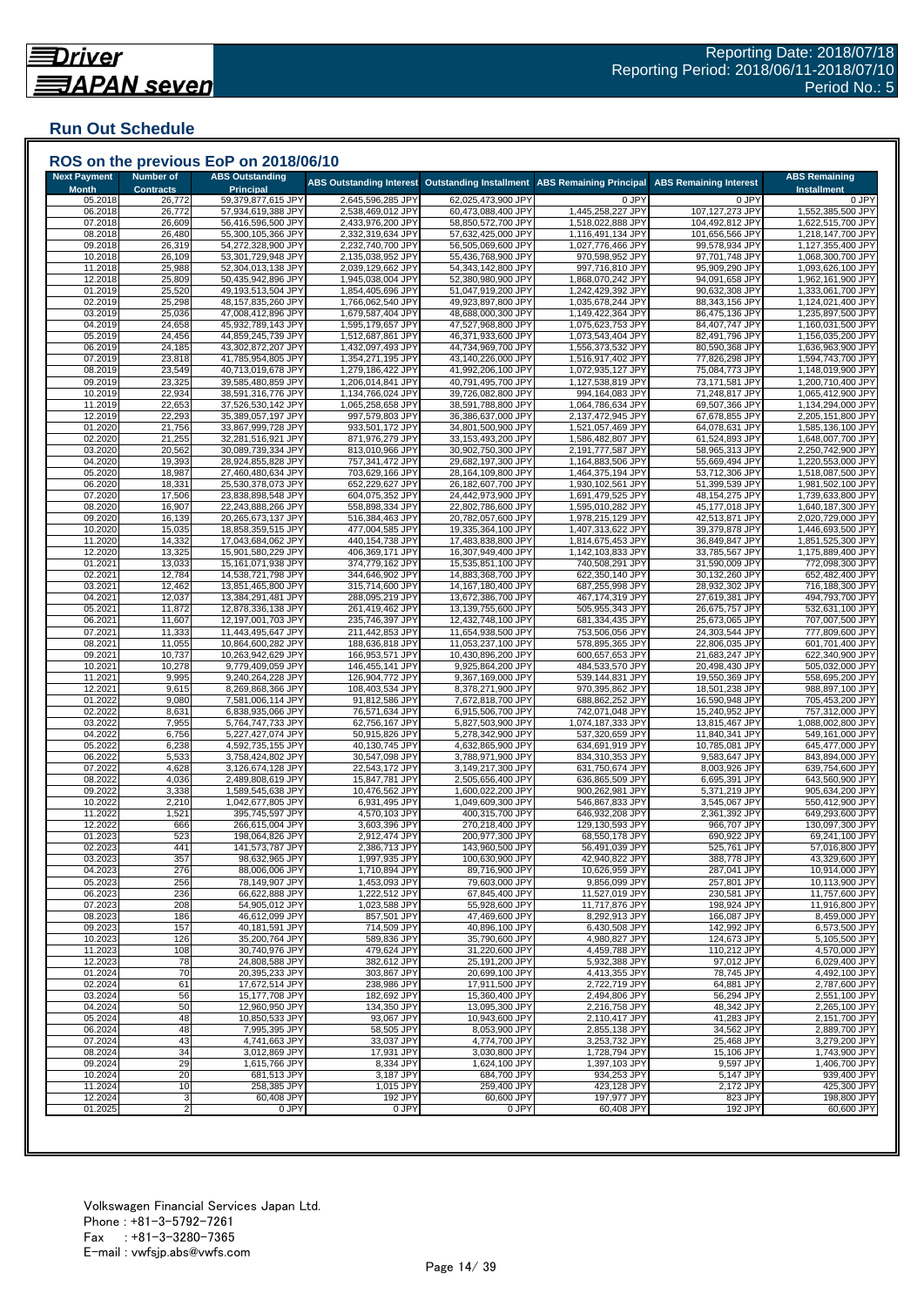## **Run Out Schedule**

| <b>Next Payment</b>     | <b>Number of</b>           | <b>ABS Outstanding</b>                   | <b>ABS Outstanding Interest</b>        | <b>Outstanding Installment</b>           | <b>ABS Remaining Principal</b>         | <b>ABS Remaining Interest</b>      | <b>ABS Remaining</b>                   |
|-------------------------|----------------------------|------------------------------------------|----------------------------------------|------------------------------------------|----------------------------------------|------------------------------------|----------------------------------------|
| <b>Month</b><br>06.2018 | <b>Contracts</b><br>27,264 | <b>Principal</b><br>59,562,703,592 JPY   | 2,629,401,908 JPY                      | 62,192,105,500 JPY                       | 0 JPY                                  | 0 JPY                              | <b>Installment</b><br>0 JPY            |
| 07.2018                 | 27,264                     | 58,020,502,467 JPY                       | 2,521,705,033 JPY                      | 60,542,207,500 JPY                       | 1,542,201,125 JPY                      | 107,696,875 JPY                    | 1,649,898,000 JPY                      |
| 08.2018                 | 27,142                     | 56,881,845,748 JPY                       | 2,416,901,952 JPY                      | 59,298,747,700 JPY                       | 1,138,656,719 JPY                      | 104,803,081 JPY                    | 1,243,459,800 JPY                      |
| 09.2018<br>10.2018      | 26,983<br>26,768           | 55,829,537,820 JPY<br>54,837,252,392 JPY | 2,314,223,180 JPY<br>2,213,471,908 JPY | 58,143,761,000 JPY<br>57,050,724,300 JPY | 1,052,307,928 JPY<br>992,285,428 JPY   | 102,678,772 JPY<br>100,751,272 JPY | 1,154,986,700 JPY<br>1,093,036,700 JPY |
| 11.2018                 | 26,646                     | 53,817,005,692 JPY                       | 2,114,558,108 JPY                      | 55,931,563,800 JPY                       | 1,020,246,700 JPY                      | 98,913,800 JPY                     | 1,119,160,500 JPY                      |
| 12.2018                 | 26,465                     | 51,907,135,963 JPY                       | 2,017,508,837 JPY                      | 53,924,644,800 JPY                       | 1,909,869,729 JPY                      | 97,049,271 JPY                     | 2,006,919,000 JPY                      |
| 01.2019                 | 26,173                     | 50,640,763,427 JPY                       | 1,924,000,673 JPY                      | 52,564,764,100 JPY                       | 1,266,372,536 JPY                      | 93,508,164 JPY                     | 1,359,880,700 JPY                      |
| 02.2019                 | 25,950                     | 49,579,122,363 JPY                       | 1,832,833,037 JPY                      | 51,411,955,400 JPY                       | 1,061,641,064 JPY                      | 91,167,636 JPY                     | 1,152,808,700 JPY                      |
| 03.2019<br>04.2019      | 25,682<br>25,299           | 48,408,383,712 JPY<br>47,319,870,716 JPY | 1,743,583,688 JPY<br>1,656,447,584 JPY | 50,151,967,400 JPY<br>48,976,318,300 JPY | 1,170,738,651 JPY<br>1,088,512,996 JPY | 89,249,349 JPY<br>87,136,104 JPY   | 1,259,988,000 JPY<br>1,175,649,100 JPY |
| 05.2019                 | 25,101                     | 46,225,695,134 JPY                       | 1,571,261,966 JPY                      | 47,796,957,100 JPY                       | 1,094,175,582 JPY                      | 85,185,618 JPY                     | 1,179,361,200 JPY                      |
| 06.2019                 | 24,829                     | 44,640,853,267 JPY                       | 1,488,023,233 JPY                      | 46,128,876,500 JPY                       | 1,584,841,867 JPY                      | 83,238,733 JPY                     | 1,668,080,600 JPY                      |
| 07.2019                 | 24,464                     | 43,089,024,282 JPY                       | 1,407,606,418 JPY                      | 44,496,630,700 JPY                       | 1,551,828,985 JPY                      | 80,416,815 JPY                     | 1,632,245,800 JPY                      |
| 08.2019<br>09.2019      | 24,195<br>23,963           | 41,988,342,233 JPY<br>40,835,648,355 JPY | 1,329,999,967 JPY<br>1,254,363,145 JPY | 43,318,342,200 JPY<br>42,090,011,500 JPY | 1,100,682,049 JPY<br>1,152,693,878 JPY | 77,606,451 JPY<br>75,636,822 JPY   | 1,178,288,500 JPY<br>1,228,330,700 JPY |
| 10.2019                 | 23,569                     | 39,817,781,822 JPY                       | 1,180,698,978 JPY                      | 40,998,480,800 JPY                       | 1,017,866,533 JPY                      | 73,664,167 JPY                     | 1,091,530,700 JPY                      |
| 11.2019                 | 23,287                     | 38,726,100,415 JPY                       | 1,108,823,785 JPY                      | 39,834,924,200 JPY                       | 1,091,681,407 JPY                      | 71,875,193 JPY                     | 1,163,556,600 JPY                      |
| 12.2019                 | 22,924                     | 36,541,145,294 JPY                       | 1,038,828,006 JPY                      | 37,579,973,300 JPY                       | 2,184,955,121 JPY                      | 69,995,779 JPY                     | 2,254,950,900 JPY                      |
| 01.2020                 | 22,376                     | 34,980,723,572 JPY                       | 972,528,528 JPY                        | 35,953,252,100 JPY                       | 1,560,421,722 JPY                      | 66,299,478 JPY                     | 1,626,721,200 JPY                      |
| 02.2020<br>03.2020      | 21,866<br>21,167           | 33,367,830,256 JPY<br>31,159,991,312 JPY | 908,853,744 JPY<br>847,785,888 JPY     | 34,276,684,000 JPY<br>32,007,777,200 JPY | 1,612,893,316 JPY<br>2,207,838,944 JPY | 63,674,784 JPY<br>61,067,856 JPY   | 1,676,568,100 JPY<br>2,268,906,800 JPY |
| 04.2020                 | 19,980                     | 29,969,529,261 JPY                       | 790,049,239 JPY                        | 30,759,578,500 JPY                       | 1,190,462,051 JPY                      | 57,736,649 JPY                     | 1,248,198,700 JPY                      |
| 05.2020                 | 19,567                     | 28,489,533,555 JPY                       | 734,318,645 JPY                        | 29,223,852,200 JPY                       | 1,479,995,706 JPY                      | 55,730,594 JPY                     | 1,535,726,300 JPY                      |
| 06.2020                 | 18,914                     | 26,507,204,917 JPY                       | 680,934,383 JPY                        | 27,188,139,300 JPY                       | 1,982,328,638 JPY                      | 53,384,262 JPY                     | 2,035,712,900 JPY                      |
| 07.2020                 | 18,078                     | 24,778,025,049 JPY                       | 630,880,951 JPY                        | 25,408,906,000 JPY                       | 1,729,179,868 JPY                      | 50,053,432 JPY                     | 1,779,233,300 JPY                      |
| 08.2020<br>09.2020      | 17,472<br>16,702           | 23,155,035,373 JPY<br>21,131,734,984 JPY | 583,871,527 JPY<br>539,576,616 JPY     | 23,738,906,900 JPY<br>21,671,311,600 JPY | 1,622,989,676 JPY<br>2,023,300,389 JPY | 47,009,424 JPY<br>44,294,911 JPY   | 1,669,999,100 JPY<br>2,067,595,300 JPY |
| 10.2020                 | 15,584                     | 19,686,717,633 JPY                       | 498,486,567 JPY                        | 20,185,204,200 JPY                       | 1,445,017,351 JPY                      | 41,090,049 JPY                     | 1,486,107,400 JPY                      |
| 11.2020                 | 14,873                     | 17,836,673,573 JPY                       | 459,990,227 JPY                        | 18,296,663,800 JPY                       | 1,850,044,060 JPY                      | 38,496,340 JPY                     | 1,888,540,400 JPY                      |
| 12.2020                 | 13,858                     | 16,618,762,684 JPY                       | 424,623,316 JPY                        | 17,043,386,000 JPY                       | 1,217,910,889 JPY                      | 35,366,911 JPY                     | 1,253,277,800 JPY                      |
| 01.2021                 | 13,531                     | 15,809,044,166 JPY                       | 391,585,334 JPY                        | 16,200,629,500 JPY                       | 809,718,518 JPY                        | 33,037,982 JPY                     | 842,756,500 JPY                        |
| 02.2021<br>03.2021      | 13,250<br>12,888           | 15,121,402,204 JPY<br>14,317,915,369 JPY | 360,132,396 JPY<br>329,993,231 JPY     | 15,481,534,600 JPY<br>14,647,908,600 JPY | 687,641,962 JPY<br>803,486,835 JPY     | 31,452,938 JPY<br>30,139,165 JPY   | 719,094,900 JPY<br>833,626,000 JPY     |
| 04.2021                 | 12,389                     | 13,804,594,980 JPY                       | 301,363,320 JPY                        | 14,105,958,300 JPY                       | 513,320,389 JPY                        | 28,629,911 JPY                     | 541,950,300 JPY                        |
| 05.2021                 | 12,199                     | 13,284,659,099 JPY                       | 273,756,201 JPY                        | 13,558,415,300 JPY                       | 519,935,881 JPY                        | 27,607,119 JPY                     | 547,543,000 JPY                        |
| 06.2021                 | 11,934                     | 12,586,753,464 JPY                       | 247,181,136 JPY                        | 12,833,934,600 JPY                       | 697,905,635 JPY                        | 26,575,065 JPY                     | 724,480,700 JPY                        |
| 07.2021                 | 11,658                     | 11,822,585,218 JPY                       | 222,012,082 JPY                        | 12,044,597,300 JPY                       | 764,168,246 JPY                        | 25,169,054 JPY                     | 789,337,300 JPY                        |
| 08.2021<br>09.2021      | 11,382<br>11,060           | 11,230,509,123 JPY<br>10,618,418,021 JPY | 198,364,877 JPY<br>175,870,079 JPY     | 11,428,874,000 JPY<br>10,794,288,100 JPY | 592,076,095 JPY<br>612,091,102 JPY     | 23,647,205 JPY<br>22,494,798 JPY   | 615,723,300 JPY<br>634,585,900 JPY     |
| 10.2021                 | 10,600                     | 10,119,921,253 JPY                       | 154,587,347 JPY                        | 10,274,508,600 JPY                       | 498,496,768 JPY                        | 21,282,732 JPY                     | 519,779,500 JPY                        |
| 11.2021                 | 10,314                     | 9,567,619,735 JPY                        | 134,281,765 JPY                        | 9,701,901,500 JPY                        | 552,301,518 JPY                        | 20,305,582 JPY                     | 572,607,100 JPY                        |
| 12.2021                 | 9,931                      | 8,574,440,471 JPY                        | 115,054,929 JPY                        | 8,689,495,400 JPY                        | 993,179,264 JPY                        | 19,226,836 JPY                     | 1,012,406,100 JPY                      |
| 01.2022<br>02.2022      | 9,385<br>8,923             | 7,868,220,478 JPY<br>7,112,075,645 JPY   | 97,786,122 JPY<br>81,903,955 JPY       | 7,966,006,600 JPY<br>7,193,979,600 JPY   | 706,219,993 JPY<br>756,144,833 JPY     | 17,268,807 JPY<br>15,882,167 JPY   | 723,488,800 JPY<br>772,027,000 JPY     |
| 03.2022                 | 8,233                      | 6,012,734,848 JPY                        | 67,478,952 JPY                         | 6,080,213,800 JPY                        | 1,099,340,797 JPY                      | 14,425,003 JPY                     | 1,113,765,800 JPY                      |
| 04.2022                 | 7,004                      | 5,457,782,841 JPY                        | 55,078,759 JPY                         | 5,512,861,600 JPY                        | 554,952,007 JPY                        | 12,400,193 JPY                     | 567,352,200 JPY                        |
| 05.202                  | 6,468                      | 4,812,852,315 JPY                        | 43,770,985 JPY                         | 4,856,623,300 JPY                        | 644,930,526 JPY                        | 11,307,774 JPY                     | 656,238,300 JPY                        |
| 06.202                  | 5,758                      | 3,967,399,249 JP\                        | 33,686,551 JPY                         | 4,001,085,800 JPY                        | 845,453,066 JPY                        | 10,084,434 JPY                     | 855,537,500 JPY                        |
| 07.2022<br>08.2022      | 4,848<br>4,252             | 3,320,701,545 JPY<br>2,669,408,661 JPY   | 25,207,455 JPY<br>18,070,339 JPY       | 3,345,909,000 JPY<br>2,687,479,000 JPY   | 646,697,704 JPY<br>651,292,884 JPY     | 8,479,096 JPY<br>7,137,116 JPY     | 655,176,800 JPY<br>658,430,000 JPY     |
| 09.2022                 | 3,543                      | 1,756,926,335 JPY                        | 12,289,265 JPY                         | 1,769,215,600 JPY                        | 912,482,326 JPY                        | 5,781,074 JPY                      | 918,263,400 JPY                        |
| 10.2022                 | 2,407                      | 1,197,943,705 JPY                        | 8,359,895 JPY                          | 1,206,303,600 JPY                        | 558,982,630 JPY                        | 3,929,370 JPY                      | 562,912,000 JPY                        |
| 11.2022                 | 1,709                      | 533,633,695 JPY                          | 5,641,405 JPY                          | 539,275,100 JPY                          | 664,310,010 JPY                        | 2,718,490 JPY                      | 667,028,500 JPY                        |
| 12.2022<br>01.2023      | 838<br>668                 | 376,029,012 JPY                          | 4,354,788 JPY<br>3,409,262 JPY         | 380,383,800 JPY<br>291,868,400 JPY       | 157,604,683 JPY                        | 1,286,617 JPY                      | 158,891,300 JPY                        |
| 02.2023                 | 564                        | 288,459,138 JPY<br>204,684,886 JPY       | 2,671,914 JPY                          | 207,356,800 JPY                          | 87,569,874 JPY<br>83,774,252 JPY       | 945,526 JPY<br>737,348 JPY         | 88,515,400 JPY<br>84,511,600 JPY       |
| 03.2023                 | 447                        | 122,495,397 JPY                          | 2,136,103 JPY                          | 124,631,500 JPY                          | 82,189,489 JPY                         | 535,811 JPY                        | 82,725,300 JPY                         |
| 04.2023                 | 312                        | 91,781,494 JPY                           | 1,792,906 JPY                          | 93,574,400 JPY                           | 30,713,903 JPY                         | 343,197 JPY                        | 31,057,100 JPY                         |
| 05.2023                 | 262                        | 81,637,564 JPY                           | 1,523,936 JPY                          | 83,161,500 JPY                           | 10,143,930 JPY                         | 268,970 JPY                        | 10,412,900 JPY                         |
| 06.2023<br>07.2023      | 241<br>214                 | 69,836,937 JPY<br>57,356,312 JPY         | 1,282,963 JPY<br>1,074,388 JPY         | 71,119,900 JPY<br>58,430,700 JPY         | 11,800,627 JPY<br>12,480,625 JPY       | 240,973 JPY<br>208,575 JPY         | 12,041,600 JPY<br>12,689,200 JPY       |
| 08.2023                 | 192                        | 48,778,431 JPY                           | 900,869 JPY                            | 49,679,300 JPY                           | 8,577,881 JPY                          | 173,519 JPY                        | 8,751,400 JPY                          |
| 09.2023                 | 162                        | 42,103,184 JPY                           | 751,216 JPY                            | 42,854,400 JPY                           | 6,675,247 JPY                          | 149,653 JPY                        | 6,824,900 JPY                          |
| 10.2023                 | 129                        | 37,006,146 JPY                           | 620,554 JPY                            | 37,626,700 JPY                           | 5,097,038 JPY                          | 130,662 JPY                        | 5,227,700 JPY                          |
| 11.2023                 | 111                        | 32,429,793 JPY                           | 504,707 JPY                            | 32,934,500 JPY                           | 4,576,353 JPY                          | 115,847 JPY                        | 4,692,200 JPY                          |
| 12.2023<br>01.2024      | 81<br>73                   | 26,080,482 JPY<br>21,368,964 JPY         | 402,418 JPY<br>319,636 JPY             | 26,482,900 JPY<br>21,688,600 JPY         | 6,349,311 JPY<br>4,711,518 JPY         | 102,289 JPY<br>82,782 JPY          | 6,451,600 JPY<br>4,794,300 JPY         |
| 02.2024                 | 63                         | 18,547,447 JPY                           | 251,653 JPY                            | 18,799,100 JPY                           | 2,821,517 JPY                          | 67,983 JPY                         | 2,889,500 JPY                          |
| 03.2024                 | 58                         | 15,953,528 JPY                           | 192,572 JPY                            | 16,146,100 JPY                           | 2,593,919 JPY                          | 59,081 JPY                         | 2,653,000 JPY                          |
| 04.2024                 | 52                         | 13,637,341 JPY                           | 141,759 JPY                            | 13,779,100 JPY                           | 2,316,187 JPY                          | 50,813 JPY                         | 2,367,000 JPY                          |
| 05.2024                 | 50                         | 11,427,179 JPY                           | 98,321 JPY                             | 11,525,500 JPY                           | 2,210,162 JPY                          | 43,438 JPY                         | 2,253,600 JPY                          |
| 06.2024<br>07.2024      | 50<br>44                   | 8,471,978 JPY<br>4,979,764 JPY           | 61,922 JPY<br>34,936 JPY               | 8,533,900 JPY<br>5,014,700 JPY           | 2,955,201 JPY<br>3,492,214 JPY         | 36,399 JPY<br>26,986 JPY           | 2,991,600 JPY<br>3,519,200 JPY         |
| 08.2024                 | 35                         | 3,191,728 JPY                            | 19,072 JPY                             | 3,210,800 JPY                            | 1,788,036 JPY                          | 15,864 JPY                         | 1,803,900 JPY                          |
| 09.2024                 | 30                         | 1,735,195 JPY                            | 8,905 JPY                              | 1,744,100 JPY                            | 1,456,533 JPY                          | 10,167 JPY                         | 1,466,700 JPY                          |
| 10.2024                 | 21                         | 741,322 JPY                              | 3,378 JPY                              | 744,700 JPY                              | 993,873 JPY                            | 5,527 JPY                          | 999,400 JPY                            |
| 11.2024<br>12.2024      | 11                         | 258,385 JPY                              | 1,015 JPY                              | 259,400 JPY                              | 482,937 JPY                            | 2,363 JPY                          | 485,300 JPY                            |
|                         | 3                          | 60,408 JPY                               | 192 JPY                                | 60,600 JPY<br>0 JPY                      | 197,977 JPY<br>60,408 JPY              | 823 JPY<br>192 JPY                 | 198,800 JPY                            |

###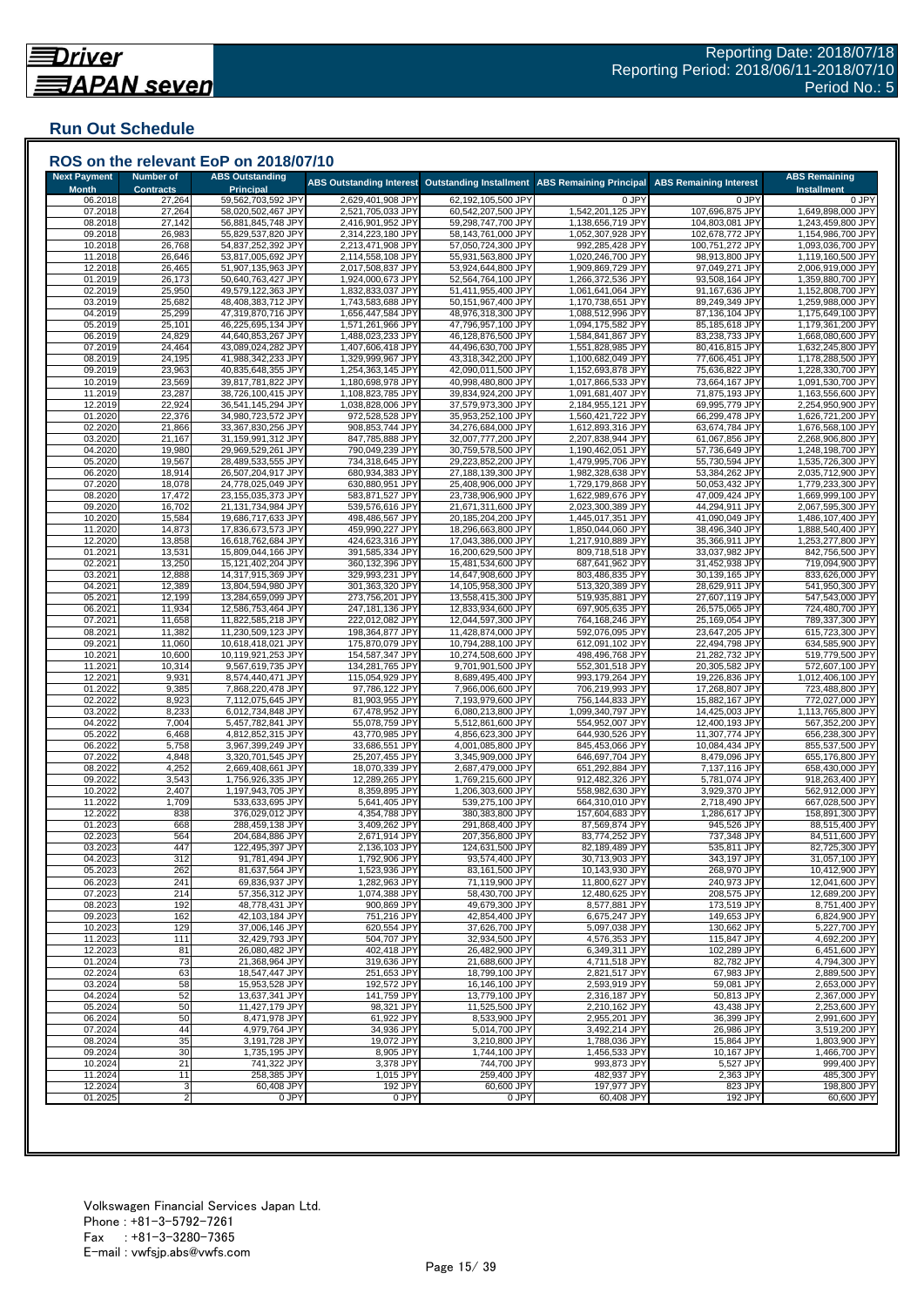

## **Expected Amortisation**

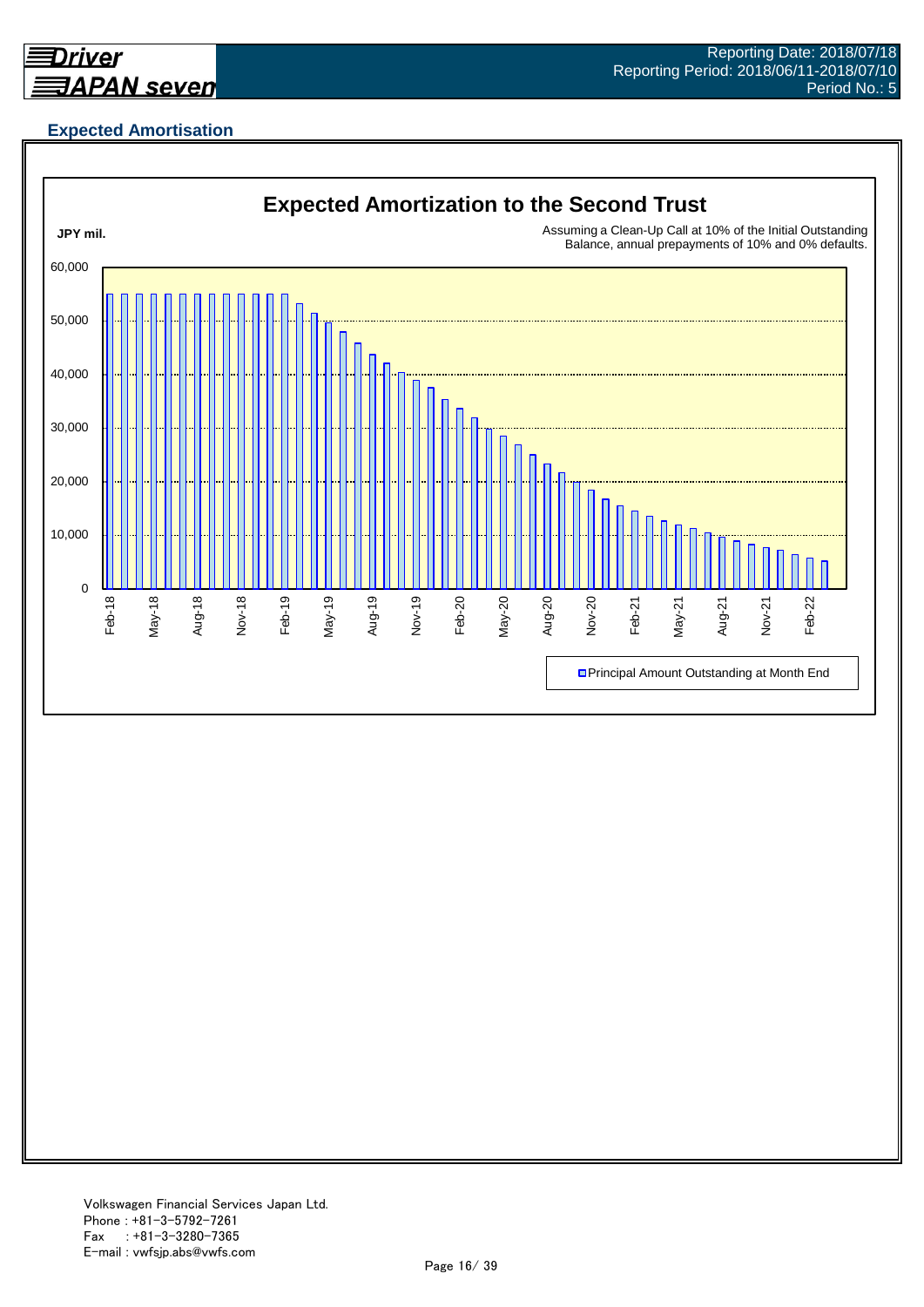## **Distribution by Sub-Servicer**

| <b>Sub-Servicer</b> | <b>Loans</b> | Number of Percentage<br>of Loans | <b>Outstanding Principal</b><br><b>Balance</b> | Percentage<br>of Balance |
|---------------------|--------------|----------------------------------|------------------------------------------------|--------------------------|
| <b>Cedyna</b>       | 15.647       | 57.39 %                          | 34,871,191,609 JPY                             | 58.55 %                  |
| Jaccs               | 11,617       | 42.61 %                          | 24,691,511,983 JPY                             | 41.45 %                  |
| <b>Total</b>        | 27.264       | $100.00 \%$                      | 59,562,703,592 JPY                             | 100.00 %                 |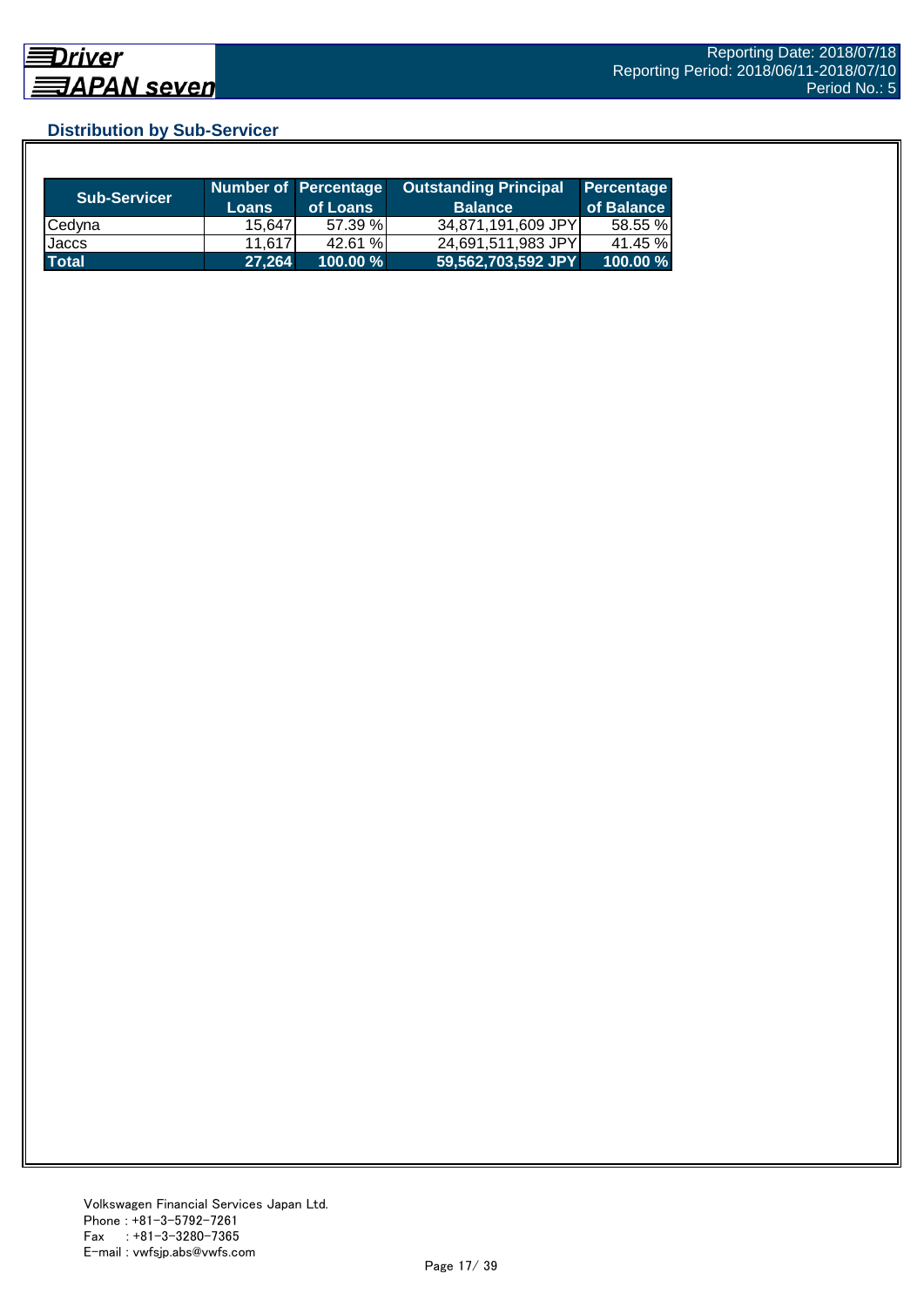## **Distribution by Brand**

| <b>Make</b>  |        |             | <b>Number of Percentage Outstanding Discounted Percentage</b> |            |
|--------------|--------|-------------|---------------------------------------------------------------|------------|
|              | Loans  | of Loans    | <b>Principal Balance</b>                                      | of Balance |
| <b>VW</b>    | 16,778 | 61.54 %     | 31,051,968,171 JPY                                            | 52.13 %    |
| Audi         | 10,452 | 38.34 %     | 28,333,791,592 JPY                                            | 47.57 %    |
| Bentley      | 20     | 0.07%       | 142,829,278 JPY                                               | 0.24%      |
| Lamborghini  |        | 0.01%       | 23,713,523 JPY                                                | 0.04%      |
| Other        | 10     | 0.04%       | 10,401,028 JPY                                                | 0.02%      |
| <b>Total</b> | 27,264 | $100.00 \%$ | 59,562,703,592 JPY                                            | 100.00 %   |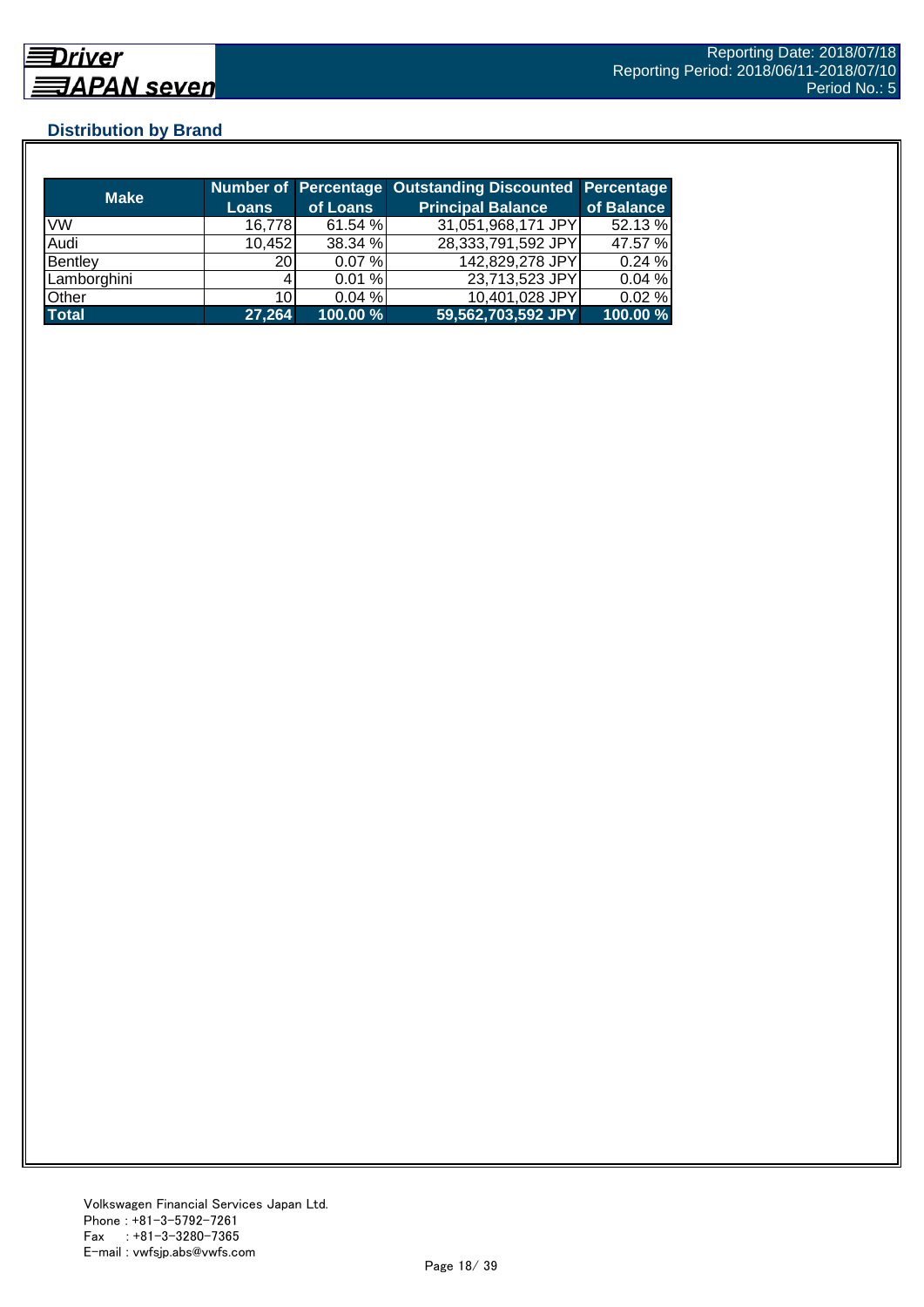## **Distribution by New and Used**

| <b>Distribution by New and Used</b> |              |          |                                                        |            |  |  |  |
|-------------------------------------|--------------|----------|--------------------------------------------------------|------------|--|--|--|
| New or Used                         |              |          | Number of Percentage Outstanding Discounted Percentage |            |  |  |  |
|                                     | <b>Loans</b> | of Loans | <b>Principal Balance</b>                               | of Balance |  |  |  |
| <b>New</b>                          | 17.717       | 64.98 %  | 45,742,415,309 JPY                                     | 76.80 %    |  |  |  |
| Used                                | 7.234        | 26.53 %  | 12,037,173,962 JPY                                     | 20.21 %    |  |  |  |
| Used (Prolonged)                    | 2,313        | 8.48 %   | 1,783,114,321 JPY                                      | 2.99%      |  |  |  |
| <b>Total</b>                        | 27,264       | 100.00 % | 59,562,703,592 JPY                                     | 100.00 %   |  |  |  |

#### **Distribution by Brand New and Used**

| <b>New or Used</b>         |              |          | Number of Percentage Outstanding Discounted Percentage |            |
|----------------------------|--------------|----------|--------------------------------------------------------|------------|
|                            | <b>Loans</b> | of Loans | <b>Principal Balance</b>                               | of Balance |
| <b>VW New</b>              | 11,534       | 42.30 %  | 25,313,498,532 JPY                                     | 42.50 %    |
| <b>VW Used</b>             | 3.813        | 13.99 %  | 5,011,441,559 JPY                                      | 8.41%      |
| <b>VW Used (Prolonged)</b> | 1,431        | 5.25 %   | 727,028,080 JPY                                        | 1.22%      |
| Audi New                   | 6,172        | 22.64 %  | 20,358,854,504 JPY                                     | 34.18 %    |
| <b>Audi Used</b>           | 3,399        | 12.47 %  | 6,924,537,094 JPY                                      | 11.63 %    |
| Audi Used (Prolonged)      | 881          | 3.23%    | 1,050,399,994 JPY                                      | 1.76 %     |
| <b>Other</b>               | 34           | 0.12%    | 176,943,829 JPY                                        | 0.30 %     |
| <b>Total</b>               | 27,264       | 100.00 % | 59,562,703,592 JPY                                     | 100.00 %   |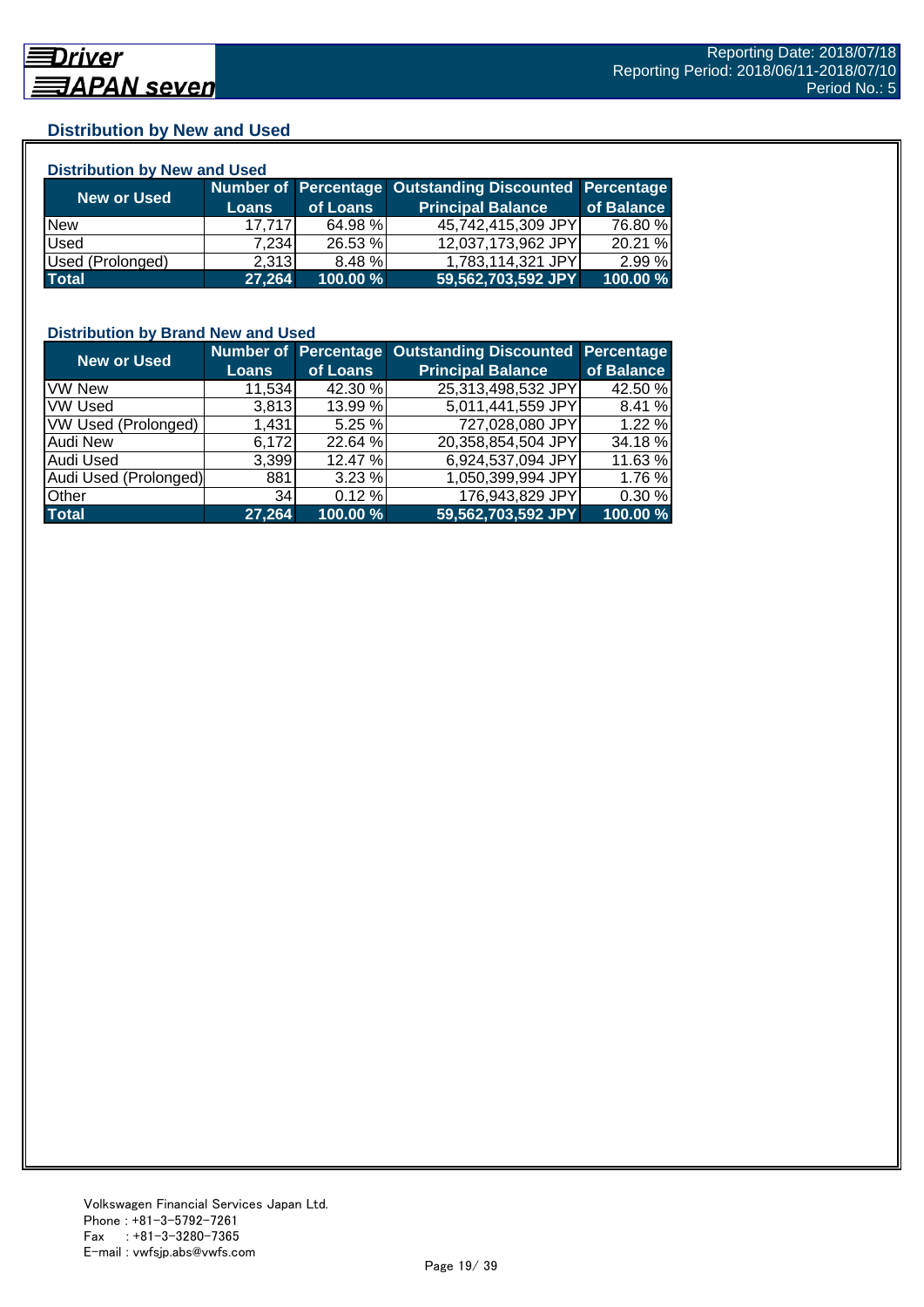#### **Distribution by Product Type**

| <b>Loan Type List</b> |                                                           |
|-----------------------|-----------------------------------------------------------|
| <b>Loan Type</b>      | <b>Description</b>                                        |
| 100                   | Volkswagen Owner's Plan                                   |
| 100                   | Audi Owner's Plan                                         |
| 100                   | Lamborghini Auto Loan                                     |
| 100                   | Bentley Auto Loan                                         |
| 101                   | <b>Twin Loan</b>                                          |
| 105                   | <b>Refinanced Volkswagen Solutions</b>                    |
| 106                   | Refinanced Volkswagen Das Welt Auto with refinance option |
| 106                   | Refinanced Audi S-Loan/ S-Loan Plus                       |
| 106                   | Refinanced Lamborghini Hyper Premium Plan                 |
| 106                   | Refinanced Bentley My Flying B                            |
| 140                   | Volkswagen Solutions, Audi Future Drive*                  |
| 150                   | Volkswagen Das Welt Auto with refinance option            |
| 150                   | Audi S-Loan                                               |
| 150                   | Lamborghini Hyper Premium Plan                            |
| 150                   | Bentley My Flying B                                       |
| 151                   | Audi S-Loan Plus                                          |

(\*)Audi Future Drive is scheduled to be introduced from March 2018.

#### **Product Type**

| <b>Loan Type</b> |              |          | <b>Number of Percentage Outstanding Discounted</b> | <b>Percentage</b> |
|------------------|--------------|----------|----------------------------------------------------|-------------------|
|                  | <b>Loans</b> | of Loans | <b>Principal Balance</b>                           | of Balance        |
| 100              | 3,064        | 11.24 %  | 4,288,526,315 JPY                                  | 7.20 %            |
| 101              |              | 0.00%    | 0 JPY                                              | 0.00%             |
| 105              | 1,324        | 4.86 %   | 701,506,439 JPY                                    | 1.18%             |
| 106              | 989          | 3.63 %   | 1,081,607,882 JPY                                  | 1.82 %            |
| 140-VFJ          | 1,490        | 5.47 %   | 3,251,345,999 JPY                                  | 5.46 %            |
| 140-Dealer       | 9,348        | 34.29 %  | 20,991,803,962 JPY                                 | 35.24 %           |
| 150              | 10,548       | 38.69 %  | 27,640,040,474 JPY                                 | 46.40 %           |
| 151              | 501          | 1.84 %   | 1,607,872,521 JPY                                  | 2.70 %            |
| <b>Total</b>     | 27,264       | 100.00 % | 59,562,703,592 JPY                                 | 100.00 %          |

#### **Credit Type**

| <b>Credit Type</b>         |        |          | Number of Percentage Outstanding Discounted Percentage |            |
|----------------------------|--------|----------|--------------------------------------------------------|------------|
|                            | Loans  | of Loans | <b>Principal Balance</b>                               | of Balance |
| Balloon Type Loan          | 21,887 | 80.28 %  | 53,491,062,956 JPY                                     | 89.81 %    |
| Equal Instalment Type Loan | 5.377  | 19.72%   | 6,071,640,636 JPY                                      | 10.19%     |
| <b>Total</b>               | 27,264 | 100.00 % | 59,562,703,592 JPY                                     | 100.00 %   |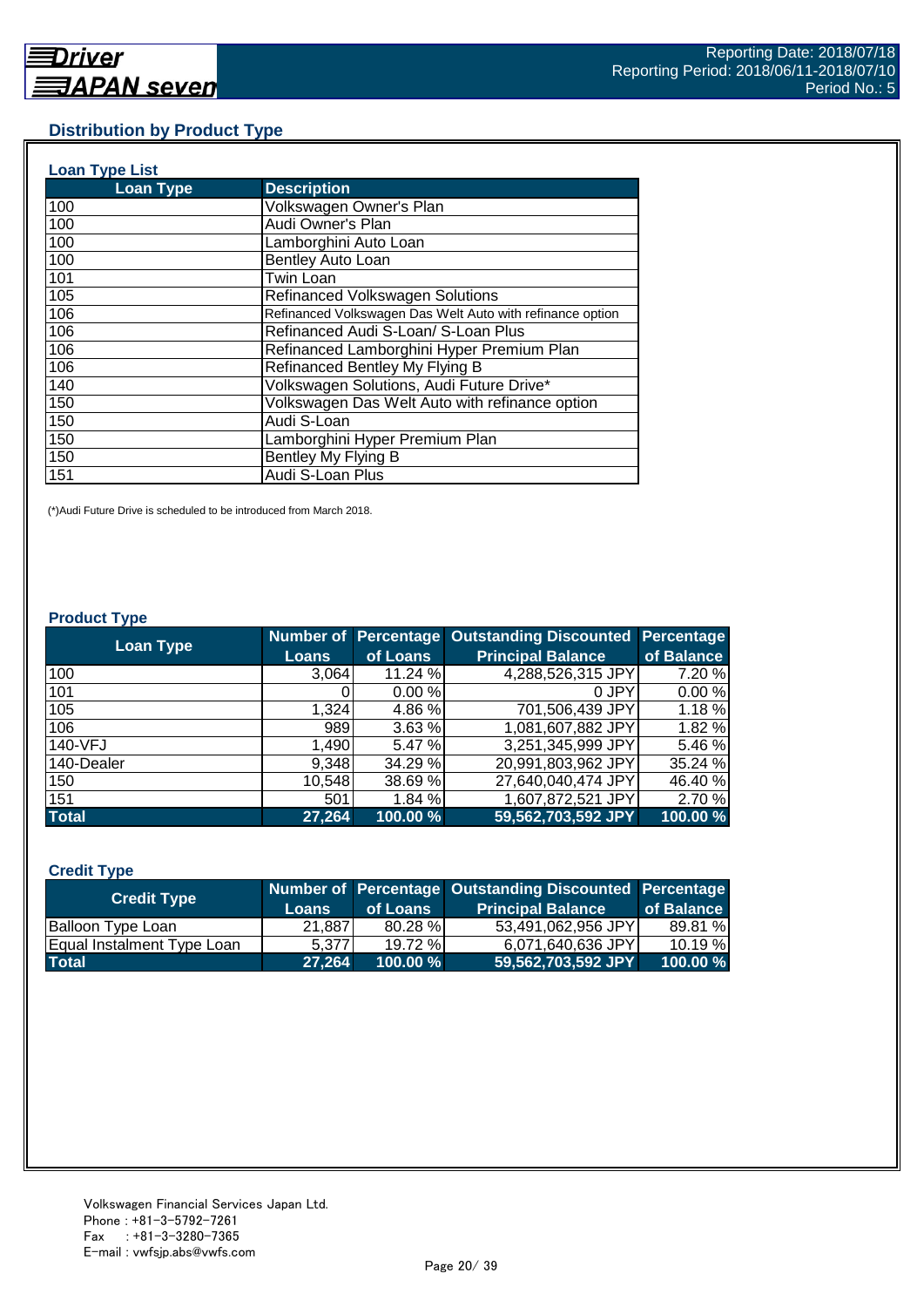## **Distribution by RV**

| <b>Loan Type</b>              | <b>Number of</b><br><b>Loans</b> | <b>Percentage</b><br>of Balance | <b>Outstanding Discounted</b><br><b>Principal Balance</b> |
|-------------------------------|----------------------------------|---------------------------------|-----------------------------------------------------------|
| 100/101/105/106               | 5,377                            | 10.19 %                         | 6,071,640,636 JPY                                         |
| 140-VFJ<br>(excl. balloon)    |                                  | 3.15%                           | 1,876,095,978 JPY                                         |
| 140-VFJ<br>(balloon)          |                                  | 2.31%                           | 1,375,250,021 JPY                                         |
| 140-VFJ                       | 1,490                            | 5.46 %                          | 3,251,345,999 JPY                                         |
| 140-Dealer<br>(excl. balloon) |                                  | 20.35 %                         | 12,123,879,802 JPY                                        |
| 140-Dealer<br>(balloon)       |                                  | 14.89 %                         | 8,867,924,160 JPY                                         |
| 140-Dealer                    | 9,348                            | 35.24 %                         | 20,991,803,962 JPY                                        |
| 150<br>(excl. balloon)        |                                  | 24.85 %                         | 14,801,599,894 JPY                                        |
| 150<br>(balloon)              |                                  | 21.55 %                         | 12,838,440,580 JPY                                        |
| 150                           | 10,548                           | 46.40 %                         | 27,640,040,474 JPY                                        |
| 151<br>(excl. balloon)        |                                  | 1.03%                           | 613,602,579 JPY                                           |
| 151<br>(balloon)              |                                  | 1.67 %                          | 994,269,942 JPY                                           |
| 151                           | 501                              | 2.70 %                          | 1,607,872,521 JPY                                         |
| <b>Total</b>                  | 27,264                           | 100.00 %                        | 59,562,703,592 JPY                                        |

| <b>Type of Payment Portion</b> | of Balance | <b>Percentage Outstanding Discounted</b><br><b>Principal Balance</b> |
|--------------------------------|------------|----------------------------------------------------------------------|
| Monthly Installment Portion    | 59.58 %    | 35,486,818,889 JPY                                                   |
| <b>Balloon Portion</b>         | 40.42 %    | 24,075,884,703 JPY                                                   |
| <b>Total</b>                   | 100.00 %   | 59,562,703,592 JPY                                                   |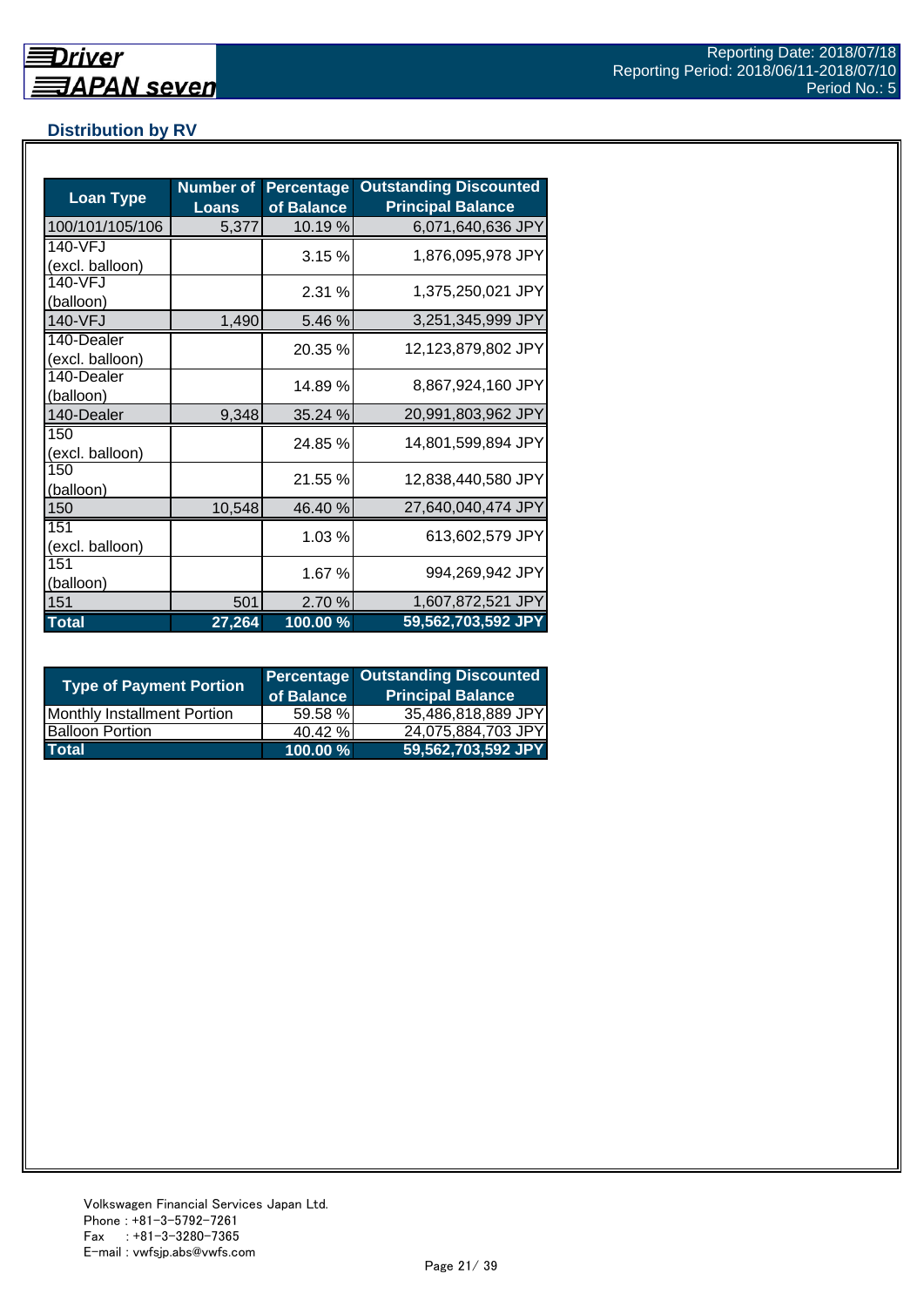## **Distribution by Brand New and Used**

| Audi         |              |          |                                                        |            |
|--------------|--------------|----------|--------------------------------------------------------|------------|
| New or Used  |              |          | Number of Percentage Outstanding Discounted Percentage |            |
|              | <b>Loans</b> | of Loans | <b>Principal Balance</b>                               | of Balance |
| <b>New</b>   | 6.172        | 59.05 %  | 20,358,854,504 JPY                                     | 71.85 %    |
| Used         | 4,280        | 40.95 %  | 7,974,937,088 JPY                                      | 28.15 %    |
| <b>Total</b> | 10,452       | 100.00%  | 28,333,791,592 JPY                                     | 100.00 %   |

#### **Bentley**

| New or Used  |                 |          | Number of Percentage Outstanding Discounted Percentage |            |
|--------------|-----------------|----------|--------------------------------------------------------|------------|
|              | <b>Loans</b>    | of Loans | <b>Principal Balance</b>                               | of Balance |
| <b>New</b>   | 10I             | 50.00 %  | 62,394,711 JPY                                         | 43.68%     |
| <b>Used</b>  | 10I             | 50.00 %  | 80.434.567 JPYI                                        | 56.32 %    |
| <b>Total</b> | 20 <sup>1</sup> | 100.00 % | 142,829,278 JPY                                        | 100.00 %   |

#### **Lamborghini**

| <b>New or Used</b> | <b>Loans</b> | of Loans | Number of Percentage Outstanding Discounted Percentage<br><b>Principal Balance</b> | of Balance |
|--------------------|--------------|----------|------------------------------------------------------------------------------------|------------|
| <b>New</b>         |              | 25.00 %  | 7,667,562 JPY                                                                      | 32.33 %    |
| <b>Used</b>        |              | 75.00 %  | 16,045,961 JPY                                                                     | 67.67 %    |
| <b>Total</b>       | 4.           | 100.00 % | 23,713,523 JPY                                                                     | 100.00 %   |

#### **VW**

| <b>New or Used</b> |              |          | Number of Percentage Outstanding Discounted Percentage |            |
|--------------------|--------------|----------|--------------------------------------------------------|------------|
|                    | <b>Loans</b> | of Loans | <b>Principal Balance</b>                               | of Balance |
| <b>New</b>         | 11.534       | 68.74 %  | 25.313.498.532 JPYI                                    | 81.52 %    |
| <b>Used</b>        | 5.244        | 31.26 %  | 5,738,469,639 JPY                                      | 18.48 %    |
| <b>Total</b>       | 16.778       | 100.00 % | 31,051,968,171 JPY                                     | 100.00 %   |

#### **OTHER**

| <b>New or Used</b> | <b>Loans</b>    | of Loans | Number of Percentage Outstanding Discounted Percentage<br><b>Principal Balance</b> | of Balance |
|--------------------|-----------------|----------|------------------------------------------------------------------------------------|------------|
| <b>New</b>         |                 | 0.00%    | 0 JPY                                                                              | $0.00 \%$  |
| Used               | 10I             | 100.00 % | 10,401,028 JPY                                                                     | 100.00 %   |
| <b>Total</b>       | 10 <sup>1</sup> | 100.00 % | 10,401,028 JPY                                                                     | 100.00 %   |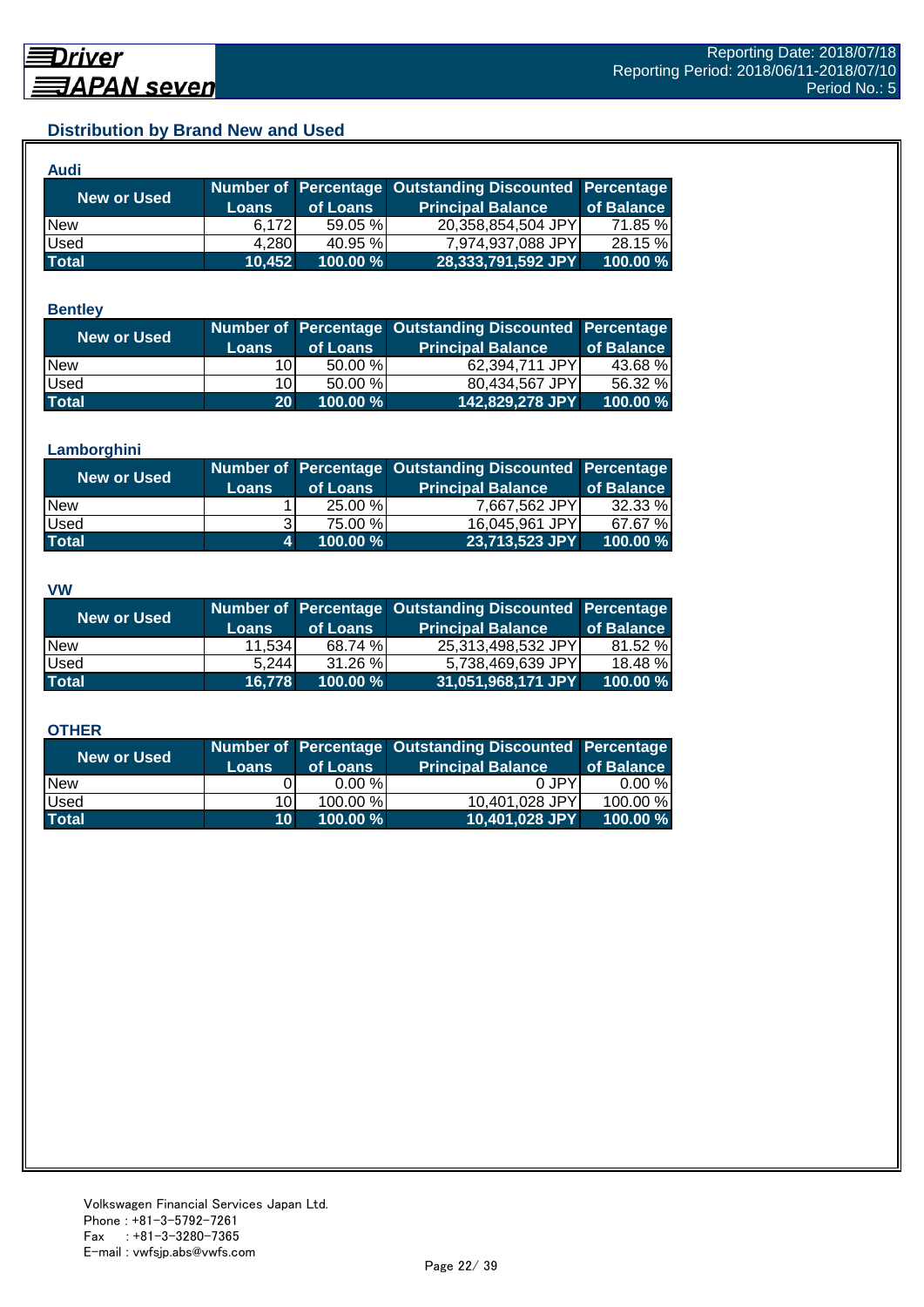## **Distribution by Customer Type**

| <b>Customer Type</b> |              |          |                                                        |            |
|----------------------|--------------|----------|--------------------------------------------------------|------------|
|                      |              |          | Number of Percentage Outstanding Discounted Percentage |            |
| <b>Customer Type</b> | <b>Loans</b> | of Loans | <b>Principal Balance</b>                               | of Balance |
| <b>IRetail</b>       | 24.404       | 89.51 %  | 50,687,939,538 JPY                                     | 85.10 %    |
| Corporate            | 2,860        | 10.49 %  | 8,874,764,054 JPY                                      | 14.90 %    |
| <b>Total</b>         | 27,264       | 100.00 % | 59,562,703,592 JPY                                     | 100.00 %   |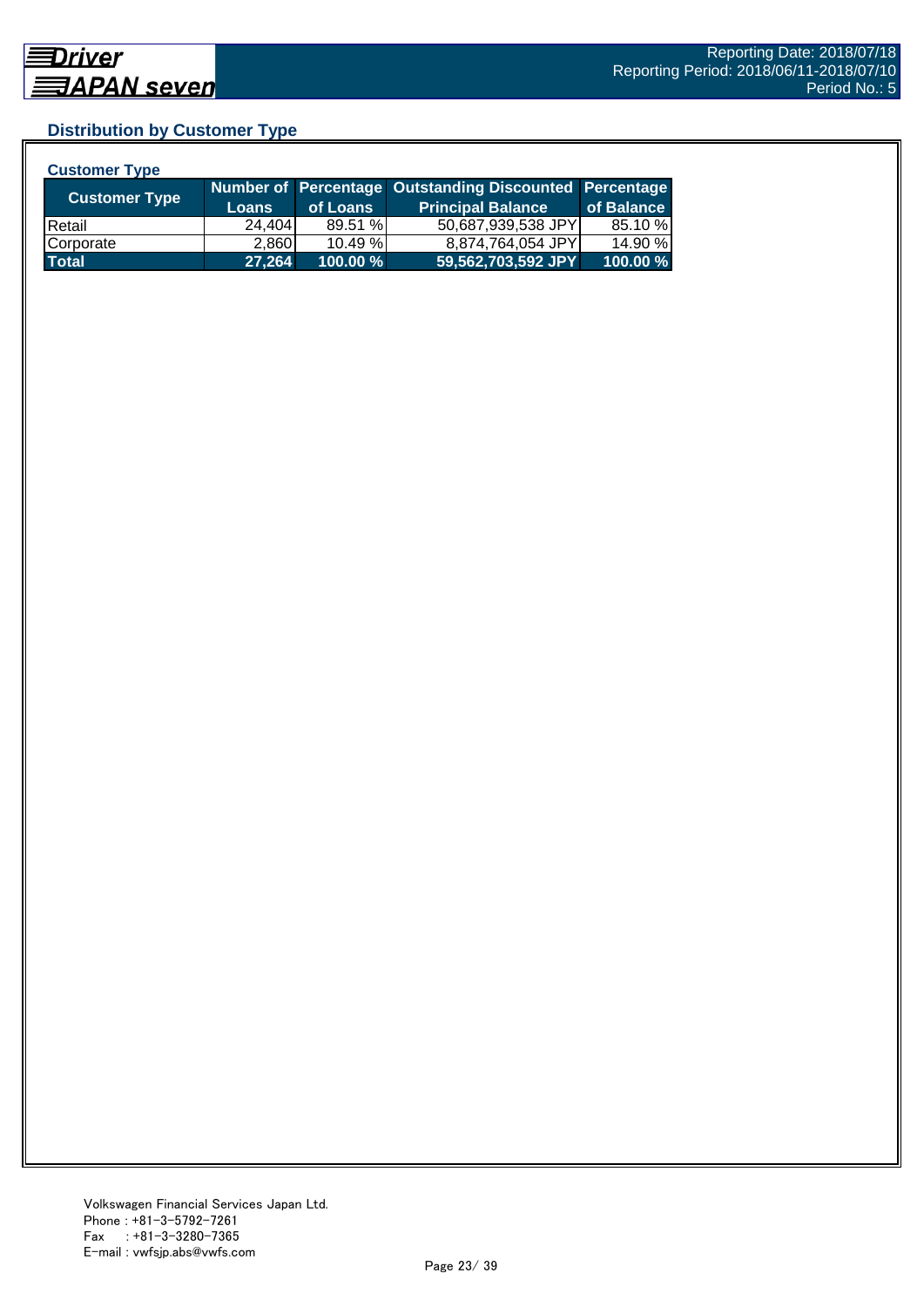## **Distribution by Outstanding Discounted Principal Balance**

| <b>Outstanding Discounted</b>     | <b>Number of</b> | <b>Percentage</b> | <b>Outstanding Discounted</b> | Percentage of  |
|-----------------------------------|------------------|-------------------|-------------------------------|----------------|
| <b>Principal Balance</b>          | <b>Loans</b>     | of Loans          | <b>Principal Balance</b>      | <b>Balance</b> |
| 500,000 JPY<br>$\leq$             | 1,783            | 6.54 %            | 508,379,030 JPY               | 0.85%          |
| 500,001 JPY<br>1,000,000 JPY      | 3,024            | 11.09 %           | 2,336,475,661 JPY             | 3.92 %         |
| 1,500,000 JPY<br>1.000.001 JPY    | 4,244            | 15.57 %           | 5,344,003,708 JPY             | 8.97 %         |
| 2,000,000 JPY<br>1.500.001 JPY -  | 4,826            | 17.70 %           | 8,439,380,303 JPY             | 14.17 %        |
| 2,000,001 JPY -<br>2.500,000 JPY  | 4,345            | 15.94 %           | 9,739,635,680 JPY             | 16.35 %        |
| 2,500,001 JPY -<br>3,000,000 JPY  | 3,160            | 11.59 %           | 8,631,228,418 JPY             | 14.49 %        |
| 3,000,001 JPY -<br>3,500,000 JPY  | 2,151            | 7.89%             | 6,947,640,518 JPY             | 11.66 %        |
| 4,000,000 JPY<br>3,500,001 JPY -  | 1,344            | 4.93 %            | 5.013.388.738 JPY             | 8.42 %         |
| 4,500,000 JPY<br>4.000.001 JPY -  | 800              | 2.93 %            | 3,388,510,702 JPY             | 5.69%          |
| 5,000,000 JPY<br>4.500.001 JPY -  | 487              | 1.79 %            | 2,303,375,936 JPY             | 3.87 %         |
| 6,000,000 JPY<br>5.000.001 JPY -  | 574              | 2.11<br>$\%$      | 3,125,218,468 JPY             | 5.25 %         |
| 7,000,000 JPY<br>6.000.001 JPY -  | 261              | 0.96%             | 1,681,109,345 JPY             | 2.82 %         |
| 8,000,000 JPY<br>7.000.001 JPY    | 151              | 0.55%             | 1,121,414,756 JPY             | 1.88%          |
| 9,000,000 JPY<br>8.000.001 JPY    | 94               | 0.34 %            | 796,688,727 JPY               | 1.34 %         |
| - 10,000,000 JPY<br>9.000.001 JPY | 20               | 0.07%             | 186,253,602 JPY               | 0.31%          |
| $>= 10,000,001$ JPY               | 0                | 0.00%             | 0 JPY                         | 0.00%          |
| <b>Total</b>                      | 27,264           | 100.00 %          | 59,562,703,592 JPY            | 100.00 %       |

| <b>Statistics</b>                                       |               |
|---------------------------------------------------------|---------------|
| <b>Minimum</b> Outstanding Discounted Principal Balance | 10,070 JPY    |
| <b>Maximum</b> Outstanding Discounted Principal Balance | 9,991,590 JPY |
| <b>Average Outstanding Discounted Principal Balance</b> | 2,184,665 JPY |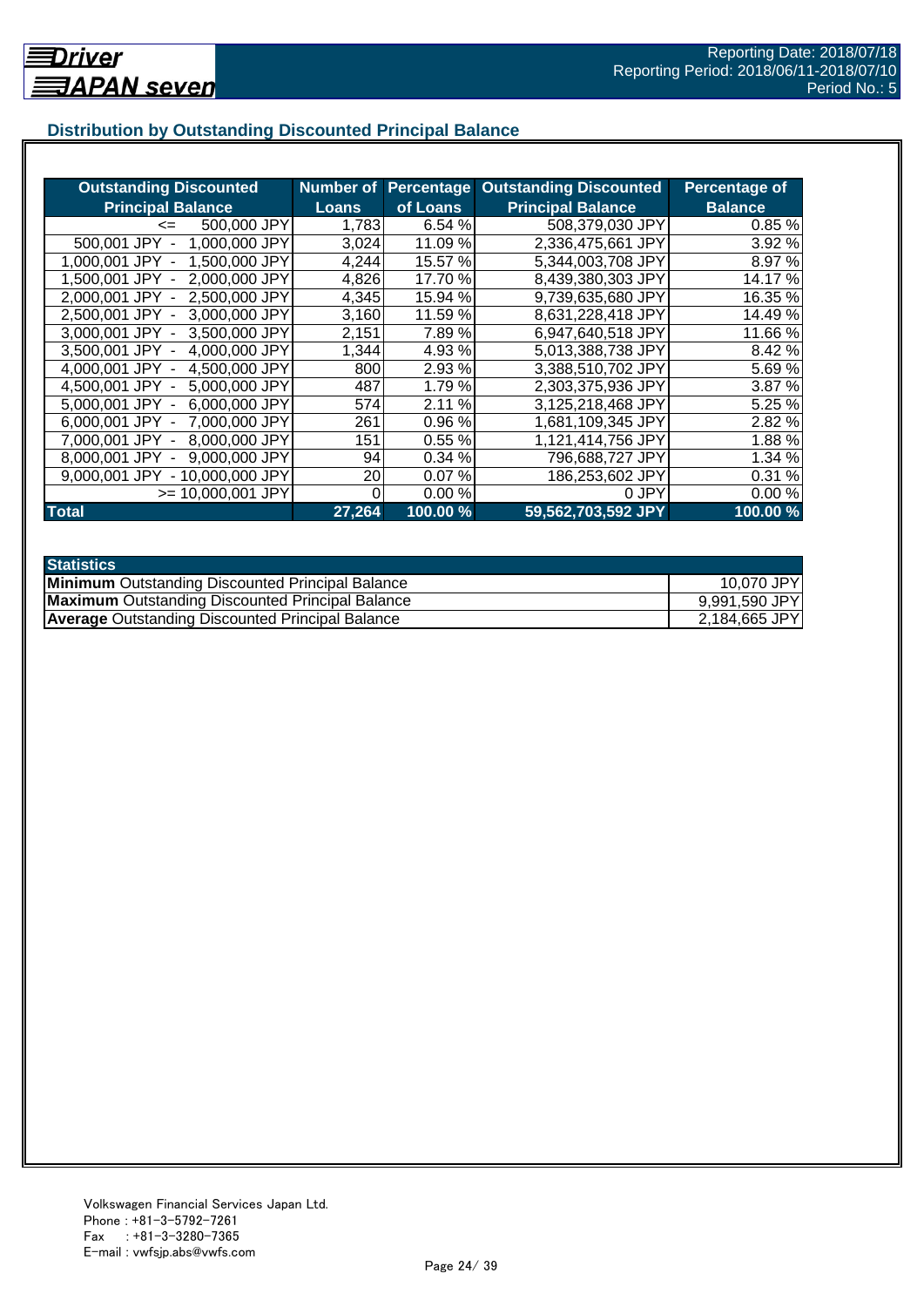## **Distribution by Original Principal Amount**

|                                           | Number of |          | <b>Percentage Outstanding Discounted</b> | <b>Percentage of</b> |
|-------------------------------------------|-----------|----------|------------------------------------------|----------------------|
| <b>Original Principal Balance</b>         | Loans     | of Loans | <b>Principal Balance</b>                 | <b>Balance</b>       |
| 500,000 JPY<br><=                         | 466       | 1.71%    | 98,821,299 JPY                           | 0.17%                |
| 1,000,000 JPY<br>500,001 JPY              | 1,993     | 7.31 %   | 1,030,167,515 JPY                        | 1.73%                |
| 1,500,000 JPY<br>1.000.001<br><b>JPY</b>  | 3,079     | 11.29 %  | 2,888,844,854 JPY                        | 4.85 %               |
| 2.000.000 JPY<br>1.500.001 JPY            | 4,067     | 14.92 %  | 5,596,621,064 JPY                        | 9.40%                |
| 2,500,000 JPY<br>2.000.001 JPY -          | 4,063     | 14.90 %  | 7,285,624,885 JPY                        | 12.23 %              |
| 2,500,001 JPY -<br>3,000,000 JPY          | 4,056     | 14.88%   | 8,845,485,852 JPY                        | 14.85 %              |
| 3.000.001 JPY -<br>3.500,000 JPY          | 2,979     | 10.93 %  | 7,808,856,259 JPY                        | 13.11 %              |
| 3,500,001 JPY -<br>4,000,000 JPY          | 2,202     | 8.08%    | 6,649,673,296 JPY                        | 11.16 %              |
| 4,500,000 JPY<br>4.000.001 JPY -          | 1,302     | 4.78%    | 4,498,730,411 JPY                        | 7.55 %               |
| 4,500,001 JPY -<br>5,000,000 JPY          | 970       | 3.56 %   | 3,745,688,108 JPY                        | 6.29 %               |
| 6,000,000 JPY<br>5.000.001 JPY -          | 940       | 3.45 %   | 4,140,772,220 JPY                        | 6.95 %               |
| 7,000,000 JPY<br>6.000.001 JPY -          | 532       | 1.95 %   | 2,789,258,432 JPY                        | 4.68%                |
| 8,000,000 JPY<br>7,000,001 JPY -          | 280       | 1.03%    | 1,701,727,332 JPY                        | 2.86 %               |
| 9,000,000 JPY<br>8.000.001 JPY            | 132       | 0.48%    | 900,994,079 JPY                          | 1.51 %               |
| 9.000.001 JPY<br>10.000.000 JPY<br>$\sim$ | 101       | 0.37%    | 788,968,484 JPY                          | 1.32 %               |
| >= 10.000.001 JPY                         | 102       | 0.37%    | 792,469,502 JPY                          | 1.33 %               |
| <b>Total</b>                              | 27,264    | 100.00 % | 59,562,703,592 JPY                       | 100.00%              |

| <b>Statistics</b>                         |                |
|-------------------------------------------|----------------|
| <b>Minimum</b> Original Principal Balance | 100,000 JPY    |
| <b>Maximum</b> Original Principal Balance | 28,200,000 JPY |
| <b>Average Original Principal Balance</b> | 2,779,297 JPY  |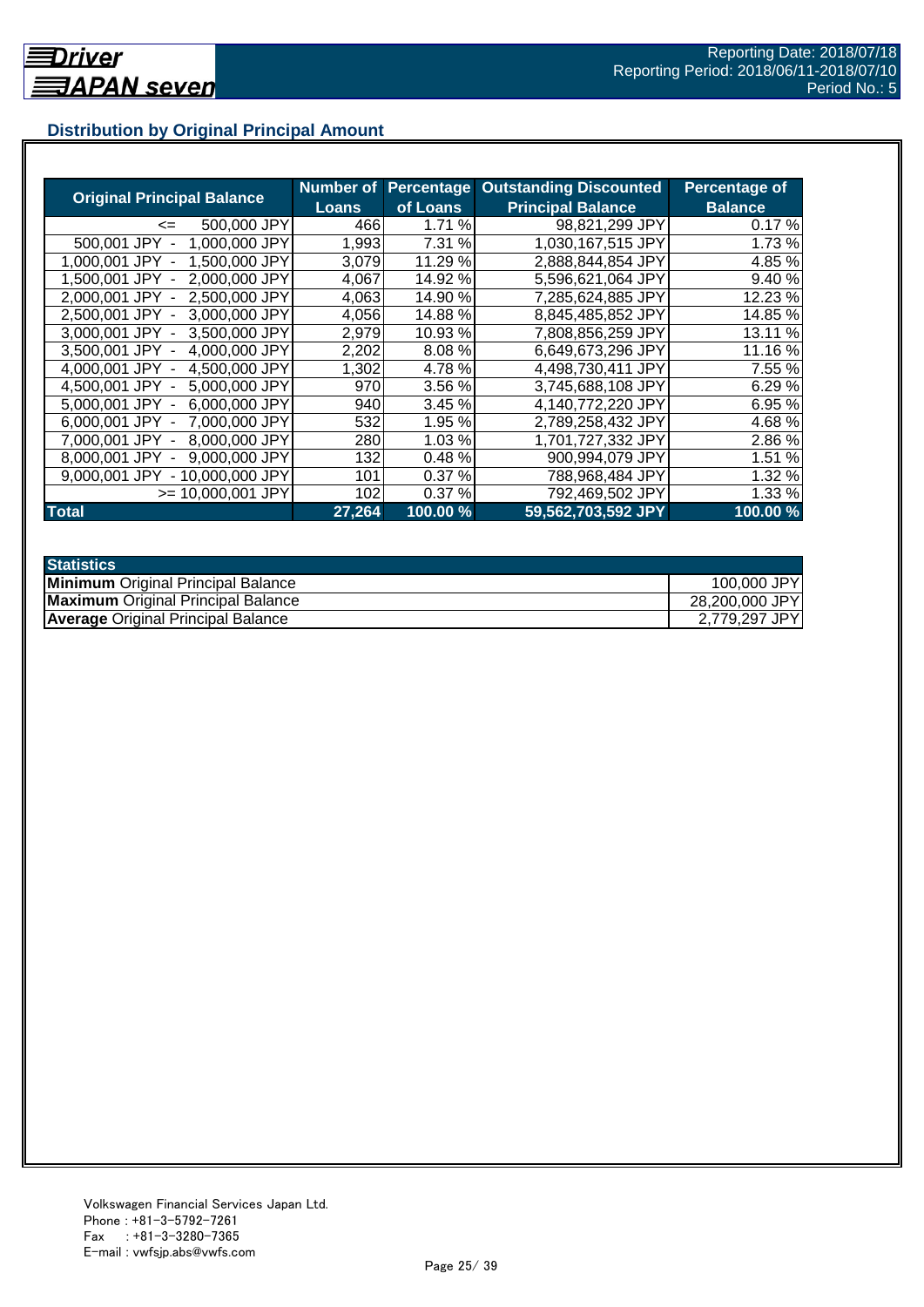## **Distribution by Interest Rate paid by the Obligor**

| Interest Rate paid by the Number of Percentage |              |          | <b>Outstanding Discounted</b> | Percentage |
|------------------------------------------------|--------------|----------|-------------------------------|------------|
| <b>Obligor</b>                                 | <b>Loans</b> | of Loans | <b>Principal Balance</b>      | of Balance |
| < 0.900 %                                      | 465          | 1.71%    | 1,176,881,178 JPY             | 1.98 %     |
| $0.900\% < 1.500\%$                            | 5,151        | 18.89 %  | 13,290,560,350 JPY            | 22.31 %    |
| $1.500\% < 2.000\%$                            | 8,851        | 32.46 %  | 21,581,698,931 JPY            | 36.23 %    |
| $2.000\% < 2.500\%$                            | 158I         | 0.58 %   | 560,655,457 JPY               | 0.94 %     |
| $2.500\% < 3.000\%$                            | 7,865        | 28.85 %  | 17,265,195,923 JPY            | 28.99 %    |
| $3.000\% < 3.500\%$                            | 1.044        | 3.83%    | 1,023,575,427 JPY             | 1.72 %     |
| $3.500\% < 4.000\%$                            | 3,718        | 13.64 %  | 4,651,623,240 JPY             | 7.81 %     |
| 4.000 % < 4.500 %                              | 12           | 0.04%    | 12,513,086 JPY                | 0.02%      |
| 4.500 % < 5.000 %                              |              | 0.00 %   | 0 JPY                         | 0.00%      |
| 5.000 % or more                                |              | 0.00%    | 0 JPY                         | 0.00%      |
| <b>Total</b>                                   | 27,264       | 100.00 % | 59,562,703,592 JPY            | 100.00 %   |

| <b>Statistics</b>                     |           |
|---------------------------------------|-----------|
| <b>Minimum</b> Interest Rate          | $0.00 \%$ |
| Maximum Interest Rate                 | 4.09 %    |
| <b>Weighted Average Interest Rate</b> | $2.13 \%$ |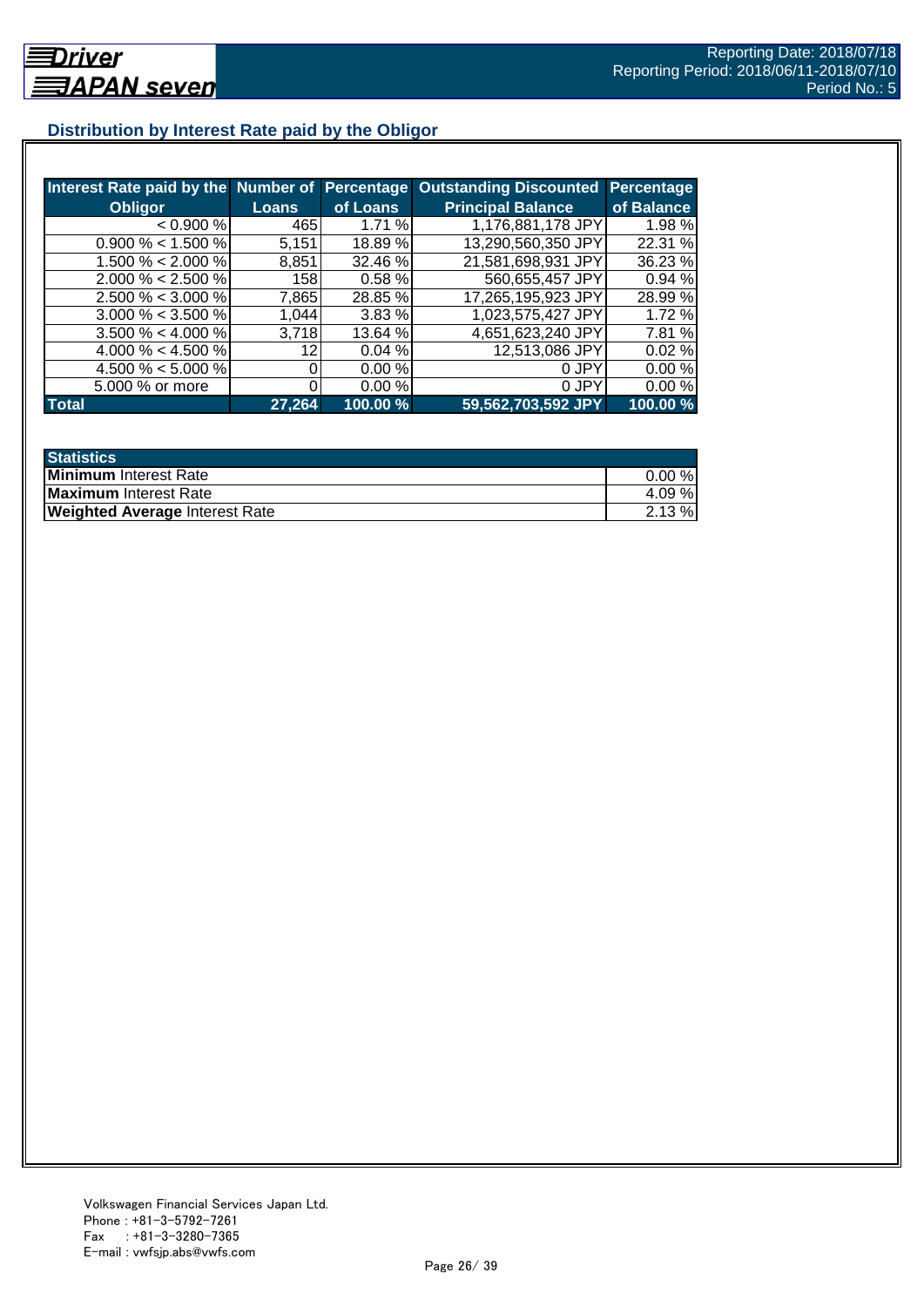## **Distribution by Original Term**

| Length of Original Term Number of Percentage |              |          | <b>Outstanding Discounted</b> | <b>Percentage</b> |
|----------------------------------------------|--------------|----------|-------------------------------|-------------------|
| (months)                                     | <b>Loans</b> | of Loans | <b>Principal Balance</b>      | of Balance        |
| $6 - 12$                                     | 218          | 0.80%    | 66,271,268 JPY                | 0.11%             |
| $13 - 18$                                    | 115          | 0.42%    | 35,761,519 JPY                | 0.06%             |
| 19 - 24                                      | 1,572        | 5.77 %   | 1,037,694,067 JPY             | 1.74%             |
| $25 - 30$                                    | 95           | 0.35%    | 80.391,310 JPY                | 0.13%             |
| $31 - 36$                                    | 10,813       | 39.66 %  | 25,461,684,135 JPY            | 42.75 %           |
| $37 - 42$                                    | 77           | 0.28%    | 88,897,019 JPY                | 0.15%             |
| $43 - 48$                                    | 1,494        | 5.48 %   | 2,399,848,806 JPY             | 4.03%             |
| $49 - 54$                                    | 23           | 0.08%    | 34,307,021 JPY                | 0.06%             |
| $55 - 60$                                    | 12,312       | 45.16 %  | 29,138,463,712 JPY            | 48.92 %           |
| $61 - 66$                                    | 18           | 0.07%    | 40,825,661 JPY                | 0.07%             |
| $67 - 72$                                    | 402          | 1.47 %   | 775,497,585 JPY               | 1.30 %            |
| 73 - 84                                      | 125          | 0.46%    | 403,061,489 JPY               | 0.68%             |
| <b>Total</b>                                 | 27,264       | 100.00 % | 59,562,703,592 JPY            | 100.00 %          |

| <b>Statistics</b>                               |       |
|-------------------------------------------------|-------|
| <b>Minimum</b> Original Term in months          |       |
| <b>Maximum</b> Original Term in months          |       |
| <b>Weighted Average Original Term in months</b> | 48.80 |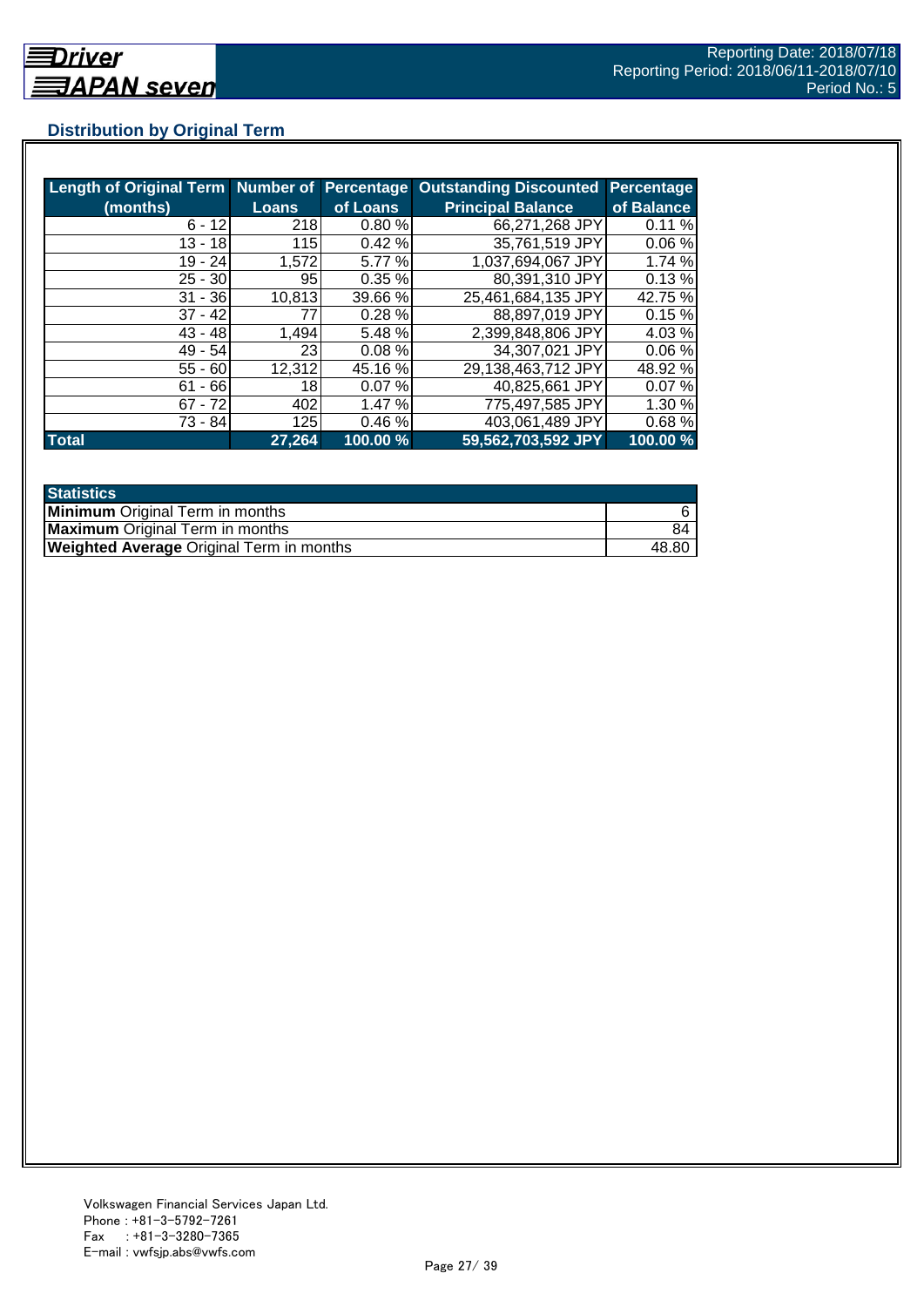## **Distribution by Remaining Term**

| <b>Length of Remaining</b> |              |          | Number of Percentage Outstanding Discounted | <b>Percentage</b> |
|----------------------------|--------------|----------|---------------------------------------------|-------------------|
| <b>Term (months)</b>       | <b>Loans</b> | of Loans | <b>Principal Balance</b>                    | of Balance        |
| $= 12$                     | 2,800        | 10.27 %  | 2,893,188,795 JPY                           | 4.86 %            |
| $13 - 18$                  | 2,088        | 7.66 %   | 3,369,836,265 JPY                           | 5.66 %            |
| 19 - 24                    | 4,298        | 15.76 %  | 9,435,380,872 JPY                           | 15.84 %           |
| $25 - 30$                  | 4,547        | 16.68 %  | 11,456,958,940 JPY                          | 19.24 %           |
| $31 - 36$                  | 1,873        | 6.87%    | 3,809,032,655 JPY                           | 6.39 %            |
| $37 - 42$                  | 2,273        | 8.34 %   | 4,625,609,118 JPY                           | 7.77 %            |
| $43 - 48$                  | 4,537        | 16.64 %  | 10,817,169,159 JPY                          | 18.16%            |
| $49 - 54$                  | 4,180        | 15.33 %  | 11,369,486,407 JPY                          | 19.09 %           |
| $55 - 60$                  | 454          | 1.67 %   | 1,188,530,914 JPY                           | 2.00 %            |
| $-66$<br>61                | 141          | 0.52%    | 340,757,393 JPY                             | 0.57%             |
| $67 - 72$                  | 29           | 0.11%    | 96,496,556 JPY                              | 0.16%             |
| 73 - 84                    | 44           | 0.16%    | 160,256,518 JPY                             | 0.27%             |
| <b>Total</b>               | 27,264       | 100.00 % | 59,562,703,592 JPY                          | 100.00 %          |

| <b>Statistics</b>                                |       |
|--------------------------------------------------|-------|
| <b>Minimum</b> Remaining Term in months          |       |
| <b>Maximum</b> Remaining Term in months          |       |
| <b>Weighted Average Remaining Term in months</b> | 35.14 |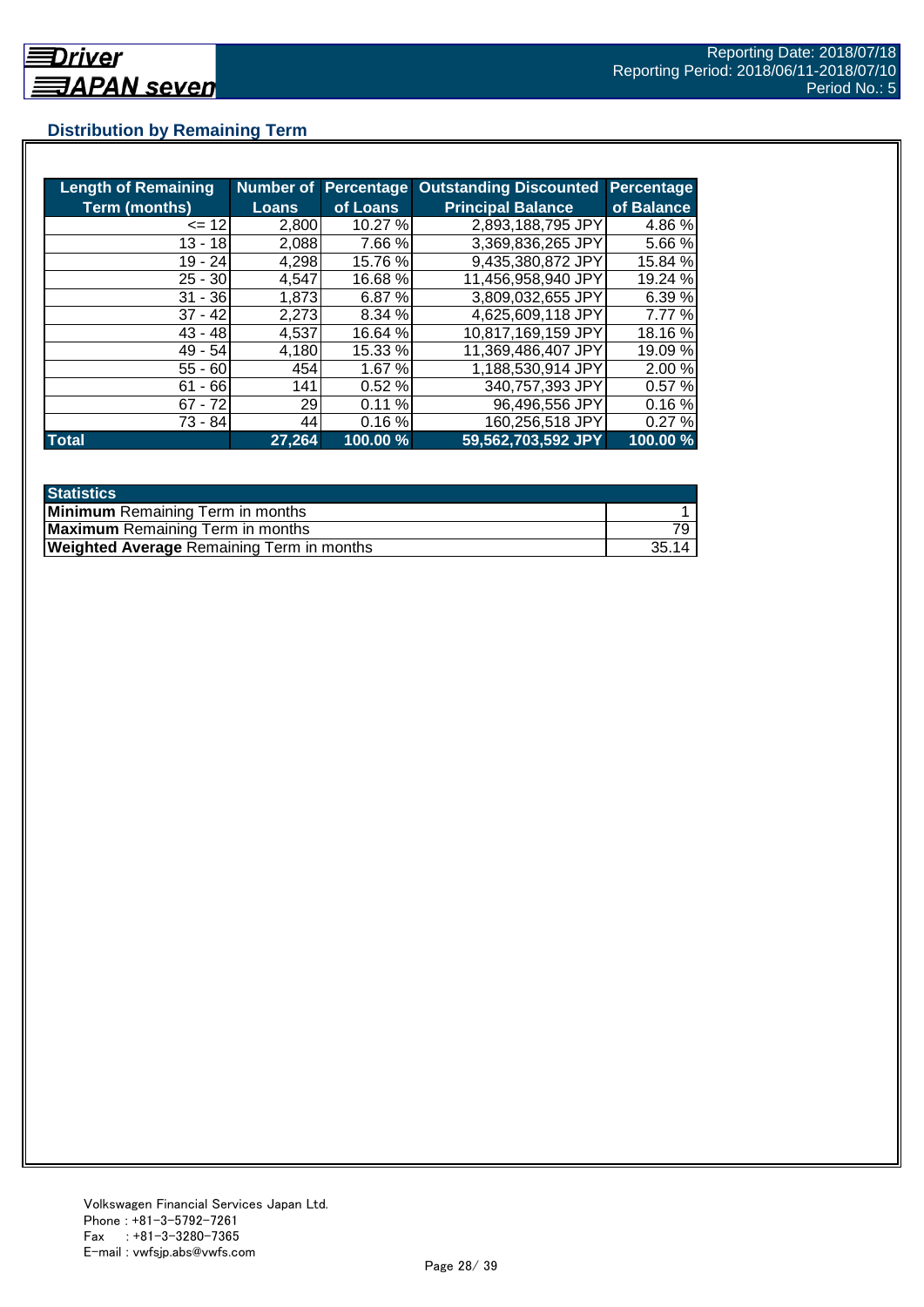## **Distribution by Seasoning**

| <b>Seasoning (months)</b> |              | <b>Number of Percentage</b> | <b>Outstanding Discounted</b> | <b>Percentage</b> |
|---------------------------|--------------|-----------------------------|-------------------------------|-------------------|
|                           | <b>Loans</b> | of Loans                    | <b>Principal Balance</b>      | of Balance        |
| $= 12$                    | 12,774       | 46.85 %                     | 30,796,965,355 JPY            | 51.71 %           |
| $13 - 18$                 | 8,816        | 32.34 %                     | 18,979,536,055 JPY            | 31.86 %           |
| $19 - 24$                 | 2,608        | 9.57%                       | 5,129,145,534 JPY             | 8.61 %            |
| $25 - 30$                 | 1,767        | 6.48 %                      | 3,091,503,132 JPY             | 5.19%             |
| $31 - 36$                 | 641          | 2.35 %                      | 899,313,415 JPY               | 1.51 %            |
| $37 - 42$                 | 254          | 0.93%                       | 316,784,437 JPY               | 0.53%             |
| $43 - 48$                 | 159          | 0.58 %                      | 154,639,784 JPY               | 0.26%             |
| $49 - 54$                 | 171          | 0.63%                       | 155,776,030 JPY               | 0.26%             |
| $55 - 60$                 | 60           | 0.22%                       | 34,657,196 JPY                | 0.06%             |
| $61 - 66$                 | 11           | 0.04%                       | 4,049,342 JPY                 | 0.01%             |
| $67 - 72$                 | 3            | 0.01%                       | 333,312 JPY                   | 0.00%             |
| 73 - 84                   |              | 0.00%                       | 0 JPY                         | 0.00%             |
| <b>Total</b>              | 27,264       | 100.00 %                    | 59,562,703,592 JPY            | 100.00 %          |

| <b>Statistics</b>                           |       |
|---------------------------------------------|-------|
| <b>Minimum</b> Seasoning in months          |       |
| <b>Maximum</b> Seasoning in months          | 68    |
| <b>Weighted Average</b> Seasoning in months | 13.66 |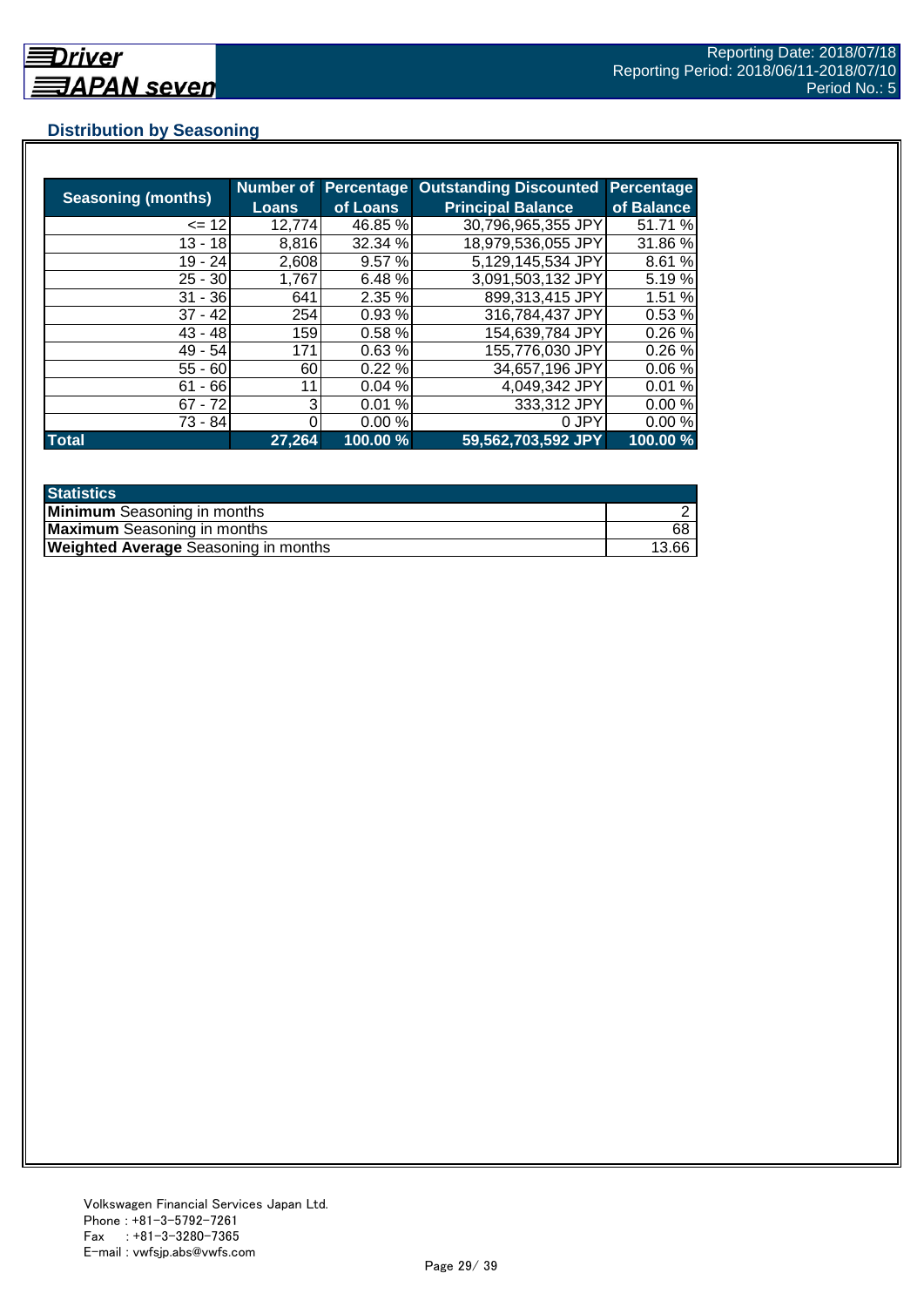## **Distribution by Type of Car**

| <b>Type of Car</b> |        |          |                                                        |            |
|--------------------|--------|----------|--------------------------------------------------------|------------|
|                    |        |          | Number of Percentage Outstanding Discounted Percentage |            |
| <b>Type of Car</b> | Loans  | of Loans | <b>Principal Balance</b>                               | of Balance |
| <b>New</b>         | 17.717 | 64.98 %  | 45,742,415,309 JPY                                     | 76.80 %    |
| <b>Used</b>        | 9.547  | 35.02 %  | 13,820,288,283 JPY                                     | 23.20 %    |
| <b>Total</b>       | 27,264 | 100.00 % | 59,562,703,592 JPY                                     | 100.00 %   |

#### **Type of Car: Only Balloon Loans**

| <b>Type of Car</b> | <b>Loans</b> | of Loans    | Number of Percentage Outstanding Discounted Percentage<br><b>Principal Balance</b> | of Balance |
|--------------------|--------------|-------------|------------------------------------------------------------------------------------|------------|
| <b>New</b>         | 16.8721      | 77.09 %     | 44,264,033,044 JPY                                                                 | 82.75 %    |
| Used               | 5.015        | 22.91%      | 9.227.029.912 JPYI                                                                 | $17.25 \%$ |
| <b>Total</b>       | 21,887       | $100.00 \%$ | $153,491,062,956$ JPY                                                              | 100.00%    |

#### **Type of Car: Only Equal Instalment Loans**

| <b>Type of Car</b> | <b>Loans</b> | of Loans    | Number of Percentage Outstanding Discounted Percentage<br><b>Principal Balance</b> | of Balance |
|--------------------|--------------|-------------|------------------------------------------------------------------------------------|------------|
| <b>New</b>         | 845I         | $15.72\%$   | 1,478,382,265 JPY                                                                  | 24.35 %    |
| Used               | 4.532        | 84.28 %     | 4.593.258.371 JPYL                                                                 | 75.65 %    |
| <b>Total</b>       | 5.377        | $100.00 \%$ | 6,071,640,636 JPY                                                                  | 100.00 %   |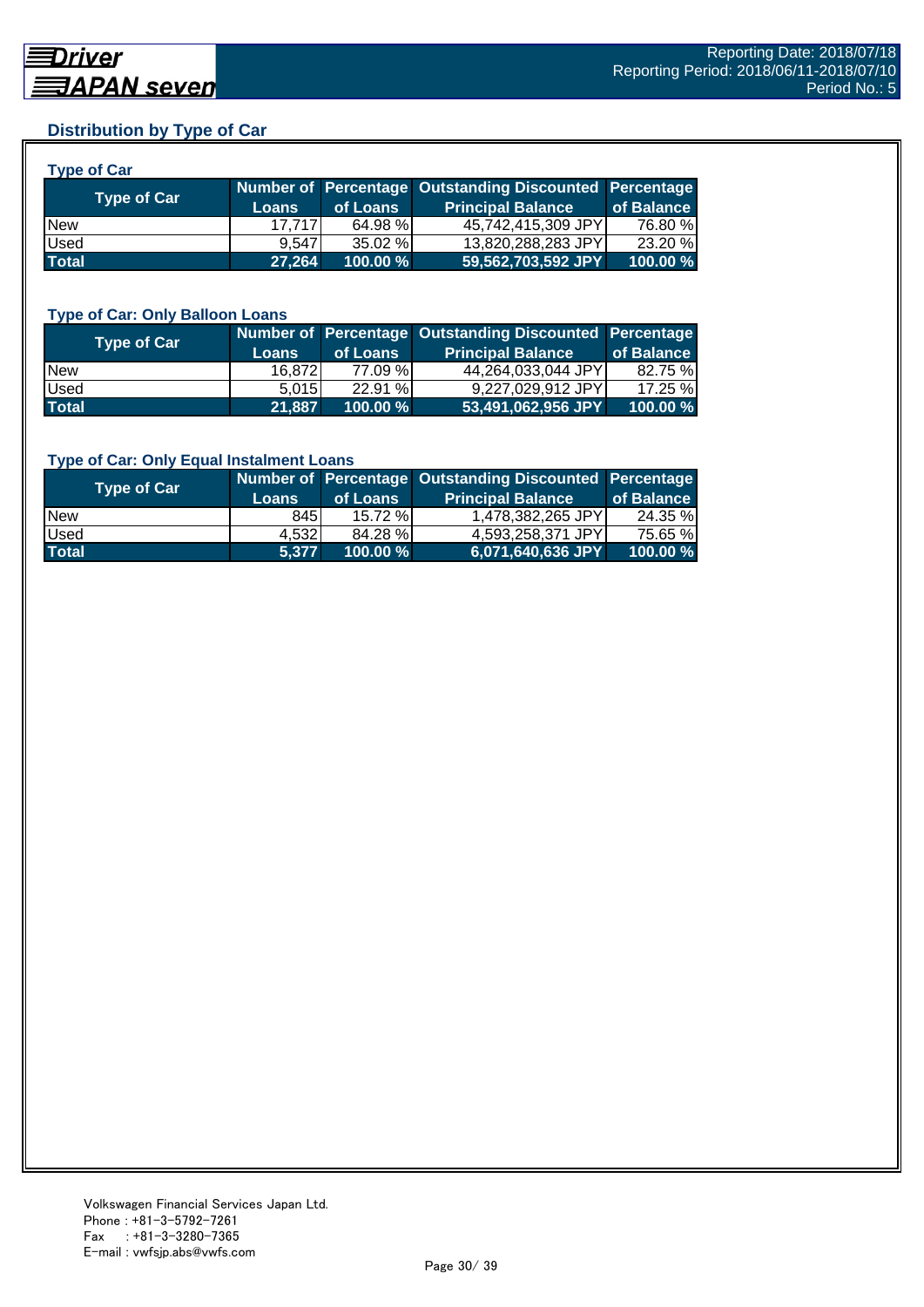#### **Distribution by Brand and Model**

| <b>Make</b>                  | <b>Model</b>                            |                     |                | Number of Percentage Outstanding Discounted Percentage |                  |
|------------------------------|-----------------------------------------|---------------------|----------------|--------------------------------------------------------|------------------|
|                              |                                         | <b>Loans</b>        | of Loans       | <b>Principal Balance</b>                               | of Balance       |
| <b>Audi</b>                  | A1                                      | 966                 | 3.54%          | 1,475,882,885 JPY                                      | 2.48 %           |
|                              | $\overline{A3}$                         | 2,435               | 8.93%          | 4,758,769,815 JPY                                      | 7.99%            |
|                              | A4                                      | 2,027               | 7.43%          | 5,801,442,518 JPY                                      | 9.74 %           |
|                              | A5                                      | 589                 | 2.16%          | 1,891,563,131 JPY                                      | 3.18%            |
|                              | A6<br>A7                                | 614                 | 2.25 %         | 1,790,831,243 JPY                                      | 3.01 %<br>1.61%  |
|                              | A <sub>8</sub>                          | 226<br>75           | 0.83%<br>0.28% | 961,445,522 JPY<br>348,421,603 JPY                     | 0.58%            |
|                              | $\overline{\mathsf{S}1}$                | 106                 | 0.39%          | 238,153,765 JPY                                        | 0.40%            |
|                              | $\overline{\mathbb{S}^3}$               | 330                 | 1.21%          | 980,661,204 JPY                                        | 1.65 %           |
|                              | S4                                      | 155                 | 0.57%          | 682,528,819 JPY                                        | 1.15 %           |
|                              | $\overline{\text{S5}}$                  | 100                 | 0.37%          | 442,480,462 JPY                                        | 0.74%            |
|                              | S <sub>6</sub>                          | 31                  | 0.11%          | 138,627,186 JPY                                        | 0.23%            |
|                              | $\overline{\mathsf{S}7}$                | 26                  | 0.10%          | 137,848,120 JPY                                        | 0.23%            |
|                              | S <sub>8</sub>                          | 19                  | 0.07%          | 110,193,774 JPY                                        | 0.19%            |
|                              | SQ <sub>5</sub>                         | $\overline{18}$     | 0.07%          | 132,134,073 JPY                                        | 0.22 %           |
|                              | RS3                                     | 14                  | 0.05%          | 56,971,754 JPY                                         | 0.10%            |
|                              | RS4                                     | 12                  | 0.04%          | 51,926,922 JPY                                         | 0.09%            |
|                              | RS <sub>5</sub>                         | 7                   | 0.03%          | 28,565,571 JPY                                         | 0.05%            |
|                              | RS6                                     | 12                  | 0.04%          | 61,461,734 JPY                                         | 0.10%            |
|                              | RS7                                     | $\overline{9}$      | 0.03%          | 57,738,299 JPY                                         | 0.10%            |
|                              | Q2                                      | 405                 | 1.49%          | 1,178,786,652 JPY                                      | 1.98%            |
|                              | Q3                                      | 801                 | 2.94 %         | 1,854,720,260 JPY                                      | 3.11 %           |
|                              | Q5                                      | 506                 | 1.86%          | 1,677,368,518 JPY                                      | 2.82%            |
|                              | Q7                                      | 208<br>16           | 0.76%          | 1,146,523,168 JPY                                      | 1.92 %           |
|                              | RSQ3<br>TT                              | 733                 | 0.06%<br>2.69% | 69,857,570 JPY<br>2,172,433,712 JPY                    | 0.12%<br>3.65 %  |
|                              | $\overline{R8}$                         | 12                  | 0.04%          | 86,453,312 JPY                                         | 0.15%            |
|                              | AUDI OTHERS                             | 0                   | 0.00%          | 0 JPY                                                  | 0.00%            |
|                              | Subtotal                                | 10,452              | 38.34 %        | 28,333,791,592 JPY                                     | 47.57 %          |
| <b>Bentley</b>               | <b>ARNAGE</b>                           | 0                   | 0.00%          | 0 JPY                                                  | 0.00%            |
|                              | <b>AZURE</b>                            | 0                   | 0.00%          | 0 JPY                                                  | 0.00%            |
|                              | <b>BENTAYGA</b>                         | 0                   | 0.00%          | 0 JPY                                                  | 0.00%            |
|                              | <b>CONTINENTAL</b>                      | $\overline{17}$     | 0.06%          | 117,889,510 JPY                                        | 0.20%            |
|                              | <b>FLYING SPUR</b>                      | $\overline{3}$      | 0.01%          | 24,939,768 JPY                                         | 0.04%            |
|                              | <b>MULSANNE</b>                         | 0                   | 0.00%          | 0 JPY                                                  | 0.00%            |
|                              | BENTLEY                                 | $\overline{0}$      | 0.00%          | 0 JPY                                                  | 0.00%            |
|                              | <b>OTHERS</b>                           |                     |                |                                                        |                  |
|                              | Subtotal                                | 20                  | 0.07%          | 142,829,278 JPY                                        | 0.24%            |
| Lamborghini                  | <b>AVENTADOR</b>                        | 0                   | 0.00%          | 0 JPY                                                  | 0.00%            |
|                              | <b>DIABLO</b>                           | 0                   | 0.00%          | 0 JPY                                                  | 0.00%            |
|                              | GALLARDO                                | $\overline{2}$      | 0.01%          | 13,248,910 JPY                                         | 0.02%            |
|                              | HURACÁN                                 | $\overline{2}$<br>0 | 0.01%          | 10,464,613 JPY                                         | 0.02%<br>0.00%   |
|                              | <b>MULCIELAGO</b><br><b>LAMBORGHINI</b> |                     | 0.00%          | 0 JPY                                                  |                  |
|                              | <b>OTHERS</b>                           | $\mathbf 0$         | 0.00%          | 0 JPY                                                  | 0.00%            |
|                              | Subtotal                                | $\overline{4}$      | 0.01%          | 23,713,523 JPY                                         | 0.04%            |
| VW                           | <b>ARTEON</b>                           | 61                  | 0.22%          | 275,823,785 JPY                                        | 0.46%            |
|                              | <b>BEETLE</b>                           | 1,633               | 5.99%          | 2,886,411,426 JPY                                      | 4.85%            |
|                              | <b>BORA</b>                             | 0                   | 0.00%          | 0 JPY                                                  | 0.00%            |
|                              | EOS                                     | 3                   | 0.01%          | 892,065 JPY                                            | 0.00%            |
|                              | <b>GOLF</b>                             | 6,387               | 23.43%         | 12,434,044,334 JPY                                     | 20.88%           |
|                              | <b>JETTA</b>                            | 7                   | 0.03%          | 2,450,780 JPY                                          | 0.00%            |
|                              | <b>LUPO</b>                             | 1                   | 0.00%          | 252,182 JPY                                            | 0.00%            |
|                              | <b>PASSAT</b>                           | 1,331               | 4.88%          | 3,028,176,873 JPY                                      | 5.08%            |
|                              | <b>POLO</b>                             | 3,058               | 11.22 %        | 4,122,749,482 JPY                                      | 6.92%            |
|                              | <b>SCIROCCO</b>                         | 20                  | 0.07%          | 17,085,584 JPY                                         | 0.03%            |
|                              | SHARAN                                  | 490                 | $1.80\%$       | 1,032,428,721 JPY                                      | 1.73%            |
|                              | <b>TIGUAN</b>                           | 966                 | 3.54 %         | 2,586,549,074 JPY                                      | 4.34 %           |
|                              | <b>TOUAREG</b>                          | 75<br>1,493         | 0.28%<br>5.48% | 205,675,642 JPY                                        | 0.35 %<br>5.42 % |
|                              | <b>TOURAN</b><br>UP                     | 1,253               | 4.60%          | 3,225,643,745 JPY<br>1,233,784,478 JPY                 | 2.07%            |
|                              | <b>VENTO</b>                            | 0                   | 0.00%          | 0 JPY                                                  | 0.00%            |
|                              | <b>VW OTHERS</b>                        | 0                   | 0.00%          | 0 JPY                                                  | 0.00%            |
|                              | Subtotal                                | 16,778              | 61.32 %        | 31,051,968,171 JPY                                     | 51.67 %          |
| <b>Non VW Group Vehicles</b> |                                         | 10                  | 0.04%          | 10,401,028 JPY                                         | 0.02%            |
|                              | Subtotal                                | 10                  | 0.04%          | 10,401,028 JPY                                         | 0.02%            |
|                              | <b>Total</b>                            | 27,264              | 100.00%        | 59,562,703,592 JPY                                     | 100.00 %         |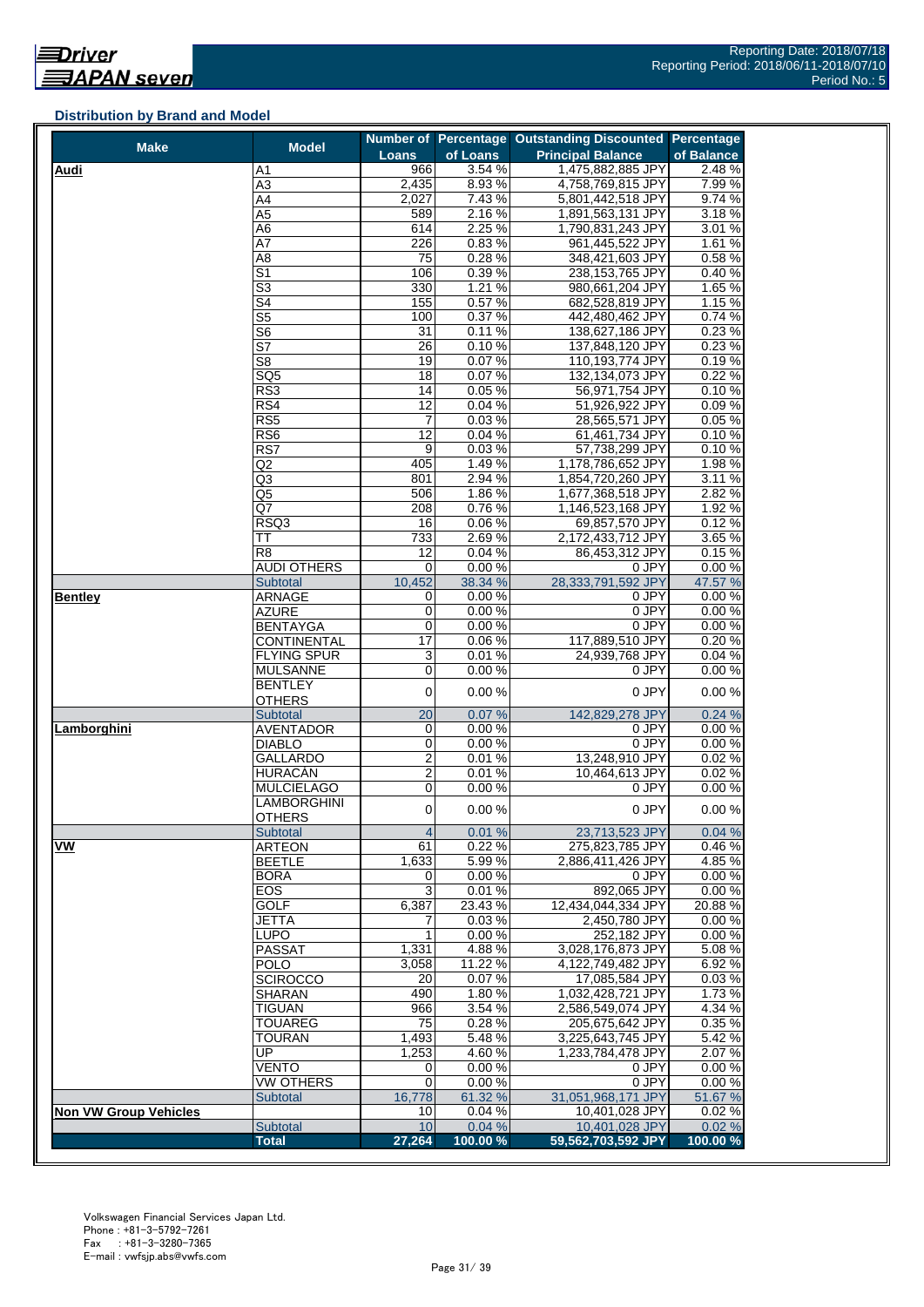## **Geographic Distribution by Prefecture**

|                   |              | <b>Number of Percentage</b> | <b>Outstanding Discounted</b> | <b>Percentage</b> |
|-------------------|--------------|-----------------------------|-------------------------------|-------------------|
| <b>Prefecture</b> | <b>Loans</b> | of Loans                    | <b>Principal Balance</b>      | of Balance        |
| Tokyo             | 4,284        | 15.71 %                     | 10,597,412,932 JPY            | 17.79 %           |
| Kanagawa          | 2,767        | 10.15 %                     | 6,158,325,155 JPY             | 10.34 %           |
| Aichi             | 2,078        | 7.62 %                      | 4,400,566,011 JPY             | 7.39 %            |
| Saitama           | 1,834        | 6.73 %                      | 4,042,748,910 JPY             | 6.79%             |
| Osaka             | 1,737        | 6.37 %                      | 3,962,736,861 JPY             | 6.65%             |
| Fukuoka           | 1,263        | $4.63\,\sqrt{6}$            | 2,755,678,455 JPY             | 4.63%             |
| Chiba             | 1,118        | $4.10\,\%$                  | 2,369,138,021 JPY             | $3.98\%$          |
| Hokkaido          | 934          | $3.43\%$                    | 2,279,339,374 JPY             | 3.83%             |
| Hyogo             | 890          | $3.26\,\sqrt{2}$            | 1,858,665,414 JPY             | 3.12%             |
| Ibaraki           | 839          | 3.08 %                      | 1,750,770,318 JPY             | 2.94 %            |
| Shizuoka          | 804          | 2.95 %                      | 1,704,427,317 JPY             | 2.86%             |
| Tochigi           | 635          | 2.33 %                      | 1,321,408,129 JPY             | 2.22 %            |
| Miyagi            | 502          | 1.84 %                      | 1,051,752,548 JPY             | 1.77 %            |
| Hiroshima         | 548          | 2.01 %                      | 1,035,668,924 JPY             | 1.74 %            |
| Gunma             | 510          | 1.87 %                      | 1,022,100,723 JPY             | 1.72%             |
| Kyoto             | 461          | 1.69%                       | 994,918,549 JPY               | 1.67 %            |
| Gifu              | 402          | 1.47 %                      | 814,218,031 JPY               | 1.37 %            |
| Nagano            | 371          | 1.36 $\sqrt{2}$             | 752,170,126 JPY               | $1.26\%$          |
| Mie               | 329          | $1.21\,\sqrt{6}$            | 656,410,809 JPY               | 1.10%             |
| Fukushima         | 319          | $1.17\%$                    | 631,333,888 JPY               | 1.06%             |
| Oita              | 280          | $1.03\,\sqrt{6}$            | 608,791,098 JPY               | $1.02\%$          |
| Okayama           | 300          | 1.10%                       | 590,350,556 JPY               | 0.99%             |
| Niigata           | 299          | 1.10 %                      | 554,600,735 JPY               | 0.93%             |
| Nara              | 245          | 0.90%                       | 545,459,782 JPY               | 0.92%             |
| Kagoshima         | 240          | 0.88%                       | 523,395,577 JPY               | 0.88%             |
| Kumamoto          | 258          | 0.95 %                      | 502,683,995 JPY               | 0.84 %            |
| Yamanashi         | 213          | 0.78%                       | 489,852,904 JPY               | 0.82%             |
| Shiga             | 227          | 0.83%                       | 478,560,161 JPY               | 0.80%             |
| Yamaguchi         | 248          | 0.91%                       | 469,044,433 JPY               | 0.79%             |
| Ishikawa          | 204          | $0.75\%$                    | 439,633,099 JPY               | 0.74 %            |
| Wakayama          | 191          | $0.70\,\sqrt{2}$            | 409,698,820 JPY               | 0.69%             |
| Yamagata          | 205          | $0.75\,\sqrt{2}$            | 370,356,319 JPY               | 0.62%             |
| Nagasaki          | 165          | $0.61\,\sqrt{2}$            | 359,058,971 JPY               | 0.60%             |
| Fukui             | 163          | $0.60\,\%$                  | 351,235,104 JPY               | 0.59%             |
| Toyama            | 204          | 0.75 %                      | 344,263,720 JPY               | 0.58%             |
| Miyazaki          | 142          | 0.52%                       | 309,899,846 JPY               | 0.52%             |
| Iwate             | 148          | 0.54%                       | 307,928,562 JPY               | 0.52%             |
| Saga              | 135          | 0.50 %                      | 268,669,334 JPY               | 0.45%             |
| Kagawa            | 138          | 0.51%                       | 260,432,323 JPY               | 0.44%             |
| Ehime             | 132          | 0.48%                       | 254,645,738 JPY               | 0.43%             |
| Aomori            | 114          | 0.42%                       | 233,429,203 JPY               | 0.39 %            |
| Tokushima         | 95           | 0.35 %                      | 184,481,242 JPY               | 0.31%             |
| Akita             | 91           | 0.33 %                      | 162,130,082 JPY               | 0.27%             |
| Okinawa           | 64           | $0.23\%$                    | 116,143,971 JPY               | 0.19%             |
| Shimane           | 43           | 0.16%                       | 100,573,648 JPY               | 0.17%             |
| Tottori           | 48           | 0.18%                       | 89,216,842 JPY                | 0.15%             |
| Kouchi            | 47           | 0.17%                       | 78,377,032 JPY                | 0.13%             |
| <b>Total</b>      | 27,264       | 100.00 %                    | 59,562,703,592 JPY            | 100.00 %          |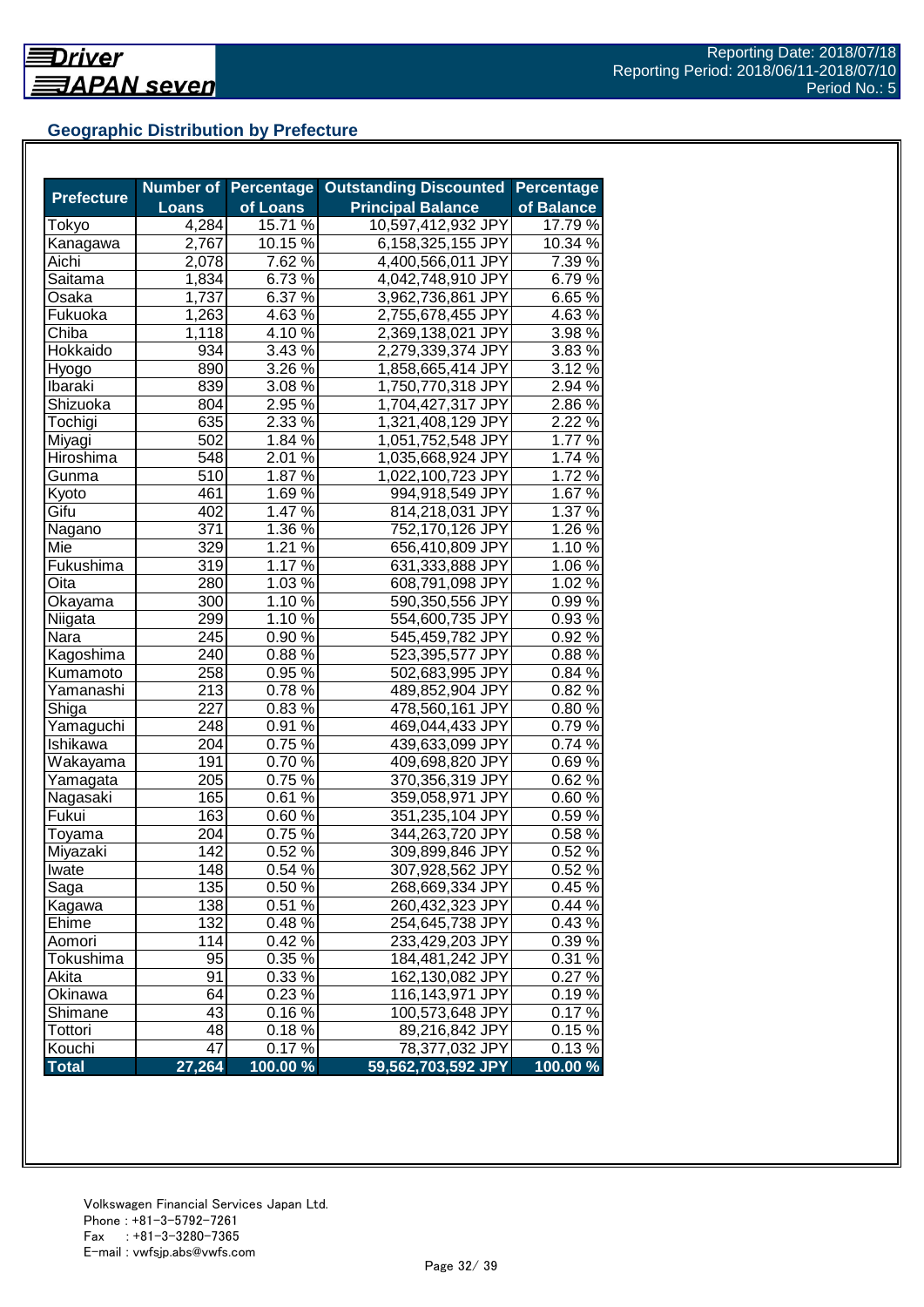## **Distribution by Obligor Concentration**

| Distribution of Loan Contracts and Vehicles per Obligor |           |                      |        |          |                                                        |            |  |
|---------------------------------------------------------|-----------|----------------------|--------|----------|--------------------------------------------------------|------------|--|
| <b>Contract</b>                                         | Number of | <b>Percentage of</b> |        |          | Number of Percentage Outstanding Discounted Percentage |            |  |
| <b>Concentration Customers</b>                          |           | <b>Customers</b>     | Loans  | of Loans | <b>Principal Balance</b>                               | of Balance |  |
|                                                         | 26,266    | 96.82 %              | 26,266 | 96.34 %  | 57,008,493,939 JPY                                     | 95.71 %    |  |
|                                                         | 812       | 2.99%                | 927    | 3.40%    | 2,361,961,075 JPY                                      | 3.97 %     |  |
| ົ                                                       | 46        | 0.17%                | 65 I   | 0.24%    | 185,528,980 JPY                                        | 0.31%      |  |
|                                                         |           | 0.01%                |        | 0.01%    | 2,422,854 JPY                                          | 0.00%      |  |
|                                                         |           | 0.00%                |        | 0.01%    | 4,296,744 JPY                                          | 0.01%      |  |
| $6 - 10$                                                |           | 0.00%                |        | 0.00 %   | 0 JPY                                                  | 0.00%      |  |
| 11 or more                                              |           | 0.00%                |        | 0.00 %   | 0 JPY                                                  | 0.00%      |  |
| <b>Total</b>                                            | 27,129    | 100.00 %             | 27,264 | 100.00 % | 59,562,703,592 JPY                                     | 100.00 %   |  |

#### **Top 20 Obligor**

| <b>Number</b>      |                  | Number of Outstanding Discounted Percentage |            |
|--------------------|------------------|---------------------------------------------|------------|
|                    | <b>Contracts</b> | <b>Principal Balance</b>                    | of Balance |
| 1                  | 2                | 13,774,570 JPY                              | 0.02%      |
| $\overline{c}$     | 3                | 13,089,476 JPY                              | 0.02%      |
| 3                  | $\overline{2}$   | 12,563,265 JPY                              | 0.02%      |
| 4                  | $\overline{2}$   | 11,751,771 JPY                              | 0.02%      |
| 5                  | $\overline{2}$   | 10,424,770 JPY                              | 0.02%      |
| 6                  | $\overline{2}$   | 10,328,308 JPY                              | 0.02%      |
| $\overline{7}$     | $\overline{2}$   | 10,274,413 JPY                              | 0.02%      |
| 8                  | $\overline{2}$   | 10,227,242 JPY                              | 0.02%      |
| 9                  | $\mathbf 1$      | 9,991,590 JPY                               | 0.02%      |
| 10                 | $\overline{2}$   | 9,984,928 JPY                               | 0.02%      |
| 11                 | 1                | 9,771,601 JPY                               | 0.02%      |
| 12                 | 1                | 9,728,211 JPY                               | 0.02%      |
| 13                 | 1                | 9,628,904 JPY                               | 0.02%      |
| 14                 | 1                | 9,605,713 JPY                               | 0.02%      |
| 15                 | $\overline{2}$   | 9,528,284 JPY                               | 0.02%      |
| 16                 | 1                | 9,453,338 JPY                               | 0.02%      |
| 17                 | 1                | 9,384,305 JPY                               | 0.02%      |
| 18                 | $\overline{2}$   | 9,318,836 JPY                               | 0.02%      |
| 19                 | 1                | 9,313,693 JPY                               | 0.02%      |
| 20                 | 1                | 9,257,030 JPY                               | 0.02%      |
| <b>Total 1 -20</b> | 32               | 207,400,248 JPY                             | 0.35%      |

Remarks:

Figures above are calculated based on each of the Sub-Servicers respectively and not across both of the Sub-Servicers.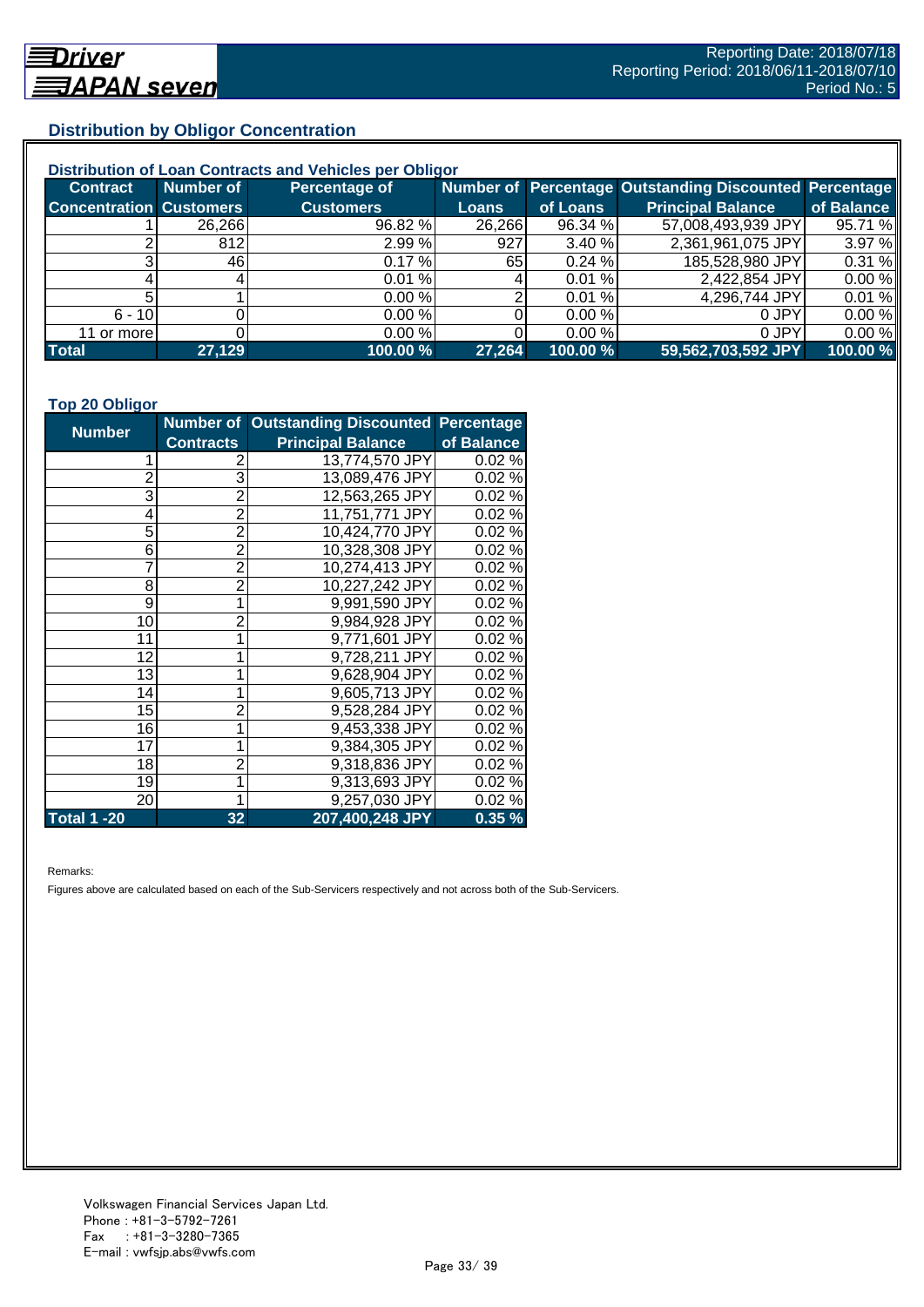![](_page_33_Picture_0.jpeg)

## **Distribution by Contract Start Month**

| <b>Origination Month</b> | <b>Number of Loans</b> | <b>Percentage of Loans</b> | <b>Outstanding Discounted Principal Balance</b> | <b>Percentage of Balance</b> |
|--------------------------|------------------------|----------------------------|-------------------------------------------------|------------------------------|
| 10.2012                  | 2                      | 0.01%                      | 268,789 JPY                                     | 0.00%                        |
| 11.2012                  |                        | 0.00%                      | 64,523 JPY                                      | 0.00%                        |
| 12.2012                  | 3                      | 0.01%                      | 543,798 JPY                                     | 0.00%                        |
| 01.2013<br>02.2013       | 2                      | 0.01%                      | 717,824 JPY                                     | 0.00%                        |
| 03.2013                  | 4                      | 0.00%<br>0.01%             | 929,674 JPY<br>1,355,789 JPY                    | 0.00%<br>0.00%               |
| 04.2013                  | 0                      | 0.00%                      | 0 JPY                                           | 0.00%                        |
| 05.2013                  | $\mathbf{1}$           | 0.00%                      | 502.257 JPY                                     | 0.00%                        |
| 06.2013                  | $\mathbf{1}$           | 0.00%                      | 257,468 JPY                                     | 0.00%                        |
| 07.2013                  | 7                      | 0.03%                      | 3,117,381 JPY                                   | 0.01%                        |
| 08.2013                  | 10                     | 0.04%                      | 9,192,624 JPY                                   | 0.02%                        |
| 09.2013                  | 16                     | 0.06%                      | 9,387,941 JPY                                   | 0.02%                        |
| 10.2013                  | 11                     | 0.04%                      | 3.298.841 JPY                                   | 0.01%                        |
| 11.2013                  | 15                     | 0.06%                      | 9,402,941 JPY                                   | 0.02%                        |
| 12.2013                  | 21                     | 0.08%                      | 16,567,537 JPY                                  | 0.03%                        |
| 01.2014                  | 33                     | 0.12%                      | 42,425,185 JPY                                  | 0.07%                        |
| 02.2014                  | 35                     | 0.13%                      | 21,577,158 JPY                                  | 0.04%                        |
| 03.2014                  | 50                     | 0.18%                      | 45,630,345 JPY                                  | 0.08%                        |
| 04.2014                  | 18                     | 0.07%                      | 15,440,557 JPY                                  | 0.03%                        |
| 05.2014                  | 14                     | 0.05%                      | 14,135,248 JPY                                  | 0.02%                        |
| 06.2014                  | 38                     | 0.14%                      | 36,524,781 JPY                                  | 0.06%                        |
| 07.2014                  | 22                     | 0.08%                      | 16,630,125 JPY                                  | 0.03%                        |
| 08.2014                  | 12                     | 0.04%                      | 11,742,994 JPY                                  | 0.02%                        |
| 09.2014                  | 32                     | 0.12%                      | 27,436,291 JPY                                  | 0.05%                        |
| 10.2014                  | 26                     | 0.10%                      | 26,649,506 JPY                                  | 0.04%                        |
| 11.2014                  | 29                     | 0.11%                      | 35,656,087 JPY                                  | 0.06%                        |
| 12.2014                  | 54                     | 0.20%                      | 63,988,492 JPY                                  | 0.11%                        |
| 01.2015                  | 32                     | 0.12%                      | 37,765,028 JPY<br>47.968.578 JPY                | 0.06%                        |
| 02.2015<br>03.2015       | 42<br>61               | 0.15%<br>0.22%             | 79.706.488 JPY                                  | 0.08%<br>0.13%               |
| 04.2015                  | 24                     | 0.09%                      | 35,585,788 JPY                                  | 0.06%                        |
| 05.2015                  | 41                     | 0.15%                      | 51.770.063 JPY                                  | 0.09%                        |
| 06.2015                  | 35                     | 0.13%                      | 48,882,941 JPY                                  | 0.08%                        |
| 07.2015                  | 103                    | 0.38%                      | 121,944,649 JPY                                 | 0.20%                        |
| 08.2015                  | 123                    | 0.45 %                     | 149,565,943 JPY                                 | 0.25 %                       |
| 09.2015                  | 169                    | 0.62%                      | 236,949,585 JPY                                 | 0.40%                        |
| 10.2015                  | 91                     | 0.33%                      | 140,311,558 JPY                                 | 0.24%                        |
| 11.2015                  | 120                    | 0.44%                      | 201,658,739 JPY                                 | 0.34%                        |
| 12.2015                  | 194                    | 0.71%                      | 303,168,130 JPY                                 | 0.51%                        |
| 01.2016                  | 220                    | 0.81%                      | 365,299,478 JPY                                 | 0.61%                        |
| 02.2016                  | 313                    | 1.15 %                     | 527,895,235 JPY                                 | 0.89%                        |
| 03.2016                  | 475                    | 1.74 %                     | 810,266,449 JPY                                 | 1.36 %                       |
| 04.2016                  | 232                    | 0.85%                      | 472,631,021 JPY                                 | 0.79%                        |
| 05.2016                  | 333                    | 1.22 %                     | 612,242,819 JPY                                 | 1.03%                        |
| 06.2016                  | 369                    | 1.35 %                     | 773,687,671 JPY                                 | 1.30 %                       |
| 07.2016                  | 372                    | 1.36 %                     | 681,284,459 JPY                                 | 1.14 %                       |
| 08.2016                  | 408                    | 1.50 %                     | 734,207,769 JPY                                 | 1.23 %                       |
| 09.2016                  | 591                    | 2.17 %                     | 1,166,549,438 JPY                               | 1.96 %                       |
| 10.2016                  | 368                    | 1.35 %                     | 734,363,352 JPY                                 | 1.23 %                       |
| 11.2016                  | 500                    | 1.83 %<br>4.31 %           | 1,039,052,845 JPY                               | 1.74 %                       |
| 12.2016<br>01.2017       | 1,174<br>1,030         |                            | 2,290,215,818 JPY<br>2,164,819,429 JPY          | 3.85 %                       |
| 02.2017                  | 1,485                  | 3.78 %<br>5.45 %           | 3,184,611,825 JPY                               | 3.63%<br>5.35 %              |
| 03.2017                  | 2,563                  | 9.40%                      | 5,606,047,985 JPY                               | 9.41%                        |
| 04.2017                  | 1,041                  | 3.82 %                     | 2,296,282,663 JPY                               | 3.86 %                       |
| 05.2017                  | 1,523                  | 5.59 %                     | 3,437,558,335 JPY                               | 5.77 %                       |
| 06.2017                  | 1,989                  | 7.30 %                     | 4,444,252,114 JPY                               | 7.46 %                       |
| 07.2017                  | 1,396                  | 5.12%                      | 3,181,301,742 JPY                               | 5.34 %                       |
| 08.2017                  | 1,664                  | 6.10%                      | 3,989,909,579 JPY                               | 6.70%                        |
| 09.2017                  | 2,552                  | 9.36%                      | 6,300,451,027 JPY                               | 10.58 %                      |
| 10.2017                  | 1,635                  | 6.00 %                     | 4,061,530,239 JPY                               | 6.82%                        |
| 11.2017                  | 2,204                  | 8.08%                      | 5,508,952,594 JPY                               | 9.25%                        |
| 12.2017                  | 429                    | 1.57%                      | 1,089,701,428 JPY                               | 1.83%                        |
| 01.2018                  | 270                    | 0.99%                      | 641.038.075 JPY                                 | 1.08%                        |
| 02.2018                  | 265                    | 0.97%                      | 637,157,669 JPY                                 | 1.07%                        |
| 03.2018                  | 301                    | 1.10%                      | 759,052,609 JPY                                 | 1.27 %                       |
| 04.2018                  | 69                     | 0.25 %                     | 183,618,279 JPY                                 | 0.31%                        |
| 05.2018                  | 0                      | 0.00%                      | 0 JPY                                           | 0.00%                        |
| 06.2018                  | 0                      | 0.00%                      | 0 JPY                                           | 0.00%                        |
| <b>Total</b>             | 27,264                 | 100.00%                    | 59,562,703,592 JPY                              | 100.00%                      |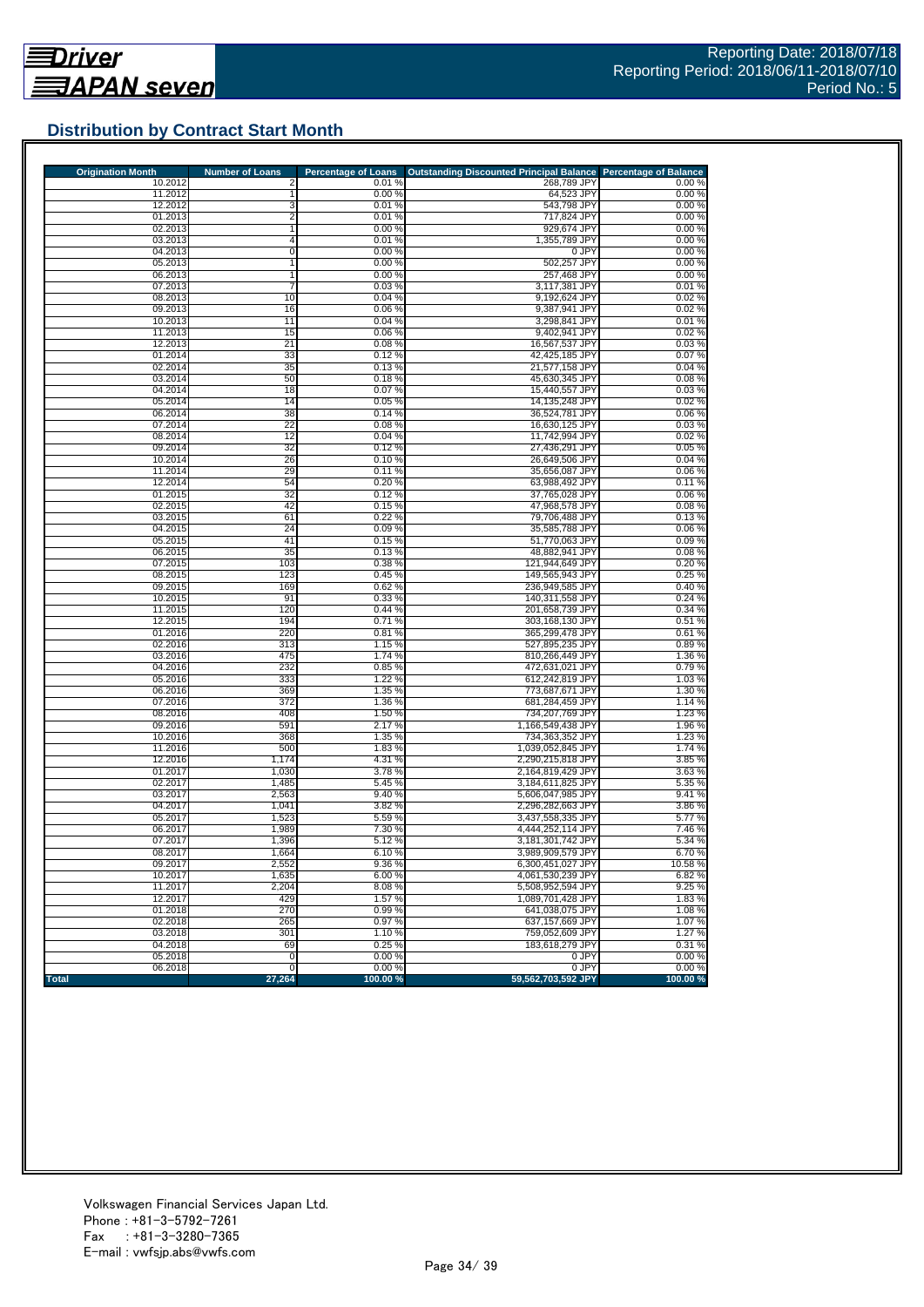## **Distribution by Contract End Month**

| <b>Maturity Month</b> |                    | <b>Number of Loans</b> | <b>Percentage of Loans</b> | Outstanding Discounted Principal Balance Percentage of Balance |                 |
|-----------------------|--------------------|------------------------|----------------------------|----------------------------------------------------------------|-----------------|
|                       | 07.2018            | 122                    | 0.45 %                     | 81,688,030 JPY                                                 | 0.14%           |
|                       | 08.2018<br>09.2018 | 159<br>215             | 0.58%<br>0.79%             | 105,393,347 JPY<br>153,870,077 JPY                             | 0.18%<br>0.26%  |
|                       | 10.2018            | 122                    | 0.45%                      | 92,639,034 JPY                                                 | 0.16%           |
|                       | 11.2018            | 181                    | 0.66%                      | 140,921,723 JPY                                                | 0.24%           |
|                       | 12.2018            | 292                    | 1.07%                      | 229,705,012 JPY                                                | 0.39%           |
|                       | 01.2019            | 223                    | 0.82%                      | 216.443.034 JPY                                                | 0.36%           |
|                       | 02.2019            | 268                    | 0.98%                      | 253.067.165 JPY                                                | 0.42%           |
|                       | 03.2019<br>04.2019 | 383<br>198             | 1.40 %<br>0.73%            | 434,483,459 JPY<br>310,413,069 JPY                             | 0.73%<br>0.52%  |
|                       | 05.2019            | 272                    | 1.00%                      | 356,168,793 JPY                                                | 0.60%           |
|                       | 06.2019            | 365                    | 1.34 %                     | 518,396,052 JPY                                                | 0.87%           |
|                       | 07.2019            | 269                    | 0.99%                      | 380,958,730 JPY                                                | 0.64%           |
|                       | 08.2019            | 232                    | 0.85%                      | 302.117.199 JPY                                                | 0.51%           |
|                       | 09.2019            | 394                    | 1.45 %                     | 599.794.714 JPY                                                | 1.01 %          |
|                       | 10.2019<br>11.2019 | 282<br>363             | 1.03%<br>1.33 %            | 415,170,870 JPY<br>570,851,743 JPY                             | 0.70%<br>0.96%  |
|                       | 12.2019            | 548                    | 2.01%                      | 1,100,943,009 JPY                                              | 1.85%           |
|                       | 01.2020            | 510                    | 1.87 %                     | 1,040,375,185 JPY                                              | 1.75%           |
|                       | 02.2020            | 699                    | 2.56 %                     | 1,476,123,872 JPY                                              | 2.48 %          |
|                       | 03.2020            | 1,187                  | 4.35 %                     | 2,551,952,548 JPY                                              | 4.28%           |
|                       | 04.2020            | 413                    | 1.51 %                     | 919,579,895 JPY                                                | 1.54 %          |
|                       | 05.2020            | 653                    | 2.40 %                     | 1,497,752,759 JPY                                              | 2.51 %          |
|                       | 06.2020<br>07.2020 | 836<br>606             | 3.07%<br>2.22 %            | 1,949,596,613 JPY<br>1,422,934,417 JPY                         | 3.27%<br>2.39 % |
|                       | 08.2020            | 770                    | 2.82 %                     | 1,893,770,642 JPY                                              | 3.18%           |
|                       | 09.2020            | 1,118                  | 4.10%                      | 2.832.311.864 JPY                                              | 4.76%           |
|                       | 10.2020            | 711                    | 2.61%                      | 1,869,000,540 JPY                                              | 3.14 %          |
|                       | 11.2020            | 1,015                  | 3.72%                      | 2,696,330,865 JPY                                              | 4.53%           |
|                       | 12.2020            | 327                    | 1.20 %                     | 742,610,612 JPY                                                | 1.25 %          |
|                       | 01.2021            | 281                    | 1.03%                      | 625,233,058 JPY                                                | 1.05 %          |
|                       | 02.2021<br>03.2021 | 362<br>499             | 1.33 %<br>1.83%            | 727,320,286 JPY<br>1,029,729,550 JPY                           | 1.22 %<br>1.73% |
|                       | 04.2021            | 190                    | 0.70%                      | 384,263,382 JPY                                                | 0.65%           |
|                       | 05.2021            | 265                    | 0.97%                      | 504,559,170 JPY                                                | 0.85%           |
|                       | 06.2021            | 276                    | 1.01 %                     | 537,927,209 JPY                                                | 0.90%           |
|                       | 07.2021            | 276                    | 1.01 %                     | 499,501,793 JPY                                                | 0.84%           |
|                       | 08.2021            | 322                    | 1.18%                      | 612,807,676 JPY                                                | 1.03%           |
|                       | 09.2021            | 460                    | 1.69%                      | 922,071,596 JPY                                                | 1.55 %          |
|                       | 10.2021<br>11.2021 | 286<br>383             | 1.05 %<br>1.40 %           | 574,653,442 JPY<br>835,510,449 JPY                             | 0.96%<br>1.40 % |
|                       | 12.2021            | 546                    | 2.00 %                     | 1,181,064,162 JPY                                              | 1.98%           |
|                       | 01.2022            | 462                    | 1.69%                      | 1,078,340,842 JPY                                              | 1.81%           |
|                       | 02.2022            | 69C                    | 2.53 %                     | 1,637,958,792 JPY                                              | 2.75%           |
|                       | 03.2022            | 1,229                  | 4.51 %                     | 2,910,959,798 JPY                                              | 4.89%           |
|                       | 04.2022            | 536                    | 1.97%                      | 1,258,700,962 JPY                                              | 2.11%           |
|                       | 05.2022<br>06.2022 | 710<br>910             | 2.60%<br>3.34 %            | 1,721,887,365 JPY<br>2,209,321,400 JPY                         | 2.89%<br>3.71 % |
|                       | 07.2022            | 596                    | 2.19%                      | 1,537,391,605 JPY                                              | 2.58%           |
|                       | 08.2022            | 709                    | 2.60 %                     | 1,892,293,831 JPY                                              | 3.18%           |
|                       | 09.2022            | 1,136                  | 4.17%                      | 3,089,124,907 JPY                                              | 5.19%           |
|                       | 10.2022            | 698                    | 2.56 %                     | 1,932,753,420 JPY                                              | 3.24 %          |
|                       | 11.2022            | 871                    | 3.19%                      | 2,430,936,204 JPY                                              | 4.08%           |
|                       | 12.2022            | 170<br>104             | 0.62%                      | 486,986,440 JPY                                                | 0.82%           |
|                       | 01.2023<br>02.2023 | 117                    | 0.38 %<br>0.43%            | 264,589,133 JPY<br>321.862.160 JPY                             | 0.44%<br>0.54%  |
|                       | 03.2023            | 135                    | 0.50%                      | 357.242.105 JPY                                                | 0.60%           |
|                       | 04.2023            | 50                     | 0.18%                      | 127,583,412 JPY                                                | 0.21%           |
|                       | 05.2023            | 21                     | 0.08%                      | 53,234,249 JPY                                                 | 0.09%           |
|                       | 06.2023            | 27                     | 0.10%                      | 64,019,855 JPY                                                 | 0.11%           |
|                       | 07.2023            | 22                     | 0.08%                      | 46,661,045 JPY                                                 | 0.08%           |
|                       | 08.2023<br>09.2023 | 30<br>33               | 0.11%<br>0.12%             | 62,315,603 JPY<br>100,723,400 JPY                              | 0.10%<br>0.17%  |
|                       | 10.2023            | 18                     | 0.07%                      | 36,034,156 JPY                                                 | 0.06%           |
|                       | 11.2023            | 30                     | 0.11%                      | 68,403,772 JPY                                                 | 0.11%           |
|                       | 12.2023            | 8                      | 0.03%                      | 26.619.417 JPY                                                 | 0.04%           |
|                       | 01.2024            | 10                     | 0.04%                      | 29,863,126 JPY                                                 | 0.05%           |
|                       | 02.2024            | 5                      | 0.02%                      | 16,699,958 JPY                                                 | 0.03%           |
|                       | 03.2024<br>04.2024 | 6<br>2                 | 0.02%<br>0.01%             | 19,580,704 JPY<br>7.970.055 JPY                                | 0.03%<br>0.01%  |
|                       | 05.2024            | 0                      | 0.00%                      | 0 JPY                                                          | 0.00%           |
|                       | 06.2024            | 6                      | 0.02%                      | 22,382,713 JPY                                                 | 0.04%           |
|                       | 07.2024            | 9                      | 0.03%                      | 29,865,720 JPY                                                 | 0.05%           |
|                       | 08.2024            | 5                      | 0.02%                      | 16,113,797 JPY                                                 | 0.03%           |
|                       | 09.2024            | 9                      | 0.03%                      | 34,925,240 JPY                                                 | 0.06%           |
|                       | 10.2024            | 10                     | 0.04%                      | 37,793,492 JPY                                                 | 0.06%           |
|                       | 11.2024<br>12.2024 | 8                      | 0.03%<br>0.00%             | 33,458,651 JPY<br>2,634,606 JPY                                | 0.06%<br>0.00%  |
|                       |                    |                        |                            |                                                                |                 |
|                       | 01.2025            |                        | 0.01%                      | 5,465,012 JPY                                                  | 0.01%           |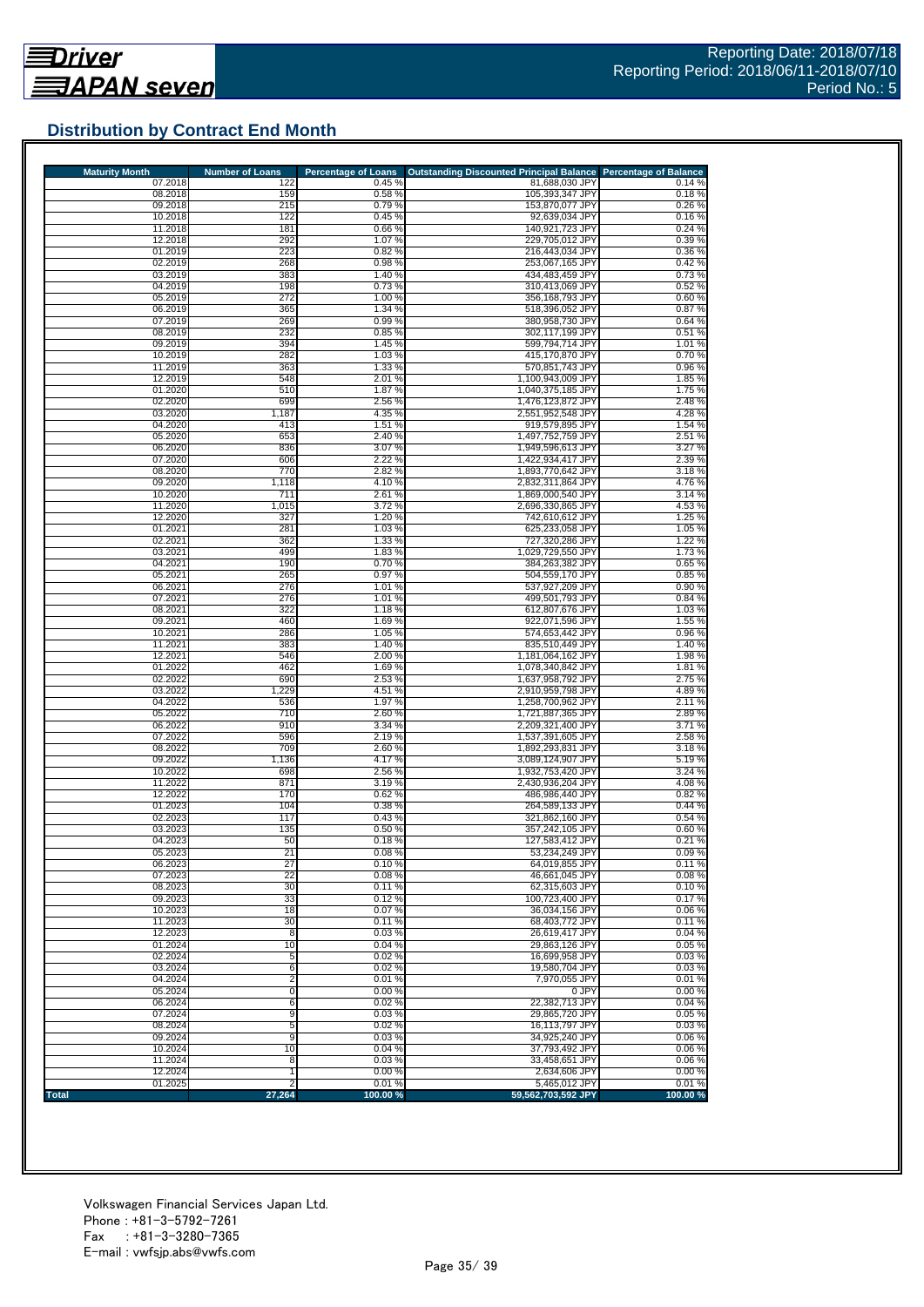## **Distribution by Monthly Payment**

|                            | <b>Number of</b> | <b>Percentage</b> | <b>Outstanding Discounted</b> | Percentage |
|----------------------------|------------------|-------------------|-------------------------------|------------|
| <b>Monthly Payment</b>     | <b>Loans</b>     | of Loans          | <b>Principal Balance</b>      | of Balance |
| 10,000 JPY<br><=           | 1,369            | 5.02 %            | 1,723,780,069 JPY             | 2.89%      |
| 20,000 JPY<br>10,001 JPY   | 4,823            | 17.69 %           | 6,859,220,409 JPY             | 11.52 %    |
| 20,001 JPY<br>30,000 JPY   | 6,802            | 24.95 %           | 11,773,218,343 JPY            | 19.77 %    |
| 40,000 JPY<br>30,001 JPY   | 5,474            | 20.08%            | 11,439,699,924 JPY            | 19.21 %    |
| 40.001 JPY<br>50,000 JPY   | 3,232            | 11.85 %           | 8,003,999,862 JPY             | 13.44 %    |
| 50.001 JPY<br>60,000 JPY   | 1,928            | 7.07%             | 5,456,708,565 JPY             | 9.16%      |
| 70,000 JPY<br>60,001 JPY   | 1,107            | 4.06%             | 3,545,779,556 JPY             | 5.95 %     |
| 80,000 JPY<br>70,001 JPY   | 669              | 2.45 %            | 2,291,285,027 JPY             | 3.85 %     |
| 80,001 JPY<br>90,000 JPY   | 472              | 1.73 %            | 1,723,240,399 JPY             | 2.89%      |
| 90,001 JPY<br>100,000 JPY  | 409              | 1.50 %            | 1,699,553,674 JPY             | 2.85 %     |
| 100,001 JPY<br>110,000 JPY | 239              | 0.88%             | 1,018,253,621 JPY             | 1.71 %     |
| 110,001 JPY<br>120,000 JPY | 165              | 0.61%             | 829,433,193 JPY               | 1.39%      |
| 130,000 JPY<br>120.001 JPY | 130              | 0.48%             | 643,321,218 JPY               | 1.08 %     |
| 140,000 JPY<br>130.001 JPY | 114              | 0.42%             | 627,079,769 JPY               | 1.05 %     |
| 140,001 JPY<br>150.000 JPY | 87               | 0.32%             | 508,232,322 JPY               | 0.85%      |
| 150.001 JPY<br>$>=$        | 244              | 0.89%             | 1,419,897,641 JPY             | 2.38 %     |
| <b>Total</b>               | 27,264           | 100.00 %          | 59,562,703,592 JPY            | 100.00%    |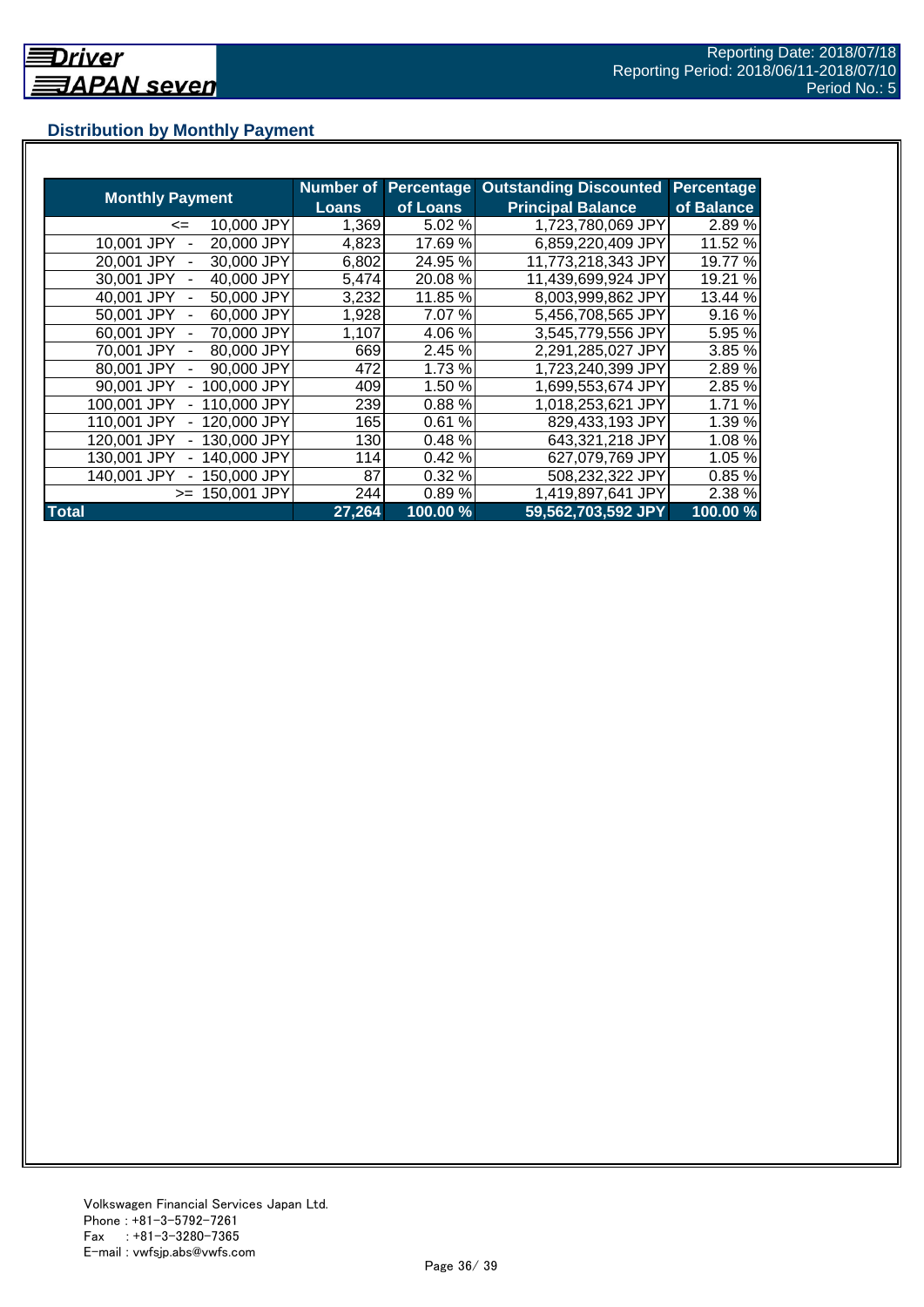## **Distribution by Bonus Payment**

|                            | <b>Number of</b> |          | <b>Percentage Outstanding Discounted</b> | <b>Percentage</b> |
|----------------------------|------------------|----------|------------------------------------------|-------------------|
| <b>Bonus Payment</b>       | <b>Loans</b>     | of Loans | <b>Principal Balance</b>                 | of Balance        |
| No Bonus Payment           | 16,805           | 61.64 %  | 35,900,078,015 JPY                       | 60.27%            |
| 1 JPY -<br>25,000 JPY      | 217              | 0.80%    | 365,398,634 JPY                          | 0.61%             |
| 50,000 JPY<br>25,001 JPY - | 2,509            | 9.20%    | 4,484,877,108 JPY                        | 7.53 %            |
| 50,001 JPY - 75,000 JPY    | 870              | 3.19%    | 1,700,821,455 JPY                        | 2.86%             |
| 75,001 JPY - 100,000 JPY   | 3,539            | 12.98 %  | 7,712,454,438 JPY                        | 12.95 %           |
| 100,001 JPY - 125,000 JPY  | 490              | 1.80%    | 1,145,778,266 JPY                        | 1.92 %            |
| 125,001 JPY - 150,000 JPY  | 1,425            | 5.23 %   | 3,824,961,262 JPY                        | 6.42%             |
| 150,001 JPY - 175,000 JPY  | 169              | 0.62%    | 447,891,093 JPY                          | 0.75%             |
| 175,001 JPY - 200,000 JPY  | 768              | 2.82 %   | 2,279,723,747 JPY                        | 3.83%             |
| 200,001 JPY - 225,000 JPY  | 44               | 0.16%    | 148,854,969 JPY                          | 0.25%             |
| 225,001 JPY - 250,000 JPY  | 188              | 0.69%    | 653,641,779 JPY                          | 1.10%             |
| 250,001 JPY - 275,000 JPY  | 12               | 0.04%    | 41,780,651 JPY                           | 0.07%             |
| 275,001 JPY - 300,000 JPY  | 141              | 0.52 %   | 507,832,871 JPY                          | 0.85%             |
| 300,001 JPY - 325,000 JPY  | 7                | 0.03%    | 21,479,927 JPY                           | 0.04%             |
| 325,001 JPY - 350,000 JPY  | 41               | 0.15%    | 171,239,356 JPY                          | 0.29%             |
| 350,001 JPY - 375,000 JPY  | 2                | 0.01%    | 4,408,201 JPY                            | 0.01%             |
| 375,001 JPY - 400,000 JPY  | 17               | 0.06%    | 79,727,836 JPY                           | 0.13%             |
| 400,001 JPY - 425,000 JPY  |                  | 0.00%    | 6,440,884 JPY                            | 0.01%             |
| 425,001 JPY - 450,000 JPY  | 5                | 0.02%    | 19,820,910 JPY                           | 0.03%             |
| 450,001 JPY - 475,000 JPY  | 0                | 0.00%    | 0 JPY                                    | 0.00%             |
| 475,001 JPY - 500,000 JPY  | 10               | 0.04%    | 35,210,811 JPY                           | 0.06%             |
| 500,001 JPY or more        |                  | 0.01%    | 10,281,379 JPY                           | 0.02%             |
| <b>Total</b>               | 27,264           | 100.00 % | 59,562,703,592 JPY                       | 100.00%           |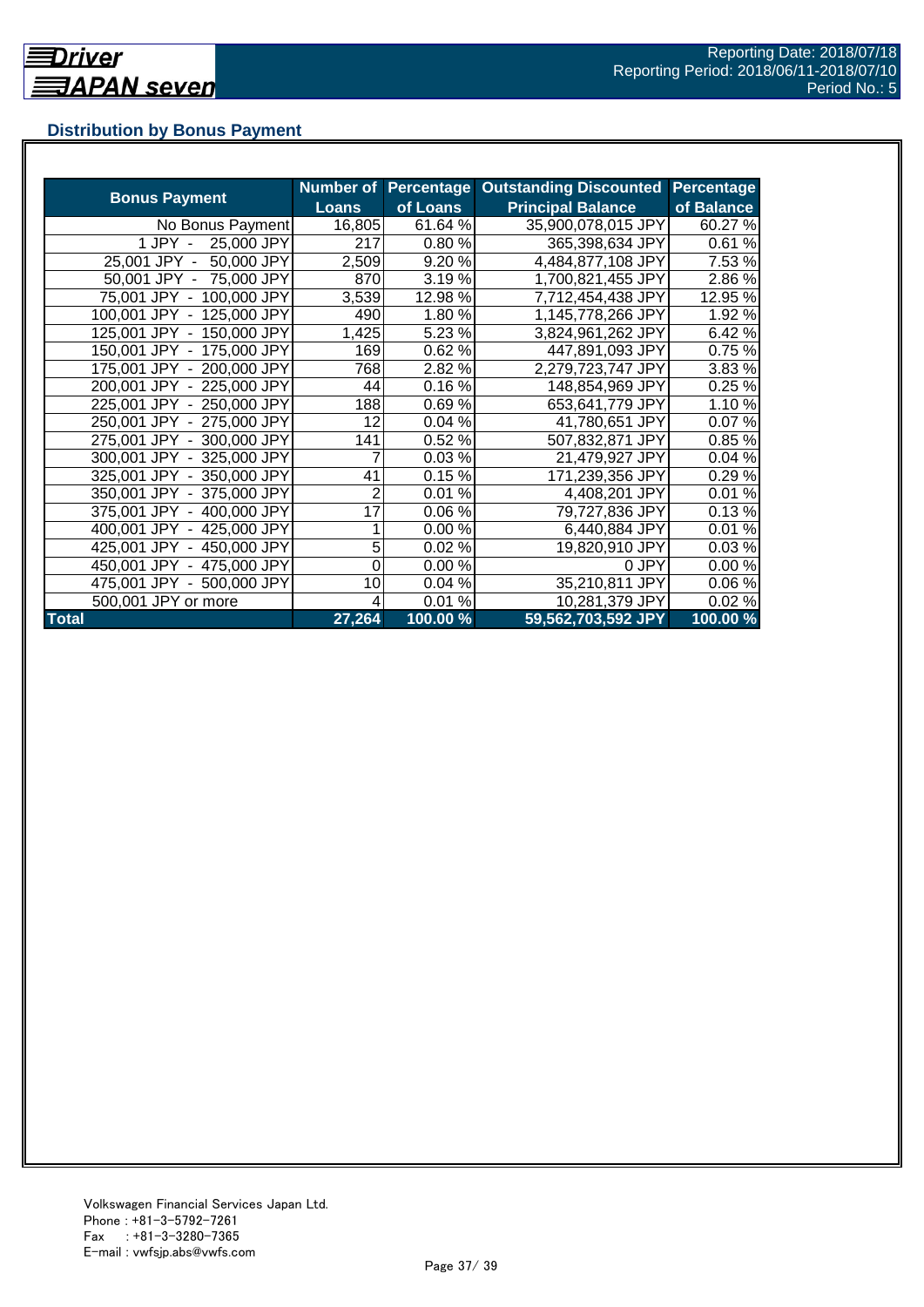## **Distribution by Motor Type**

| <b>Motor Type</b> | <b>Loans</b> | of Loans    | Number of Percentage Outstanding Discounted Percentage<br>Principal Balance <sup>'</sup> | of Balance |
|-------------------|--------------|-------------|------------------------------------------------------------------------------------------|------------|
| EA 189            |              | $0.00 \%$   | 0 JPY                                                                                    | $0.00 \%$  |
| Other             | 27.264       | 100.00 %    | 59,562,703,592 JPY                                                                       | 100.00 %   |
| <b>Total</b>      | 27,264       | $100.00 \%$ | $159,562,703,592$ JPY                                                                    | 100.00%    |